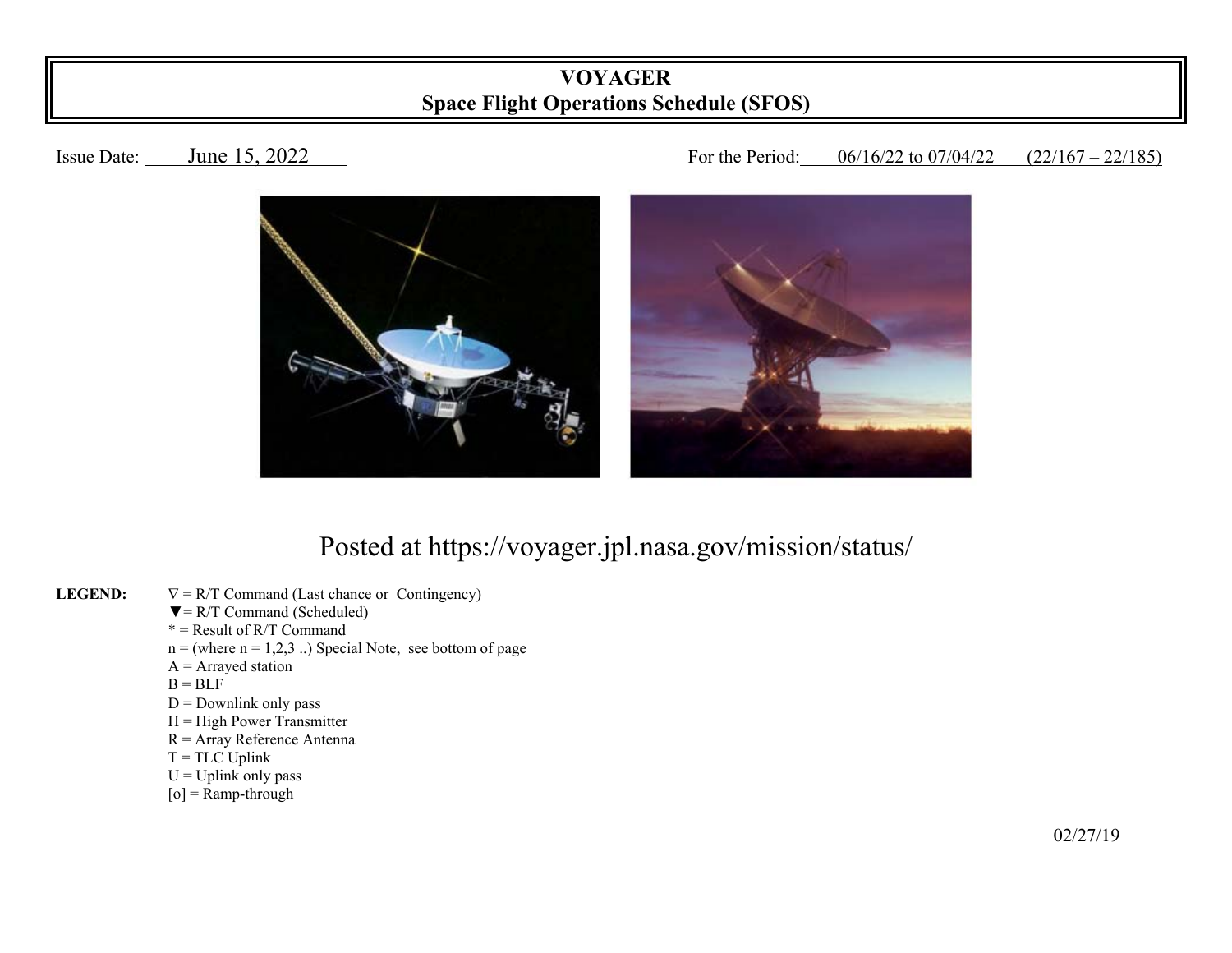| ISSUE DATE: 06/15/22 11:27                                                            |          |   |               |                |                |                                          |                       |                |                 |               |                |      |                         |                |                |                |                |                     |           |                       |                 |               |                |    |   |
|---------------------------------------------------------------------------------------|----------|---|---------------|----------------|----------------|------------------------------------------|-----------------------|----------------|-----------------|---------------|----------------|------|-------------------------|----------------|----------------|----------------|----------------|---------------------|-----------|-----------------------|-----------------|---------------|----------------|----|---|
| PDT:                                                                                  | $\Omega$ |   |               |                | 4              | $\overline{5}$                           | $6\overline{6}$       |                | $\frac{7}{1}$ 8 | $\frac{9}{1}$ |                |      | $\frac{10}{1}$ 11 12 13 |                | <u> 14 </u>    | 15             | 16             | 17                  | <u>18</u> | <u> 19</u>            | $\overline{20}$ | <u>21</u>     | 22             | 23 | 0 |
| <b>THURSDAY</b>                                                                       |          |   |               |                |                |                                          |                       |                |                 |               |                |      |                         |                |                |                |                |                     |           |                       |                 |               |                |    |   |
| <b>JUNE 16, 2022</b><br>167-168                                                       |          |   |               |                |                |                                          |                       |                |                 |               |                |      |                         |                |                |                |                |                     |           |                       |                 |               |                |    |   |
| UTC:                                                                                  | 7        | 8 | $\frac{9}{2}$ | $\frac{10}{1}$ | $\frac{11}{1}$ | 12                                       | $\frac{13}{1}$        | $\frac{14}{1}$ |                 |               | 15 16 17 18 19 |      |                         | $\frac{20}{1}$ | $\frac{21}{1}$ | $\frac{22}{ }$ | $\frac{23}{1}$ |                     |           |                       |                 |               | $\overline{5}$ | 6  |   |
| S/C 31<br>INITIAL CONDITIONS                                                          |          |   |               |                |                |                                          | 1200 RTLT 43h 11m 34s |                |                 |               |                |      |                         |                |                |                |                |                     |           | 0000 RTLT 43h 11m 40s |                 |               |                |    |   |
| RTLT: 43h 11m 28s                                                                     |          |   |               |                |                |                                          |                       |                |                 |               |                |      |                         |                |                |                |                |                     |           |                       |                 |               |                |    |   |
| <b>CCSL: BASELINE</b>                                                                 |          |   |               |                |                |                                          |                       |                |                 |               |                |      |                         |                |                |                |                |                     |           |                       |                 |               |                |    |   |
| FDSL: 11AF<br>TWNC: ON<br>SB: OFF<br><b>XB: LOW</b><br>PYR: .05/.10/.25<br>GYROS: OFF |          |   |               |                |                |                                          |                       |                |                 |               |                |      |                         |                |                |                |                |                     |           |                       |                 |               |                |    |   |
| <b>FDS MODE</b>                                                                       |          |   |               |                |                |                                          |                       |                |                 |               |                |      | CR-5T                   |                |                |                |                |                     |           |                       |                 |               |                |    |   |
| <b>XB DATA RATE(MI)</b>                                                               |          |   |               |                |                |                                          |                       |                |                 |               |                |      | 160(32)                 |                |                |                |                |                     |           |                       |                 |               |                |    |   |
| 31 DSN COVERAGE                                                                       |          |   |               |                |                |                                          |                       |                |                 |               |                |      |                         |                |                |                |                |                     | 0140      |                       |                 |               |                |    |   |
|                                                                                       |          |   |               |                |                |                                          |                       |                |                 |               |                | 1805 |                         |                |                |                |                | $-63$ [D] $-$       |           | $-10125$              |                 |               |                |    |   |
| 32 DSN COVERAGE                                                                       |          |   |               |                |                |                                          |                       |                |                 |               |                |      |                         |                |                |                |                |                     |           |                       |                 |               |                |    |   |
|                                                                                       |          |   |               |                |                |                                          |                       |                |                 |               |                |      |                         |                |                |                |                | $\frac{43}{40}$ TD] |           |                       | 0720-0155       |               |                |    |   |
| S/C 32<br>INITIAL CONDITIONS                                                          |          |   |               |                |                |                                          | 1200 RTLT 35h 58m 4s  |                |                 |               |                |      |                         |                |                |                |                |                     |           | 0000 RTLT 35h 58m 6s  |                 |               |                |    |   |
| RTLT: 35h 58m 2s                                                                      |          |   |               |                |                |                                          |                       |                |                 |               |                |      |                         |                |                |                |                |                     |           |                       |                 |               |                |    |   |
| CCSL: B196                                                                            |          |   |               |                |                |                                          |                       |                |                 |               |                |      |                         |                |                |                |                |                     |           |                       |                 |               |                |    |   |
| FDSL: 11AF<br>TWNC: ON<br>SB: OFF<br><b>XB: LOW</b><br>PYR: .05/.10/.25<br>GYROS: OFF |          |   |               |                |                | 0850 $\frac{1}{2}$ 0906 SHUNT POWER TEST |                       |                |                 |               |                |      |                         |                |                |                |                |                     |           |                       |                 |               |                |    |   |
| <b>FDS MODE</b>                                                                       |          |   |               |                |                |                                          |                       |                |                 |               |                |      | CR-5T                   |                |                |                |                |                     |           |                       |                 |               |                |    |   |
| <b>XB DATA RATE(MI)</b>                                                               |          |   |               |                |                |                                          |                       |                |                 |               |                |      | 160(32)                 |                |                |                |                |                     |           |                       |                 |               |                |    |   |
|                                                                                       |          |   |               |                |                |                                          |                       |                |                 |               |                |      |                         |                |                |                |                |                     |           |                       |                 |               |                |    |   |
| VGR COVERAGE                                                                          |          |   |               |                |                |                                          |                       |                |                 |               |                |      | ON CALL                 |                |                |                |                |                     |           |                       |                 |               |                |    |   |
| <b>NOTES</b>                                                                          |          |   |               |                |                |                                          |                       |                |                 |               |                |      |                         |                |                |                |                |                     |           |                       |                 |               |                |    |   |
| UTC:                                                                                  |          | 8 | 9             | 10             | 11             | 12                                       | 13                    | $\frac{14}{1}$ | 15              | 16            | 17             | 18   | 19                      | 20             | 21             | 22             | $\frac{23}{2}$ | 0                   |           |                       |                 |               | 5              | 6  |   |
|                                                                                       |          |   |               |                |                |                                          |                       |                |                 |               |                |      |                         |                |                |                |                |                     |           |                       |                 |               |                |    |   |
| UTC:                                                                                  |          |   |               |                |                |                                          |                       |                |                 | <b>JUN 16</b> | Page 1 of 19   |      |                         |                |                |                |                |                     |           |                       |                 | <b>JUN 17</b> |                |    |   |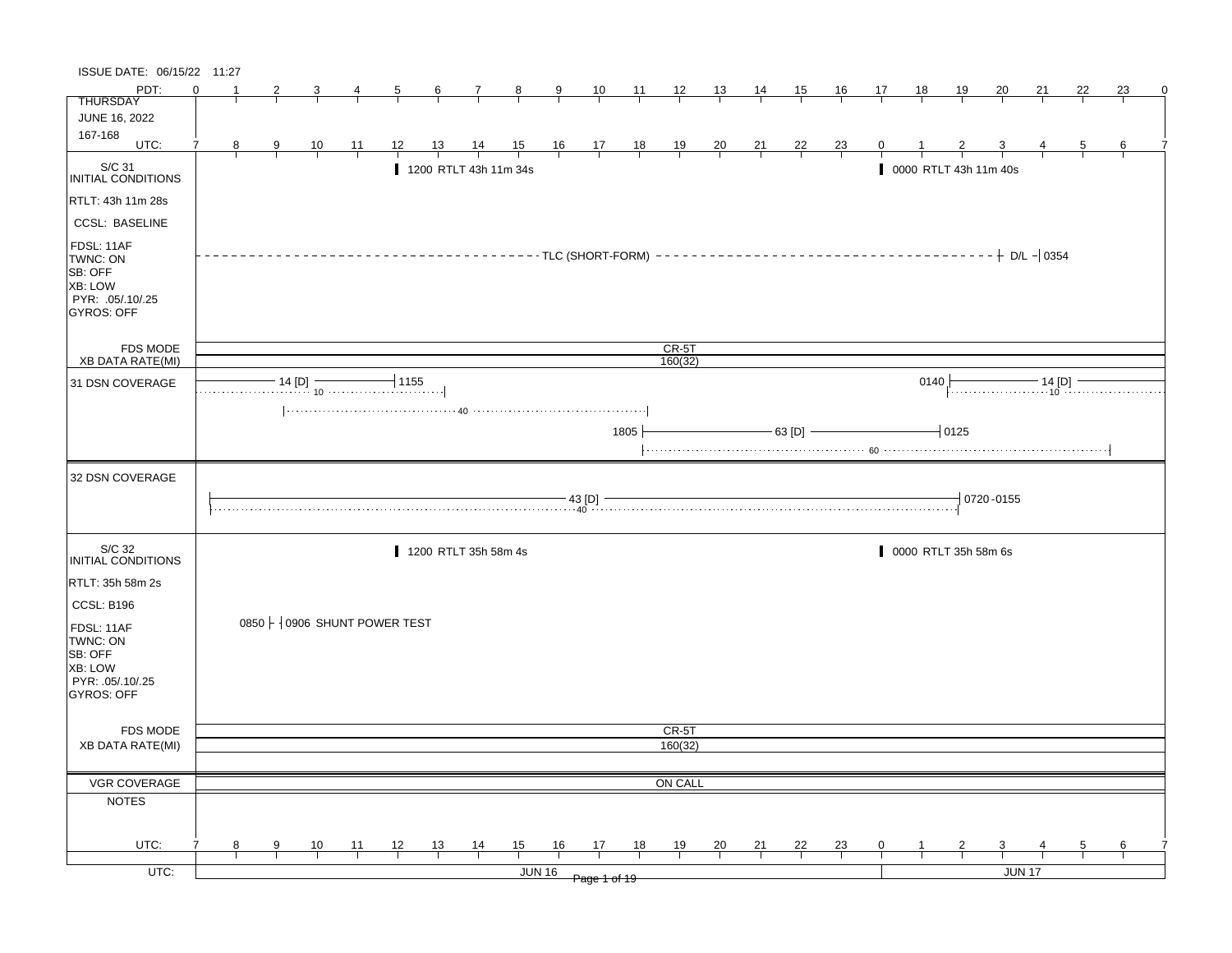| ISSUE DATE: 06/15/22 11:27                                                            |                 |   |           |                  |    |                       |                |                |                |                                                     |                       |                                |                |    |                |                        |         |      |                       |    |               |    |    |   |
|---------------------------------------------------------------------------------------|-----------------|---|-----------|------------------|----|-----------------------|----------------|----------------|----------------|-----------------------------------------------------|-----------------------|--------------------------------|----------------|----|----------------|------------------------|---------|------|-----------------------|----|---------------|----|----|---|
| PDT:                                                                                  | $\Omega$<br>-1  |   | 3         |                  | 5  | 6                     | 7              | $\mathbf{8}$   | 9              | 10                                                  | 11                    | 12                             | 13             | 14 | 15             | 16                     | 17      | 18   | 19                    | 20 | 21            | 22 | 23 | 0 |
| <b>FRIDAY</b>                                                                         |                 |   |           |                  |    |                       |                |                |                |                                                     |                       |                                |                |    |                |                        |         |      |                       |    |               |    |    |   |
| <b>JUNE 17, 2022</b>                                                                  |                 |   |           |                  |    |                       |                |                |                |                                                     |                       |                                |                |    |                |                        |         |      |                       |    |               |    |    |   |
| 168-169<br>UTC:                                                                       |                 |   |           |                  |    |                       |                |                |                |                                                     |                       |                                |                |    |                |                        |         |      |                       |    |               |    |    |   |
|                                                                                       | 8               | 9 | <u>10</u> | 11               | 12 | 13                    | $\frac{14}{5}$ | 15             | $\frac{16}{1}$ | $\frac{17}{1}$                                      | $\frac{18}{1}$        | $\frac{19}{1}$                 | $\frac{20}{1}$ | 21 | <u>22</u>      | $\frac{23}{1}$         | 0       |      |                       |    |               | 5  | 6  |   |
| S/C 31<br>INITIAL CONDITIONS                                                          |                 |   |           |                  |    | 1200 RTLT 43h 11m 46s |                |                |                |                                                     |                       |                                |                |    |                |                        |         |      | 0000 RTLT 43h 11m 52s |    |               |    |    |   |
| RTLT: 43h 11m 40s                                                                     |                 |   |           |                  |    |                       |                |                |                |                                                     |                       |                                |                |    |                |                        |         |      |                       |    |               |    |    |   |
| <b>CCSL: BASELINE</b>                                                                 |                 |   |           |                  |    |                       |                |                |                |                                                     |                       |                                |                |    |                |                        |         |      |                       |    |               |    |    |   |
| FDSL: 11AF<br>TWNC: ON<br>SB: OFF<br>XB: LOW<br>PYR: .05/.10/.25<br><b>GYROS: OFF</b> |                 |   |           |                  |    |                       |                |                |                | $\downarrow$ 1604 YSSB                              |                       |                                |                |    |                | $\downarrow$ 2208 PSSB |         |      |                       |    |               |    |    |   |
| <b>FDS MODE</b>                                                                       |                 |   |           |                  |    |                       |                |                |                |                                                     |                       | $CR-5T$                        |                |    |                |                        |         |      |                       |    |               |    |    |   |
| <b>XB DATA RATE(MI)</b>                                                               |                 |   |           |                  |    |                       |                |                |                |                                                     |                       | 160(32)                        |                |    |                |                        |         |      |                       |    |               |    |    |   |
| 31 DSN COVERAGE                                                                       | $-$ 0720 14 [D] |   |           |                  |    |                       |                |                |                |                                                     |                       |                                |                |    |                |                        |         | 0135 |                       |    | · 14 [D]      |    |    |   |
|                                                                                       |                 |   |           |                  |    |                       |                |                |                |                                                     |                       |                                |                |    |                |                        |         |      |                       |    |               |    |    |   |
|                                                                                       |                 |   |           |                  |    |                       |                |                |                |                                                     |                       |                                |                |    |                |                        |         |      |                       |    |               |    |    |   |
|                                                                                       |                 |   |           |                  |    |                       |                |                |                |                                                     | 1800                  |                                |                |    | $- 63$ [D] $-$ |                        |         |      | $-0135$               |    |               |    |    |   |
|                                                                                       |                 |   |           |                  |    |                       |                |                |                |                                                     |                       |                                |                |    |                |                        |         |      |                       |    |               |    |    |   |
| 32 DSN COVERAGE                                                                       |                 |   |           |                  |    |                       |                |                |                |                                                     |                       |                                |                |    |                |                        |         |      |                       |    |               |    |    |   |
|                                                                                       |                 |   |           | $-43$ [D] $-$    |    |                       |                | $-0720 - 1410$ |                |                                                     |                       |                                |                |    |                |                        |         |      |                       |    |               |    |    |   |
|                                                                                       |                 |   |           |                  |    |                       |                | 1500<br>1500   |                | $-35$ [DAR] $-$                                     |                       |                                | 1915<br>1915   |    |                |                        |         |      |                       |    |               |    |    |   |
|                                                                                       |                 |   |           |                  |    |                       |                |                |                | $\frac{43}{40}$ [DA]                                |                       |                                |                |    |                |                        |         |      |                       |    |               |    |    |   |
|                                                                                       |                 |   |           |                  |    |                       |                |                |                |                                                     |                       |                                |                |    |                |                        |         |      |                       |    |               |    |    |   |
| S/C 32<br>INITIAL CONDITIONS                                                          |                 |   |           |                  |    | 1200 RTLT 35h 58m 6s  |                |                |                |                                                     |                       |                                |                |    |                |                        |         |      | 0000 RTLT 35h 58m 8s  |    |               |    |    |   |
|                                                                                       |                 |   |           |                  |    |                       |                |                |                | 1551 BAY 1 HTR OFF                                  |                       |                                |                |    |                |                        |         |      |                       |    |               |    |    |   |
| RTLT: 35h 58m 6s                                                                      |                 |   |           |                  |    |                       |                |                |                | 1551 GYROS BC ON                                    |                       |                                |                |    |                |                        |         |      |                       |    |               |    |    |   |
| CCSL: B196                                                                            |                 |   |           |                  |    |                       |                |                |                | $\downarrow$ 1552 GYRO INIT<br>1601 GYRO FAULT TEST |                       |                                |                |    |                |                        |         |      |                       |    |               |    |    |   |
|                                                                                       |                 |   |           |                  |    |                       |                |                |                | $\downarrow$ 1622 AAI                               |                       |                                |                |    |                |                        |         |      |                       |    |               |    |    |   |
| FDSL: 11AF<br>TWNC: ON                                                                |                 |   |           |                  |    |                       |                |                |                | $1625$ - 1658 MAGROL                                |                       |                                |                |    |                |                        |         |      |                       |    |               |    |    |   |
| SB: OFF                                                                               |                 |   |           |                  |    |                       |                |                |                |                                                     | $\downarrow$ 1704 RAI |                                |                |    |                |                        |         |      |                       |    |               |    |    |   |
| XB: LOW                                                                               |                 |   |           |                  |    |                       |                |                |                |                                                     |                       | J 1710 GYROS OFF               |                |    |                |                        |         |      |                       |    |               |    |    |   |
| PYR: .05/.10/.25                                                                      |                 |   |           |                  |    |                       |                |                |                |                                                     |                       | $\downarrow$ 1718 BAY 1 HTR ON |                |    |                |                        |         |      |                       |    |               |    |    |   |
| <b>GYROS: OFF</b>                                                                     |                 |   |           |                  |    |                       |                |                |                |                                                     |                       |                                |                |    |                |                        |         |      |                       |    |               |    |    |   |
|                                                                                       |                 |   |           |                  |    |                       |                |                |                | $\downarrow$ 1554 EL-40 1556                        |                       |                                |                |    |                |                        |         |      |                       |    |               |    |    |   |
| <b>FDS MODE</b><br><b>XB DATA RATE(MI)</b>                                            |                 |   |           | CR-5T<br>160(32) |    |                       |                |                |                |                                                     |                       |                                |                |    |                | CR-5T                  | 160(32) |      |                       |    |               |    |    |   |
|                                                                                       |                 |   |           |                  |    |                       |                |                |                |                                                     |                       |                                |                |    |                |                        |         |      |                       |    |               |    |    |   |
|                                                                                       |                 |   |           |                  |    |                       |                |                |                |                                                     |                       |                                |                |    |                |                        |         |      |                       |    |               |    |    |   |
| VGR COVERAGE                                                                          |                 |   |           | ON CALL          |    |                       |                |                |                | <b>VGR</b>                                          |                       |                                |                |    |                |                        | ON CALL |      |                       |    |               |    |    |   |
| <b>NOTES</b>                                                                          |                 |   |           |                  |    |                       |                |                |                |                                                     |                       |                                |                |    |                |                        |         |      |                       |    |               |    |    |   |
|                                                                                       |                 |   |           |                  |    |                       |                |                |                |                                                     |                       |                                |                |    |                |                        |         |      |                       |    |               |    |    |   |
| UTC:                                                                                  | 8               | 9 | 10        | 11               | 12 | 13                    | $\frac{14}{1}$ | 15             | 16             | 17                                                  | 18                    | 19                             | 20             | 21 | 22             | <u>23</u>              | 0       |      | 2                     | 3  |               |    | 6  |   |
|                                                                                       |                 |   |           |                  |    |                       |                |                |                |                                                     |                       |                                |                |    |                |                        |         |      |                       |    |               |    |    |   |
| UTC:                                                                                  |                 |   |           |                  |    |                       |                |                | <b>JUN 17</b>  | Page 2 of 19                                        |                       |                                |                |    |                |                        |         |      |                       |    | <b>JUN 18</b> |    |    |   |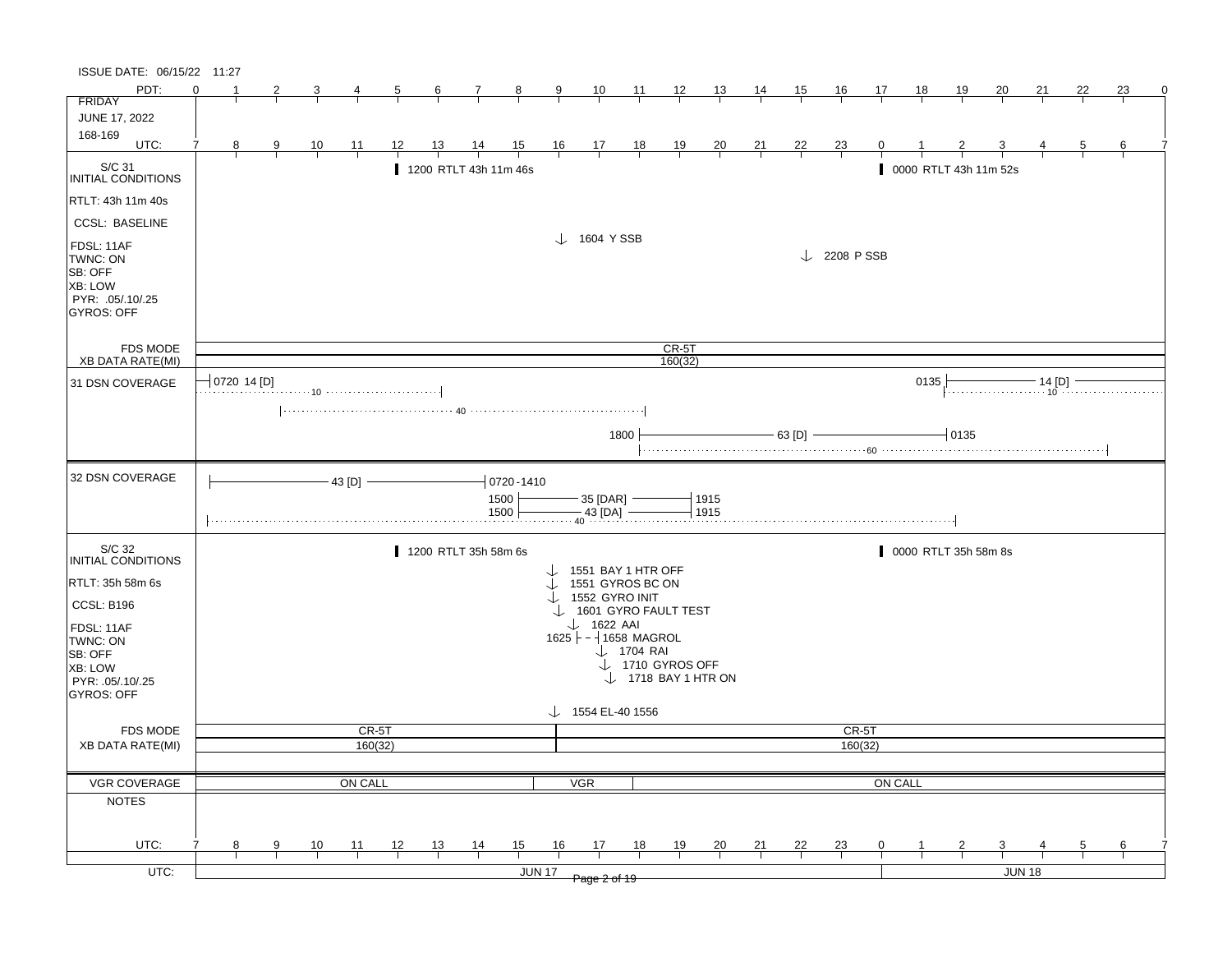| ISSUE DATE: 06/15/22 11:27                                                                   |          |             |   |                |                 |                                                                                                                                                                                                                                                                                                             |                 |                       |                |                |                                                                |                |                |                |                |                |                |    |                         |                           |                         |               |                |                 |   |
|----------------------------------------------------------------------------------------------|----------|-------------|---|----------------|-----------------|-------------------------------------------------------------------------------------------------------------------------------------------------------------------------------------------------------------------------------------------------------------------------------------------------------------|-----------------|-----------------------|----------------|----------------|----------------------------------------------------------------|----------------|----------------|----------------|----------------|----------------|----------------|----|-------------------------|---------------------------|-------------------------|---------------|----------------|-----------------|---|
| PDT:                                                                                         | $\Omega$ |             | 2 | 3              | 4               | 5                                                                                                                                                                                                                                                                                                           | $6\overline{6}$ | $\mathbf{7}$          | $_{8}$         | $\overline{9}$ | 10                                                             | $\frac{11}{1}$ | $\frac{12}{ }$ | 13             | $\frac{14}{1}$ | 15             | <u>16</u>      | 17 | <u>18</u>               | <u>19</u>                 | 20                      | 21            | 22             | 23              | 0 |
| <b>SATURDAY</b>                                                                              |          |             |   |                |                 |                                                                                                                                                                                                                                                                                                             |                 |                       |                |                |                                                                |                |                |                |                |                |                |    |                         |                           |                         |               |                |                 |   |
| <b>JUNE 18, 2022</b>                                                                         |          |             |   |                |                 |                                                                                                                                                                                                                                                                                                             |                 |                       |                |                |                                                                |                |                |                |                |                |                |    |                         |                           |                         |               |                |                 |   |
| 169-170<br>UTC:                                                                              | 7        | 8           | 9 |                | $\overline{11}$ | 12                                                                                                                                                                                                                                                                                                          | <u>13</u>       |                       |                |                |                                                                |                |                |                |                |                |                | 0  |                         |                           |                         |               | $\overline{5}$ | 6               |   |
|                                                                                              |          |             |   | $\frac{10}{1}$ |                 |                                                                                                                                                                                                                                                                                                             |                 | $\frac{14}{1}$        | $\frac{15}{1}$ |                | $\begin{array}{c cc} 16 & 17 & 18 \\ \hline & & & \end{array}$ |                | $\frac{19}{1}$ | $\frac{20}{1}$ | $\frac{21}{1}$ | $\frac{22}{1}$ | $\frac{23}{1}$ |    |                         |                           |                         |               |                |                 |   |
| S/C 31<br>INITIAL CONDITIONS                                                                 |          |             |   |                |                 |                                                                                                                                                                                                                                                                                                             |                 | 1200 RTLT 43h 11m 58s |                |                |                                                                |                |                |                |                |                |                |    |                         | 0000 RTLT 43h 12m 4s      |                         |               |                |                 |   |
| RTLT: 43h 11m 52s                                                                            |          |             |   |                |                 |                                                                                                                                                                                                                                                                                                             |                 |                       |                |                |                                                                |                |                |                |                |                |                |    |                         |                           |                         |               |                |                 |   |
| <b>CCSL: BASELINE</b>                                                                        |          |             |   |                |                 |                                                                                                                                                                                                                                                                                                             |                 |                       |                |                |                                                                |                |                |                |                |                |                |    |                         |                           |                         |               |                |                 |   |
| FDSL: 11AF<br>TWNC: ON<br>SB: OFF<br><b>XB: LOW</b><br>PYR: .05/.10/.25<br><b>GYROS: OFF</b> |          |             |   |                |                 |                                                                                                                                                                                                                                                                                                             |                 |                       |                |                |                                                                |                |                |                |                |                |                |    |                         |                           |                         |               |                |                 |   |
| <b>FDS MODE</b>                                                                              |          |             |   |                |                 |                                                                                                                                                                                                                                                                                                             |                 |                       |                |                |                                                                |                | $CR-5T$        |                |                |                |                |    |                         |                           |                         |               |                |                 |   |
| <b>XB DATA RATE(MI)</b>                                                                      |          |             |   |                |                 |                                                                                                                                                                                                                                                                                                             |                 |                       |                |                |                                                                |                | 160(32)        |                |                |                |                |    |                         |                           |                         |               |                |                 |   |
| 31 DSN COVERAGE                                                                              |          | 0705 14 [D] |   |                |                 |                                                                                                                                                                                                                                                                                                             |                 |                       |                |                |                                                                |                |                |                |                |                |                |    |                         |                           |                         |               |                | $0550$ + 14 [D] |   |
|                                                                                              |          |             |   |                |                 |                                                                                                                                                                                                                                                                                                             |                 |                       |                |                |                                                                |                |                |                |                |                |                |    |                         |                           |                         |               |                |                 |   |
|                                                                                              |          |             |   |                |                 |                                                                                                                                                                                                                                                                                                             |                 |                       |                |                |                                                                | 1755           |                |                | $-$ 63 [D] $-$ |                |                |    | $\mathbin{\dashv}$ 0035 |                           |                         |               |                |                 |   |
| 32 DSN COVERAGE                                                                              |          |             |   |                |                 |                                                                                                                                                                                                                                                                                                             |                 |                       |                |                |                                                                |                |                |                |                |                |                |    |                         |                           |                         |               |                |                 |   |
|                                                                                              |          |             |   |                |                 | $\frac{1}{40}$ $\frac{1}{40}$ $\frac{1}{40}$ $\frac{1}{40}$ $\frac{1}{40}$ $\frac{1}{40}$ $\frac{1}{40}$ $\frac{1}{40}$ $\frac{1}{40}$ $\frac{1}{40}$ $\frac{1}{40}$ $\frac{1}{40}$ $\frac{1}{40}$ $\frac{1}{40}$ $\frac{1}{40}$ $\frac{1}{40}$ $\frac{1}{40}$ $\frac{1}{40}$ $\frac{1}{40}$ $\frac{1}{40}$ |                 |                       |                |                |                                                                |                |                |                |                |                |                |    |                         | $\frac{1}{2}$ 0715 - 0140 |                         |               |                |                 |   |
| S/C 32<br>INITIAL CONDITIONS                                                                 |          |             |   |                |                 |                                                                                                                                                                                                                                                                                                             |                 | 1200 RTLT 35h 58m 10s |                |                |                                                                |                |                |                |                |                |                |    |                         | 0000 RTLT 35h 58m 12s     |                         |               |                |                 |   |
| RTLT: 35h 58m 8s                                                                             |          |             |   |                |                 |                                                                                                                                                                                                                                                                                                             |                 |                       |                |                |                                                                |                |                |                |                |                |                |    |                         |                           |                         |               |                |                 |   |
| CCSL: B196                                                                                   |          |             |   |                |                 |                                                                                                                                                                                                                                                                                                             |                 |                       |                |                |                                                                |                |                |                |                |                |                |    |                         |                           |                         |               |                |                 |   |
| FDSL: 11AF<br>TWNC: ON<br>SB: OFF                                                            |          |             |   |                |                 |                                                                                                                                                                                                                                                                                                             |                 |                       |                |                |                                                                |                |                |                |                |                |                |    |                         |                           |                         |               |                |                 |   |
| XB: LOW<br>PYR: 05/10/25<br>GYROS: OFF                                                       |          |             |   |                |                 |                                                                                                                                                                                                                                                                                                             |                 |                       |                |                |                                                                |                |                |                |                |                |                |    |                         |                           |                         |               |                |                 |   |
|                                                                                              |          |             |   |                |                 |                                                                                                                                                                                                                                                                                                             |                 |                       |                |                |                                                                |                |                |                |                |                |                |    |                         |                           |                         |               |                |                 |   |
| FDS MODE                                                                                     |          |             |   |                |                 |                                                                                                                                                                                                                                                                                                             |                 |                       |                |                |                                                                |                | CR-5T          |                |                |                |                |    |                         |                           |                         |               |                |                 |   |
| XB DATA RATE(MI)                                                                             |          |             |   |                |                 |                                                                                                                                                                                                                                                                                                             |                 |                       |                |                |                                                                |                | 160(32)        |                |                |                |                |    |                         |                           |                         |               |                |                 |   |
| VGR COVERAGE                                                                                 |          |             |   |                |                 |                                                                                                                                                                                                                                                                                                             |                 |                       |                |                |                                                                |                | ON CALL        |                |                |                |                |    |                         |                           |                         |               |                |                 |   |
| <b>NOTES</b>                                                                                 |          |             |   |                |                 |                                                                                                                                                                                                                                                                                                             |                 |                       |                |                |                                                                |                |                |                |                |                |                |    |                         |                           |                         |               |                |                 |   |
|                                                                                              |          |             |   |                |                 |                                                                                                                                                                                                                                                                                                             |                 |                       |                |                |                                                                |                |                |                |                |                |                |    |                         |                           |                         |               |                |                 |   |
| UTC:                                                                                         |          | 8           | 9 | 10             | 11              | 12                                                                                                                                                                                                                                                                                                          | 13              | $\frac{14}{1}$        | 15             | 16             | 17                                                             | 18             | 19             | $\frac{20}{1}$ | 21             | 22             | 23             | 0  | $\mathbf{1}$            | $\overline{2}$            | $\overline{\mathbf{3}}$ |               | 5              | 6               |   |
|                                                                                              |          |             |   |                |                 |                                                                                                                                                                                                                                                                                                             |                 |                       |                |                |                                                                |                |                |                |                |                |                |    |                         |                           |                         |               |                |                 |   |
| $UTC$ :                                                                                      |          |             |   |                |                 |                                                                                                                                                                                                                                                                                                             |                 |                       |                | JUN 18         | Page 3 of 19                                                   |                |                |                |                |                |                |    |                         |                           |                         | <b>JUN 19</b> |                |                 |   |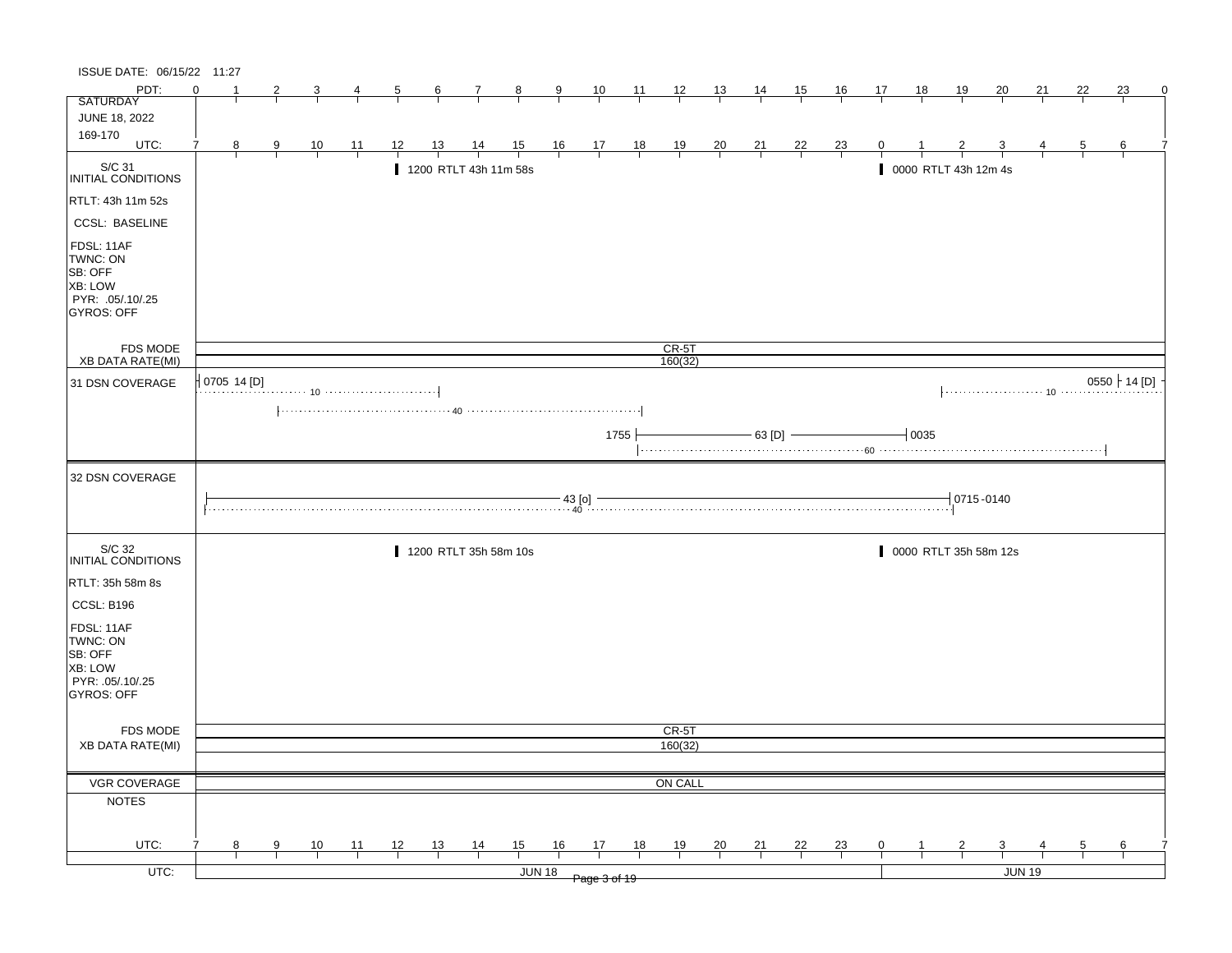| ISSUE DATE: 06/15/22 11:27                 |          |   |                     |                |                  |                |                |                       |                         |                                   |                         |                             |                                |                |                |                |                |                  |           |            |                       |        |    |    |          |
|--------------------------------------------|----------|---|---------------------|----------------|------------------|----------------|----------------|-----------------------|-------------------------|-----------------------------------|-------------------------|-----------------------------|--------------------------------|----------------|----------------|----------------|----------------|------------------|-----------|------------|-----------------------|--------|----|----|----------|
| PDT:                                       | $\Omega$ |   | 2                   |                |                  | $\overline{5}$ | $\frac{6}{ }$  | $\mathcal{I}$         | $\frac{8}{1}$           | $\overline{9}$                    | $\frac{10}{1}$          | $\frac{11}{1}$              | $\frac{12}{ }$                 | $\frac{13}{2}$ | $\frac{14}{1}$ | <u>15</u>      | <u>16</u>      | 17               | <u>18</u> | <u> 19</u> | 20                    | 21     | 22 | 23 | $\Omega$ |
| <b>SUNDAY</b>                              |          |   |                     |                |                  |                |                |                       |                         |                                   |                         |                             |                                |                |                |                |                |                  |           |            |                       |        |    |    |          |
| JUNE 19, 2022                              |          |   |                     |                |                  |                |                |                       |                         |                                   |                         |                             |                                |                |                |                |                |                  |           |            |                       |        |    |    |          |
| 170-171<br>UTC:                            |          | 8 | 9                   | $\frac{10}{1}$ | $\frac{11}{1}$   |                | <u>13</u>      | $\frac{14}{1}$        | $\frac{15}{1}$          |                                   | $\frac{16}{1}$ 17 18    |                             | $\frac{19}{1}$                 | $\frac{20}{}$  | $\frac{21}{1}$ | $\frac{22}{1}$ | $\frac{23}{}$  |                  |           |            |                       |        |    | 6  |          |
| S/C 31                                     |          |   |                     |                |                  |                |                |                       |                         |                                   |                         |                             |                                |                |                |                |                |                  |           |            |                       |        |    |    |          |
| INITIAL CONDITIONS                         |          |   |                     |                |                  |                |                | 1200 RTLT 43h 12m 10s |                         |                                   |                         |                             |                                |                |                |                |                |                  |           |            | 0000 RTLT 43h 12m 16s |        |    |    |          |
| RTLT: 43h 12m 4s                           |          |   |                     |                |                  |                |                |                       |                         |                                   |                         |                             |                                |                |                |                |                |                  |           |            |                       |        |    |    |          |
| <b>CCSL: BASELINE</b>                      |          |   |                     |                |                  |                |                |                       |                         |                                   |                         |                             |                                |                |                |                |                |                  |           |            |                       |        |    |    |          |
|                                            |          |   |                     |                |                  |                |                |                       |                         |                                   |                         |                             |                                |                |                |                |                |                  |           |            |                       |        |    |    |          |
| FDSL: 11AF<br>TWNC: ON                     |          |   |                     |                |                  |                |                |                       |                         |                                   |                         |                             |                                |                |                |                |                |                  |           |            |                       |        |    |    |          |
| SB: OFF                                    |          |   |                     |                |                  |                |                |                       |                         |                                   |                         |                             |                                |                |                |                |                |                  |           |            |                       |        |    |    |          |
| <b>XB: LOW</b>                             |          |   |                     |                |                  |                |                |                       |                         |                                   |                         |                             |                                |                |                |                |                |                  |           |            |                       |        |    |    |          |
| PYR: .05/.10/.25<br><b>GYROS: OFF</b>      |          |   |                     |                |                  |                |                |                       |                         |                                   |                         |                             |                                |                |                |                |                |                  |           |            |                       |        |    |    |          |
|                                            |          |   |                     |                |                  |                |                |                       |                         |                                   |                         |                             |                                |                |                |                |                |                  |           |            |                       |        |    |    |          |
| <b>FDS MODE</b>                            |          |   |                     |                |                  |                |                |                       |                         |                                   |                         |                             | CR-5T                          |                |                |                |                |                  |           |            |                       |        |    |    |          |
| <b>XB DATA RATE(MI)</b>                    |          |   |                     |                |                  |                |                |                       |                         |                                   |                         |                             | 160(32)                        |                |                |                |                |                  |           |            |                       |        |    |    |          |
| 31 DSN COVERAGE                            |          |   | $-$ 14 [D] $-$ 0850 |                |                  |                |                |                       |                         |                                   |                         |                             |                                |                |                |                |                |                  | 0125      |            |                       |        |    |    |          |
|                                            |          |   |                     |                |                  |                |                |                       |                         |                                   |                         |                             |                                |                |                |                |                |                  |           |            |                       |        |    |    |          |
|                                            |          |   |                     |                |                  |                |                |                       |                         |                                   |                         |                             |                                |                |                |                |                |                  |           |            |                       |        |    |    |          |
|                                            |          |   |                     |                |                  |                |                |                       |                         |                                   |                         | 1755                        |                                |                | $-$ 63 [D] $-$ |                |                | $-2325$          |           |            |                       |        |    |    |          |
|                                            |          |   |                     |                |                  |                |                |                       |                         |                                   |                         |                             |                                |                |                |                |                |                  |           |            |                       |        |    |    |          |
| 32 DSN COVERAGE                            |          |   |                     |                |                  |                |                |                       |                         |                                   |                         |                             |                                |                |                |                |                |                  |           |            |                       |        |    |    |          |
|                                            |          |   |                     |                |                  |                |                |                       |                         |                                   |                         |                             |                                |                |                |                |                |                  |           |            |                       |        |    |    |          |
|                                            | 0750     |   |                     |                |                  |                |                |                       | $-$ 43 [DA] $-$         |                                   |                         |                             |                                |                |                | $-12150$       |                |                  |           |            |                       |        |    |    |          |
|                                            |          |   |                     |                |                  |                |                |                       |                         | $1500$ $  35$ [DAR] $ 1840$       |                         |                             |                                |                |                |                |                |                  |           |            |                       |        |    |    |          |
| S/C 32                                     |          |   |                     |                |                  |                |                | 1200 RTLT 35h 58m 14s |                         |                                   |                         |                             |                                |                |                |                |                |                  |           |            | 0000 RTLT 35h 58m 16s |        |    |    |          |
| INITIAL CONDITIONS                         |          |   |                     |                |                  |                |                |                       |                         |                                   |                         |                             |                                |                |                |                |                |                  |           |            |                       |        |    |    |          |
| RTLT: 35h 58m 12s                          |          |   |                     |                |                  |                |                |                       |                         |                                   |                         |                             |                                |                |                |                |                |                  |           |            |                       |        |    |    |          |
| <b>CCSL: B196</b>                          |          |   |                     |                |                  |                |                |                       |                         | $\downarrow$ 1543 PYR=.05/.05/.05 |                         |                             |                                |                |                |                |                |                  |           |            |                       |        |    |    |          |
|                                            |          |   |                     |                |                  |                |                |                       |                         | $1547$ - 1618 ASCAL               |                         |                             |                                |                |                |                |                |                  |           |            |                       |        |    |    |          |
| FDSL: 11AF<br>TWNC: ON                     |          |   |                     |                |                  |                |                |                       |                         |                                   |                         | $\downarrow$ 1619 ROLL=.25  |                                |                |                |                |                |                  |           |            |                       |        |    |    |          |
| SB: OFF                                    |          |   |                     |                |                  |                |                |                       |                         |                                   |                         |                             | 1621 AACSIN FCP SWAP TABLE NOP |                |                |                |                |                  |           |            |                       |        |    |    |          |
| <b>XB: LOW</b>                             |          |   |                     |                |                  |                |                |                       |                         |                                   |                         | $\downarrow$ 1622 1 SID MRO |                                |                |                |                |                |                  |           |            |                       |        |    |    |          |
| PYR: 05/10/25                              |          |   |                     |                |                  |                |                |                       |                         |                                   |                         |                             |                                |                |                |                |                |                  |           |            |                       |        |    |    |          |
| GYROS: OFF                                 |          |   |                     |                |                  |                |                |                       |                         |                                   |                         |                             |                                |                |                |                |                |                  |           |            |                       |        |    |    |          |
|                                            |          |   |                     |                |                  |                |                |                       | EL-40 1521 $\downarrow$ |                                   | $\downarrow$ 1624 CR-5T |                             |                                |                |                |                |                |                  |           |            |                       |        |    |    |          |
| <b>FDS MODE</b><br><b>XB DATA RATE(MI)</b> |          |   |                     |                | CR-5T<br>160(32) |                |                |                       |                         | EL-40<br>40(30)                   |                         |                             |                                |                |                |                |                | CR-5T<br>160(32) |           |            |                       |        |    |    |          |
|                                            |          |   |                     |                |                  |                |                |                       |                         |                                   |                         |                             |                                |                |                |                |                |                  |           |            |                       |        |    |    |          |
| VGR COVERAGE                               |          |   |                     |                | ON CALL          |                |                |                       |                         | <b>VGR</b>                        |                         |                             |                                |                |                |                |                | ON CALL          |           |            |                       |        |    |    |          |
| <b>NOTES</b>                               |          |   |                     |                |                  |                |                |                       |                         |                                   |                         |                             |                                |                |                |                |                |                  |           |            |                       |        |    |    |          |
|                                            |          |   |                     |                |                  |                |                |                       |                         |                                   |                         |                             |                                |                |                |                |                |                  |           |            |                       |        |    |    |          |
|                                            |          |   |                     |                |                  |                |                |                       |                         |                                   |                         |                             |                                |                |                |                |                |                  |           |            |                       |        |    |    |          |
| UTC:                                       |          | 8 | 9                   | $\frac{10}{1}$ | $\frac{11}{1}$   | 12             | $\frac{13}{1}$ | $\frac{14}{1}$        | 15                      | 16                                | 17                      | 18                          | <u>19</u>                      | $\frac{20}{}$  | $\frac{21}{1}$ | $\frac{22}{1}$ | $\frac{23}{1}$ | 0                |           |            | 3                     |        |    | 6  |          |
| $UTC$ :                                    |          |   |                     |                |                  |                |                |                       |                         | <b>JUN 19</b>                     |                         |                             |                                |                |                |                |                |                  |           |            |                       | JUN 20 |    |    |          |
|                                            |          |   |                     |                |                  |                |                |                       |                         |                                   | Page 4 of 19            |                             |                                |                |                |                |                |                  |           |            |                       |        |    |    |          |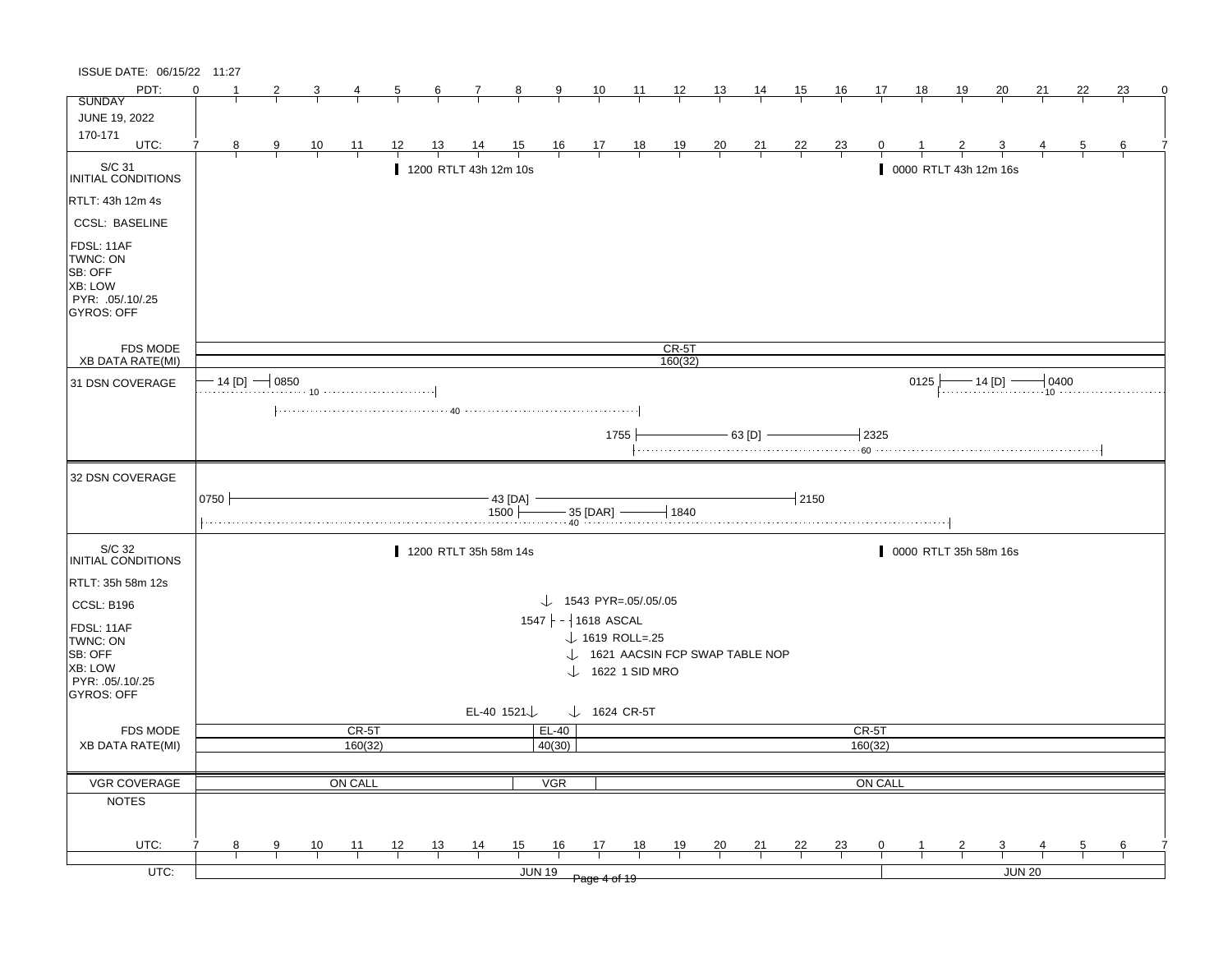| ISSUE DATE: 06/15/22 11:27                                                            |          |    |               |                |                |                |                       |                |                |                |                                                              |                 |                    |                |                |                |                |                |                  |                       |               |        |    |               |   |
|---------------------------------------------------------------------------------------|----------|----|---------------|----------------|----------------|----------------|-----------------------|----------------|----------------|----------------|--------------------------------------------------------------|-----------------|--------------------|----------------|----------------|----------------|----------------|----------------|------------------|-----------------------|---------------|--------|----|---------------|---|
| PDT:                                                                                  | $\Omega$ | -1 |               | 3              |                |                | $6\overline{6}$       | $\frac{7}{ }$  | $\frac{8}{ }$  | $\frac{9}{5}$  | $\frac{10}{1}$                                               | $\frac{11}{1}$  | $\frac{12}{ }$     | $\frac{13}{1}$ | <u>14</u>      | 15             | $\frac{16}{1}$ | 17             | $\underline{18}$ | <u>19</u>             | 20            | 21     | 22 | 23            | 0 |
| <b>MONDAY</b>                                                                         |          |    |               |                |                |                |                       |                |                |                |                                                              |                 |                    |                |                |                |                |                |                  |                       |               |        |    |               |   |
| JUNE 20, 2022                                                                         |          |    |               |                |                |                |                       |                |                |                |                                                              |                 |                    |                |                |                |                |                |                  |                       |               |        |    |               |   |
| 171-172<br>UTC:                                                                       |          | 8  | 9             | $\frac{10}{1}$ | <u> 11</u>     | 12             | <u> 13 </u>           | $\frac{14}{1}$ | $\frac{15}{1}$ |                | $\begin{array}{cccccc}\n16 & 17 & 18 \\ \hline\n\end{array}$ |                 | $\frac{19}{1}$     | $\frac{20}{1}$ | $\frac{21}{}$  | $\frac{22}{1}$ | $\frac{23}{1}$ |                |                  |                       |               |        |    |               |   |
| S/C 31<br>INITIAL CONDITIONS                                                          |          |    |               |                |                |                | 1200 RTLT 43h 12m 24s |                |                |                |                                                              |                 |                    |                |                |                |                |                |                  | 0000 RTLT 43h 12m 30s |               |        |    |               |   |
| RTLT: 43h 12m 16s                                                                     |          |    |               |                |                |                |                       |                |                |                |                                                              |                 |                    |                |                |                |                |                |                  |                       |               |        |    |               |   |
| <b>CCSL: BASELINE</b>                                                                 |          |    |               |                |                |                |                       |                |                |                |                                                              |                 |                    |                |                |                |                |                |                  |                       |               |        |    |               |   |
| FDSL: 11AF<br>TWNC: ON<br>SB: OFF<br>XB: LOW<br>PYR: .05/.10/.25<br><b>GYROS: OFF</b> |          |    |               |                |                |                |                       |                |                |                |                                                              |                 |                    |                |                |                |                |                |                  |                       |               |        |    |               |   |
| FDS MODE<br><b>XB DATA RATE(MI)</b>                                                   |          |    |               |                |                |                |                       |                |                |                |                                                              |                 | $CR-5T$<br>160(32) |                |                |                |                |                |                  |                       |               |        |    |               |   |
| 31 DSN COVERAGE                                                                       |          |    |               |                |                |                |                       |                |                |                |                                                              |                 |                    |                |                |                |                |                | 0120             |                       |               |        |    |               |   |
|                                                                                       |          |    |               |                |                |                |                       |                |                |                |                                                              |                 |                    |                |                |                |                |                |                  |                       |               |        |    |               |   |
|                                                                                       |          |    |               |                |                |                |                       |                |                |                |                                                              |                 | $1900 +$           |                |                | $-63$ [D] $-$  |                |                |                  | $-0130$               |               |        |    |               |   |
| 32 DSN COVERAGE                                                                       |          |    |               |                |                | $-43$ [D] $-$  |                       |                |                |                |                                                              | $-10705 - 1700$ |                    |                |                |                |                |                |                  |                       |               |        |    |               |   |
| S/C 32<br><b>INITIAL CONDITIONS</b>                                                   |          |    |               |                |                |                | 1200 RTLT 35h 58m 16s |                |                |                |                                                              |                 |                    |                |                |                |                |                |                  | 0000 RTLT 35h 58m 18s |               |        |    |               |   |
| RTLT: 35h 58m 16s                                                                     |          |    |               |                |                |                |                       |                |                |                |                                                              |                 |                    |                |                |                |                |                |                  |                       |               |        |    |               |   |
| CCSL: B196                                                                            |          |    |               |                |                |                |                       |                |                |                |                                                              |                 |                    |                |                |                |                |                |                  |                       |               |        |    |               |   |
| FDSL: 11AF<br>TWNC: ON<br>SB: OFF<br>XB: LOW<br>PYR: .05/.10/.25<br><b>GYROS: OFF</b> |          |    |               |                |                |                |                       |                |                |                |                                                              |                 |                    |                |                |                |                |                |                  |                       |               |        |    |               |   |
| FDS MODE                                                                              |          |    |               |                |                |                |                       |                |                |                |                                                              |                 | CR-5T              |                |                |                |                |                |                  |                       |               |        |    |               |   |
| <b>XB DATA RATE(MI)</b>                                                               |          |    |               |                |                |                |                       |                |                |                |                                                              |                 | 160(32)            |                |                |                |                |                |                  |                       |               |        |    |               |   |
| VGR COVERAGE                                                                          |          |    |               |                |                |                |                       |                |                |                |                                                              |                 | ON CALL            |                |                |                |                |                |                  |                       |               |        |    |               |   |
| <b>NOTES</b>                                                                          |          |    |               |                |                |                |                       |                |                |                |                                                              |                 |                    |                |                |                |                |                |                  |                       |               |        |    |               |   |
|                                                                                       |          |    | JPL HOLIDAY!  |                |                |                |                       |                |                |                |                                                              |                 |                    |                |                |                |                |                |                  |                       |               |        |    |               |   |
| UTC:                                                                                  |          | 8  | $\frac{9}{1}$ | $\frac{10}{1}$ | $\frac{11}{1}$ | $\frac{12}{ }$ | $\frac{13}{1}$        | $\frac{14}{1}$ | $\frac{15}{1}$ | $\frac{16}{1}$ | $\frac{17}{1}$                                               | $\frac{18}{1}$  | $\frac{19}{1}$     | $\frac{20}{}$  | $\frac{21}{1}$ | $\frac{22}{1}$ | $\frac{23}{1}$ | $\overline{0}$ |                  | $\frac{2}{ }$         | $\frac{3}{2}$ |        |    | $\frac{6}{ }$ |   |
| $UTC$ :                                                                               |          |    |               |                |                |                |                       |                | <b>JUN 20</b>  |                | Page 5 of 19                                                 |                 |                    |                |                |                |                |                |                  |                       |               | JUN 21 |    |               |   |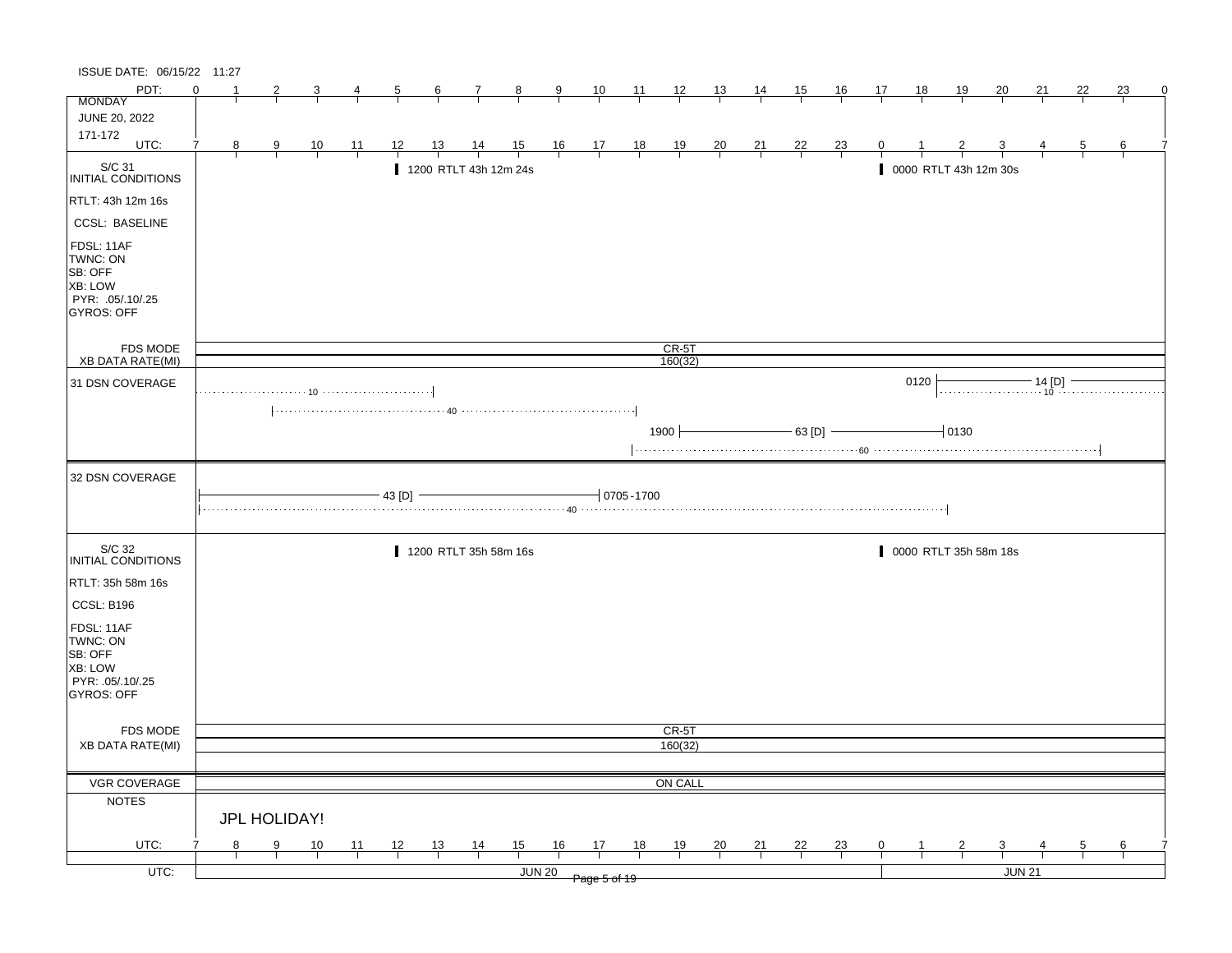| ISSUE DATE: 06/15/22 11:27                                                            |          |                |               |                    |                |                |                |                                                                                                                                                                                                |                |                |                                                                   |                |                |                |                |                    |                |              |                               |           |                       |        |                |                                                     |          |
|---------------------------------------------------------------------------------------|----------|----------------|---------------|--------------------|----------------|----------------|----------------|------------------------------------------------------------------------------------------------------------------------------------------------------------------------------------------------|----------------|----------------|-------------------------------------------------------------------|----------------|----------------|----------------|----------------|--------------------|----------------|--------------|-------------------------------|-----------|-----------------------|--------|----------------|-----------------------------------------------------|----------|
| PDT:                                                                                  | $\Omega$ | -1             | 2             | $\overline{3}$     | $\overline{4}$ | $\overline{5}$ | 6              | $\overline{7}$                                                                                                                                                                                 | $\frac{8}{1}$  | $\overline{9}$ | $\frac{10}{1}$                                                    | $\frac{11}{1}$ | $\frac{12}{ }$ | $\frac{13}{2}$ | $\frac{14}{1}$ | 15                 | <u>16</u>      | 17           | 18                            | <u>19</u> | $\overline{20}$       | 21     | 22             | 23                                                  | $\Omega$ |
| <b>TUESDAY</b>                                                                        |          |                |               |                    |                |                |                |                                                                                                                                                                                                |                |                |                                                                   |                |                |                |                |                    |                |              |                               |           |                       |        |                |                                                     |          |
| JUNE 21, 2022                                                                         |          |                |               |                    |                |                |                |                                                                                                                                                                                                |                |                |                                                                   |                |                |                |                |                    |                |              |                               |           |                       |        |                |                                                     |          |
| 172-173<br>UTC:                                                                       | 7        | 8 <sup>2</sup> |               |                    |                | 12             | $\frac{13}{ }$ | $\frac{14}{1}$                                                                                                                                                                                 | $\frac{15}{1}$ |                |                                                                   |                |                |                |                |                    |                | $\mathbf{0}$ |                               |           |                       |        | $\overline{5}$ | 6                                                   |          |
|                                                                                       |          |                | $\frac{9}{1}$ | $\frac{10}{1}$     | $\frac{11}{1}$ |                |                |                                                                                                                                                                                                |                |                | $\begin{array}{c cccc}\n16 & 17 & 18 & 19 \\ \hline\n\end{array}$ |                |                | $\frac{20}{1}$ | $\frac{21}{1}$ | $\frac{22}{1}$     | $\frac{23}{ }$ |              |                               |           |                       |        |                |                                                     |          |
| S/C 31<br>INITIAL CONDITIONS                                                          |          |                |               |                    |                |                |                | 1200 RTLT 43h 12m 36s                                                                                                                                                                          |                |                |                                                                   |                |                |                |                |                    |                |              |                               |           | 0000 RTLT 43h 12m 42s |        |                |                                                     |          |
| RTLT: 43h 12m 30s                                                                     |          |                |               |                    |                |                |                |                                                                                                                                                                                                |                |                |                                                                   |                |                |                |                |                    |                |              |                               |           |                       |        |                |                                                     |          |
| <b>CCSL: BASELINE</b>                                                                 |          |                |               |                    |                |                |                |                                                                                                                                                                                                |                |                |                                                                   |                |                |                |                |                    |                |              |                               |           |                       |        |                |                                                     |          |
| FDSL: 11AF<br>TWNC: ON<br>SB: OFF<br>XB: LOW<br>PYR: .05/.10/.25<br><b>GYROS: OFF</b> |          |                |               |                    |                |                |                | 1242 1243 PWS/RH                                                                                                                                                                               |                |                |                                                                   |                |                |                |                |                    |                |              |                               |           |                       |        |                | 0438 $\vdash$ - MAGCAL - -<br>$0438$ - - PESCAL - - |          |
|                                                                                       |          |                |               |                    |                |                |                | $\downarrow$ 1242 GS-4B 1243                                                                                                                                                                   |                |                |                                                                   |                |                |                |                |                    |                |              |                               |           |                       |        |                |                                                     |          |
| <b>FDS MODE</b><br>XB DATA RATE(MI)                                                   |          |                |               | $CR-5T$<br>160(32) |                |                |                |                                                                                                                                                                                                |                |                |                                                                   |                |                |                |                | $CR-5T$<br>160(32) |                |              |                               |           |                       |        |                |                                                     |          |
|                                                                                       |          |                |               |                    |                |                |                |                                                                                                                                                                                                |                |                |                                                                   |                |                |                |                |                    |                |              |                               |           |                       |        |                |                                                     |          |
| 31 DSN COVERAGE                                                                       |          |                | 14 [D]        |                    | $-1050$        |                |                |                                                                                                                                                                                                |                |                |                                                                   |                |                |                |                |                    |                |              | 0145                          |           |                       |        |                |                                                     |          |
|                                                                                       |          |                |               |                    |                |                |                | $\left  \ldots \ldots \ldots \ldots \ldots \ldots \ldots \ldots \ldots \ldots \text{ \textbf{40}} \ldots \ldots \ldots \ldots \ldots \ldots \ldots \ldots \ldots \ldots \ldots \ldots \right $ |                |                |                                                                   |                |                |                |                |                    |                |              |                               |           |                       |        |                |                                                     |          |
|                                                                                       |          |                |               |                    |                |                |                |                                                                                                                                                                                                |                |                | 1745                                                              |                |                |                | $-63$ [D] $-$  |                    |                |              | $\overline{\phantom{0}}$ 0020 |           |                       |        |                |                                                     |          |
|                                                                                       |          |                |               |                    |                |                |                |                                                                                                                                                                                                |                |                |                                                                   |                |                |                |                |                    |                |              |                               |           |                       |        |                |                                                     |          |
|                                                                                       |          |                |               |                    |                |                |                |                                                                                                                                                                                                |                |                |                                                                   |                |                |                |                |                    |                |              |                               |           |                       |        |                |                                                     |          |
|                                                                                       |          |                |               |                    |                |                |                |                                                                                                                                                                                                |                |                |                                                                   |                |                |                |                |                    |                |              |                               |           |                       |        |                |                                                     |          |
| 32 DSN COVERAGE                                                                       |          |                |               |                    |                |                |                |                                                                                                                                                                                                |                |                |                                                                   |                |                |                |                |                    |                |              |                               |           |                       |        |                |                                                     |          |
|                                                                                       |          |                |               |                    | $1135 +$       |                |                | $-$ 43 [o] $-$                                                                                                                                                                                 |                |                | $\overline{\phantom{0}}$ 1640                                     |                |                |                |                |                    |                |              |                               |           |                       |        |                | 43 [D] 0655                                         |          |
|                                                                                       |          |                |               |                    |                |                |                |                                                                                                                                                                                                |                |                |                                                                   |                |                |                |                |                    |                |              |                               |           |                       |        |                |                                                     | 40       |
|                                                                                       |          |                |               |                    |                |                |                |                                                                                                                                                                                                |                |                |                                                                   |                |                |                |                |                    |                |              |                               |           |                       |        |                |                                                     |          |
| S/C 32<br>INITIAL CONDITIONS                                                          |          |                |               |                    |                |                |                | 1200 RTLT 35h 58m 20s                                                                                                                                                                          |                |                |                                                                   |                |                |                |                |                    |                |              |                               |           | 0000 RTLT 35h 58m 22s |        |                |                                                     |          |
| RTLT: 35h 58m 18s                                                                     |          |                |               |                    |                |                |                |                                                                                                                                                                                                |                |                |                                                                   |                |                |                |                |                    |                |              |                               |           |                       |        |                |                                                     |          |
| CCSL: B196                                                                            |          |                |               |                    |                |                |                |                                                                                                                                                                                                |                |                |                                                                   |                |                |                |                |                    |                |              |                               |           |                       |        |                |                                                     |          |
|                                                                                       |          |                |               |                    |                |                |                |                                                                                                                                                                                                |                |                |                                                                   |                |                |                |                |                    |                |              |                               |           |                       |        |                |                                                     |          |
| FDSL: 11AF<br>TWNC: ON                                                                |          |                |               |                    |                |                |                |                                                                                                                                                                                                |                |                |                                                                   |                |                |                |                |                    |                |              |                               |           |                       |        |                |                                                     |          |
| SB: OFF                                                                               |          |                |               |                    |                |                |                |                                                                                                                                                                                                |                |                |                                                                   |                |                |                |                |                    |                |              |                               |           |                       |        |                |                                                     |          |
| XB: LOW                                                                               |          |                |               |                    |                |                |                |                                                                                                                                                                                                |                |                |                                                                   |                |                |                |                |                    |                |              |                               |           |                       |        |                |                                                     |          |
| PYR: .05/.10/.25                                                                      |          |                |               |                    |                |                |                |                                                                                                                                                                                                |                |                |                                                                   |                |                |                |                |                    |                |              |                               |           |                       |        |                |                                                     |          |
| GYROS: OFF                                                                            |          |                |               |                    |                |                |                |                                                                                                                                                                                                |                |                |                                                                   |                |                |                |                |                    |                |              |                               |           |                       |        |                |                                                     |          |
| FDS MODE                                                                              |          |                |               |                    |                |                |                |                                                                                                                                                                                                |                |                |                                                                   |                | CR-5T          |                |                |                    |                |              |                               |           |                       |        |                |                                                     |          |
| <b>XB DATA RATE(MI)</b>                                                               |          |                |               |                    |                |                |                |                                                                                                                                                                                                |                |                |                                                                   |                | 160(32)        |                |                |                    |                |              |                               |           |                       |        |                |                                                     |          |
|                                                                                       |          |                |               |                    |                |                |                |                                                                                                                                                                                                |                |                |                                                                   |                |                |                |                |                    |                |              |                               |           |                       |        |                |                                                     |          |
| VGR COVERAGE                                                                          |          |                |               |                    |                |                |                |                                                                                                                                                                                                |                |                |                                                                   |                | ON CALL        |                |                |                    |                |              |                               |           |                       |        |                |                                                     |          |
| <b>NOTES</b>                                                                          |          |                |               |                    |                |                |                |                                                                                                                                                                                                |                |                |                                                                   |                |                |                |                |                    |                |              |                               |           |                       |        |                |                                                     |          |
|                                                                                       |          |                |               |                    |                |                |                |                                                                                                                                                                                                |                |                |                                                                   |                |                |                |                |                    |                |              |                               |           |                       |        |                |                                                     |          |
|                                                                                       |          |                |               |                    |                |                |                |                                                                                                                                                                                                |                |                |                                                                   |                |                |                |                |                    |                |              |                               |           |                       |        |                |                                                     |          |
| UTC:                                                                                  | 7        | 8              | 9             | 10                 | 11             | 12             | 13             | $\frac{14}{1}$                                                                                                                                                                                 | 15             | 16             | 17                                                                | 18             | 19             | 20             | 21             | 22                 | 23             | $\mathbf{0}$ | 1                             | 2         | 3                     | JUN 22 | 5              | 6                                                   |          |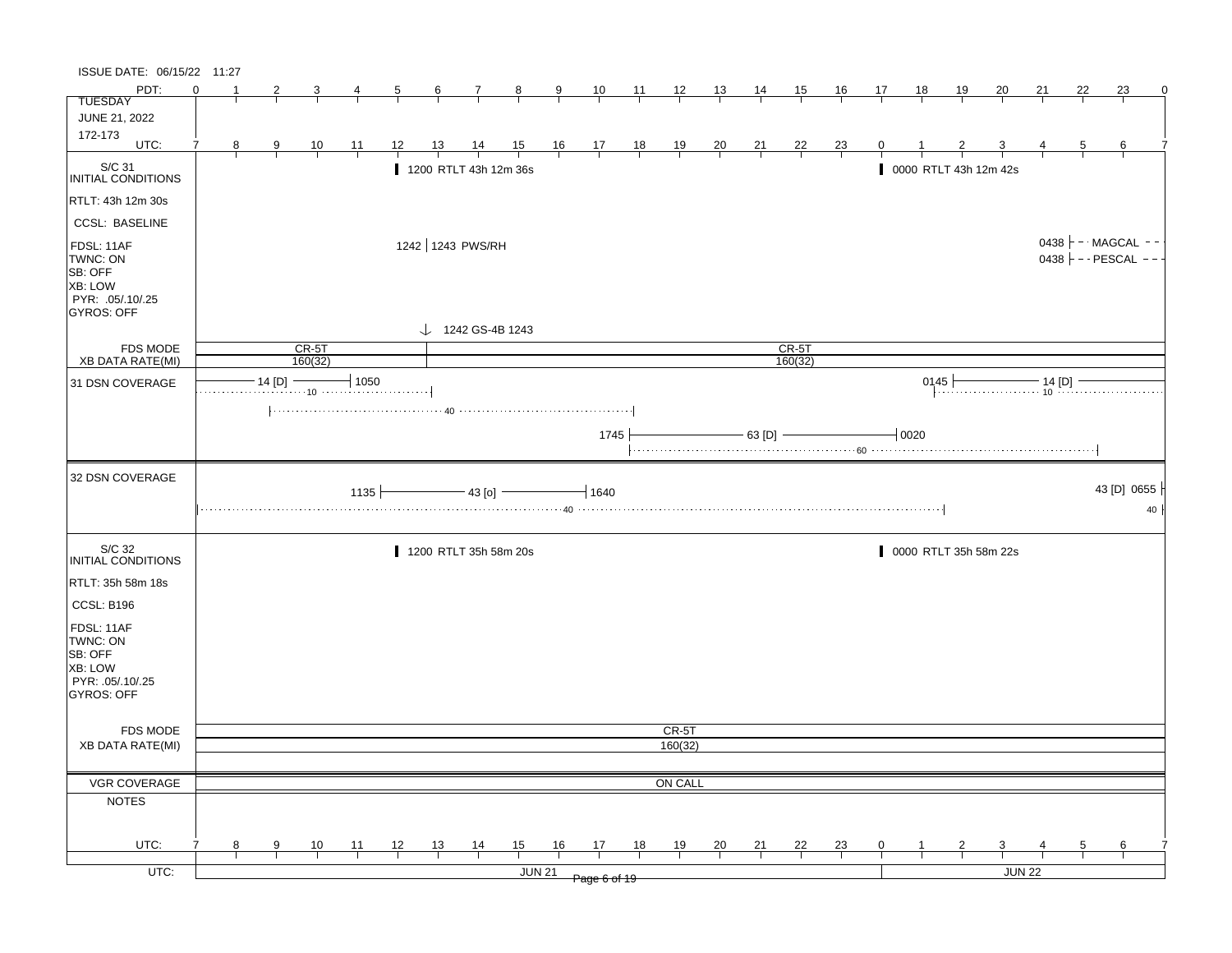| ISSUE DATE: 06/15/22 11:27                                                            |                   |                     |                |        |                |                 |                       |                |                        |                                                                |          |                                                |                |                                   |           |                |    |      |            |                       |                                                         |         |             |           |
|---------------------------------------------------------------------------------------|-------------------|---------------------|----------------|--------|----------------|-----------------|-----------------------|----------------|------------------------|----------------------------------------------------------------|----------|------------------------------------------------|----------------|-----------------------------------|-----------|----------------|----|------|------------|-----------------------|---------------------------------------------------------|---------|-------------|-----------|
| PDT:                                                                                  | ∩                 |                     |                |        | $\overline{5}$ | $6\overline{6}$ | 7                     | 8              | 9                      | 10                                                             | 11       | $\frac{12}{ }$                                 | <u> 13 </u>    | $\frac{14}{1}$                    | 15        | <u>16</u>      | 17 | 18   | <u>19</u>  | 20                    | 21                                                      | 22      | 23          | 0         |
| <b>WEDNESDAY</b>                                                                      |                   |                     |                |        |                |                 |                       |                |                        |                                                                |          |                                                |                |                                   |           |                |    |      |            |                       |                                                         |         |             |           |
| JUNE 22, 2022                                                                         |                   |                     |                |        |                |                 |                       |                |                        |                                                                |          |                                                |                |                                   |           |                |    |      |            |                       |                                                         |         |             |           |
| 173-174<br>UTC:                                                                       | 7<br>8            | $\frac{9}{5}$       | $\frac{10}{1}$ | 11     | 12             |                 |                       | $\frac{15}{1}$ |                        |                                                                |          | $\frac{19}{1}$                                 | $\frac{20}{1}$ | $\frac{21}{1}$                    | <u>22</u> | $\frac{23}{1}$ | 0  |      |            |                       |                                                         | 5       | 6           |           |
|                                                                                       |                   |                     |                |        |                |                 |                       |                |                        | $\begin{array}{c cc} 16 & 17 & 18 \\ \hline & & & \end{array}$ |          |                                                |                |                                   |           |                |    |      |            |                       |                                                         |         |             |           |
| S/C 31<br>INITIAL CONDITIONS                                                          |                   |                     |                |        |                |                 | 1200 RTLT 43h 12m 48s |                |                        |                                                                |          |                                                |                |                                   |           |                |    |      |            | 0000 RTLT 43h 12m 56s |                                                         |         |             |           |
| RTLT: 43h 12m 42s                                                                     |                   |                     |                |        |                |                 |                       |                |                        |                                                                |          |                                                |                |                                   |           |                |    |      |            |                       |                                                         |         |             |           |
| <b>CCSL: BASELINE</b>                                                                 |                   | -- 0736 MAGCAL      |                |        |                |                 |                       |                |                        |                                                                |          |                                                |                |                                   |           |                |    |      |            |                       | $\blacktriangledown$ 0150 CCS DIAG (21:03)              |         |             |           |
| FDSL: 11AF<br>TWNC: ON<br>SB: OFF<br>XB: LOW<br>PYR: .05/.10/.25<br><b>GYROS: OFF</b> |                   | $- -   0753$ PESCAL |                |        |                |                 |                       |                |                        |                                                                |          |                                                |                |                                   |           |                |    |      |            |                       | U/L 0215 $\vert - \vert - - \cdot$ TLC (SHORT-FORM) --- |         |             |           |
| <b>FDS MODE</b>                                                                       |                   |                     |                |        |                |                 |                       |                |                        |                                                                |          | $CR-5T$                                        |                |                                   |           |                |    |      |            |                       |                                                         |         |             |           |
| <b>XB DATA RATE(MI)</b>                                                               |                   |                     |                |        |                |                 |                       |                |                        |                                                                |          | 160(32)                                        |                |                                   |           |                |    |      |            |                       |                                                         |         |             |           |
| 31 DSN COVERAGE                                                                       | $14$ [D] $-10810$ |                     |                |        |                |                 |                       |                |                        |                                                                |          |                                                |                |                                   |           |                |    | 0115 |            |                       |                                                         |         |             |           |
|                                                                                       |                   |                     |                |        |                |                 |                       |                |                        |                                                                | $1755 +$ |                                                |                | $-$ 63 [D] $\longrightarrow$ 2115 |           |                |    |      |            |                       |                                                         |         |             |           |
| 32 DSN COVERAGE                                                                       |                   |                     |                | 43 [D] |                |                 |                       |                | $+1540$<br>$\cdots$ 40 |                                                                |          | $2240$ $\rightarrow$ 43 [D] $\rightarrow$ 0125 |                |                                   |           |                |    |      |            |                       |                                                         |         | 43 [o] 0655 | $40 \mid$ |
| S/C 32<br>INITIAL CONDITIONS                                                          |                   |                     |                |        |                |                 | 1200 RTLT 35h 58m 24s |                |                        |                                                                |          |                                                |                |                                   |           |                |    |      |            | 0000 RTLT 35h 58m 26s |                                                         |         |             |           |
| RTLT: 35h 58m 22s                                                                     |                   |                     |                |        |                |                 |                       |                |                        |                                                                |          |                                                |                |                                   |           |                |    |      |            |                       |                                                         |         |             |           |
| CCSL: B196                                                                            |                   |                     |                |        |                |                 |                       |                |                        |                                                                |          |                                                |                |                                   |           |                |    |      |            |                       |                                                         |         |             |           |
| FDSL: 11AF<br>TWNC: ON<br>SB: OFF<br>XB: LOW<br>PYR: .05/.10/.25<br>GYROS: OFF        |                   |                     |                |        |                |                 |                       |                |                        |                                                                |          |                                                |                |                                   |           |                |    |      |            |                       |                                                         |         |             |           |
| <b>FDS MODE</b>                                                                       |                   |                     |                |        |                |                 |                       |                |                        |                                                                |          | CR-5T                                          |                |                                   |           |                |    |      |            |                       |                                                         |         |             |           |
| <b>XB DATA RATE(MI)</b>                                                               |                   |                     |                |        |                |                 |                       |                |                        |                                                                |          | 160(32)                                        |                |                                   |           |                |    |      |            |                       |                                                         |         |             |           |
|                                                                                       |                   |                     |                |        |                |                 |                       |                |                        |                                                                |          |                                                |                |                                   |           |                |    |      |            |                       |                                                         |         |             |           |
| VGR COVERAGE                                                                          |                   |                     |                |        |                |                 |                       |                | ON CALL                |                                                                |          |                                                |                |                                   |           |                |    |      | <b>VGR</b> |                       |                                                         | ON CALL |             |           |
| <b>NOTES</b>                                                                          |                   |                     |                |        |                |                 |                       |                |                        |                                                                |          |                                                |                |                                   |           |                |    |      |            |                       |                                                         |         |             |           |
| UTC:                                                                                  | 7<br>8            | 9                   | 10             | 11     | 12             | 13              | 14                    | 15             | 16                     | 17                                                             | 18       | 19                                             | 20             | 21                                | 22        | <u>23</u>      | 0  |      |            | 3                     |                                                         | 5       | 6           |           |
| UTC:                                                                                  |                   |                     |                |        |                |                 |                       |                | <b>JUN 22</b>          | Page 7 of 19                                                   |          |                                                |                |                                   |           |                |    |      |            |                       | <b>JUN 23</b>                                           |         |             |           |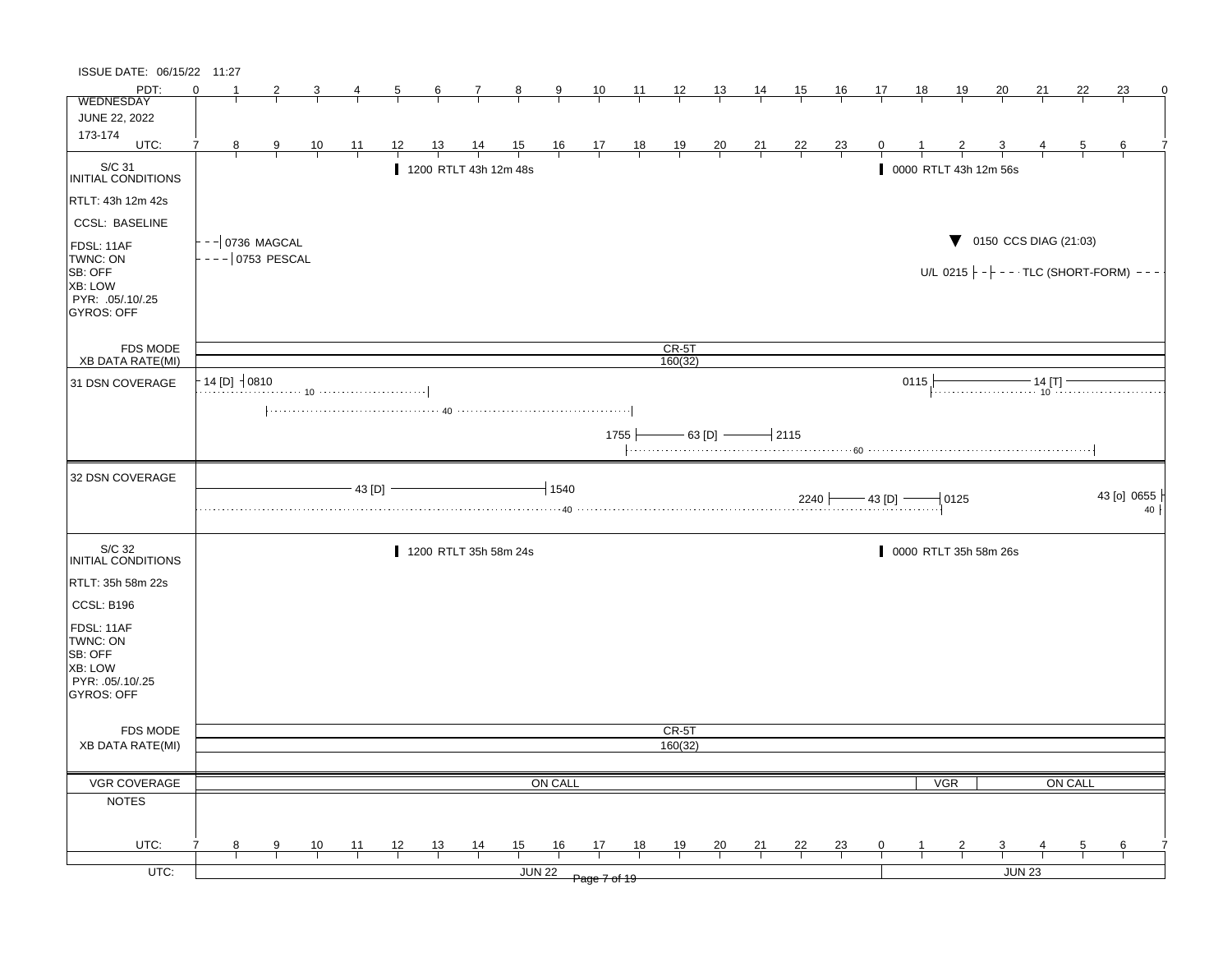| ISSUE DATE: 06/15/22 11:27                                                    |                              |   |                |                |    |               |                |                 |                      |                       |                                                               |              |            |                  |                |                |                |                                                       |             |           |                      |                       |        |    |    |            |
|-------------------------------------------------------------------------------|------------------------------|---|----------------|----------------|----|---------------|----------------|-----------------|----------------------|-----------------------|---------------------------------------------------------------|--------------|------------|------------------|----------------|----------------|----------------|-------------------------------------------------------|-------------|-----------|----------------------|-----------------------|--------|----|----|------------|
| PDT:                                                                          | $\Omega$                     |   | $\overline{2}$ |                | 4  |               | $\overline{5}$ | $6\overline{6}$ | $\overline{7}$       | $_{8}$                | 9                                                             |              | $10 \t 11$ | $\frac{12}{ }$   | 13             | $\frac{14}{1}$ | 15             | 16                                                    | 17          | <u>18</u> | <u>19</u>            | 20                    | 21     | 22 | 23 | 0          |
| <b>THURSDAY</b>                                                               |                              |   |                |                |    |               |                |                 |                      |                       |                                                               |              |            |                  |                |                |                |                                                       |             |           |                      |                       |        |    |    |            |
| JUNE 23, 2022<br>174-175                                                      |                              |   |                |                |    |               |                |                 |                      |                       |                                                               |              |            |                  |                |                |                |                                                       |             |           |                      |                       |        |    |    |            |
| UTC:                                                                          | 7                            | 8 | $\frac{9}{1}$  | $\frac{10}{1}$ | 11 |               | 12             | <u>13</u>       | $\frac{14}{1}$       | $\frac{15}{1}$        | $\begin{array}{c ccccc}\n16 & 17 & 18 \\ \hline\n\end{array}$ |              |            | $\frac{19}{1}$   | $\frac{20}{1}$ | $\frac{21}{1}$ | $\frac{22}{1}$ | $\frac{23}{ }$                                        | $\mathbf 0$ |           |                      |                       |        | 5  | 6  |            |
| $\vert$ S/C 31<br>INITIAL CONDITIONS                                          |                              |   |                |                |    |               |                |                 | 1200 RTLT 43h 13m 2s |                       |                                                               |              |            |                  |                |                |                |                                                       |             |           | 0000 RTLT 43h 13m 8s |                       |        |    |    |            |
| RTLT: 43h 12m 56s                                                             |                              |   |                |                |    |               |                |                 |                      |                       |                                                               |              |            |                  |                |                |                |                                                       |             |           |                      |                       |        |    |    |            |
| <b>CCSL: BASELINE</b>                                                         |                              |   |                |                |    |               |                |                 |                      |                       |                                                               |              |            |                  |                |                |                |                                                       |             |           |                      |                       |        |    |    |            |
| FDSL: 11AF<br>TWNC: ON<br>SB: OFF<br>XB: LOW<br>PYR: 05/.10/.25<br>GYROS: OFF |                              |   |                |                |    |               |                |                 |                      |                       |                                                               |              |            |                  |                |                |                | ---------TLC (SHORT-FORM) --------------------------- |             |           |                      |                       |        |    |    |            |
| <b>FDS MODE</b><br>XB DATA RATE(MI)                                           |                              |   |                |                |    |               |                |                 |                      |                       |                                                               |              |            | CR-5T<br>160(32) |                |                |                |                                                       |             |           |                      |                       |        |    |    |            |
|                                                                               | $\cdot$ 14 [T] $\dashv$ 0805 |   |                |                |    |               |                |                 |                      |                       |                                                               |              |            |                  |                |                |                |                                                       |             |           |                      |                       |        |    |    |            |
| 31 DSN COVERAGE                                                               |                              |   |                |                |    |               |                |                 |                      |                       |                                                               |              |            |                  |                |                |                |                                                       |             |           |                      |                       |        |    |    |            |
|                                                                               |                              |   |                |                |    |               |                |                 |                      |                       |                                                               |              |            |                  |                |                |                |                                                       |             |           |                      |                       |        |    |    |            |
|                                                                               |                              |   |                |                |    |               |                |                 |                      |                       |                                                               | 1735         |            |                  |                |                | - 63 [D] -     |                                                       |             |           | $-10130$             |                       |        |    |    |            |
|                                                                               |                              |   |                |                |    |               |                |                 |                      |                       |                                                               |              |            |                  |                |                |                |                                                       |             |           |                      |                       |        |    |    |            |
| 32 DSN COVERAGE                                                               |                              |   |                |                |    |               |                |                 |                      |                       |                                                               |              |            |                  |                |                |                |                                                       |             |           |                      |                       |        |    |    |            |
|                                                                               |                              |   |                |                |    | $-43$ [o] $-$ |                |                 |                      |                       | $-1605$                                                       |              |            |                  |                |                |                |                                                       |             |           |                      |                       |        |    |    |            |
|                                                                               |                              |   |                |                |    |               |                |                 |                      |                       |                                                               |              |            |                  |                |                |                |                                                       |             |           |                      |                       |        |    |    | $40 \cdot$ |
|                                                                               |                              |   |                |                |    |               |                |                 |                      |                       |                                                               |              |            |                  |                |                |                |                                                       |             |           |                      |                       |        |    |    |            |
| S/C 32<br>INITIAL CONDITIONS                                                  |                              |   |                |                |    |               |                |                 |                      | 1200 RTLT 35h 58m 28s |                                                               |              |            |                  |                |                |                |                                                       |             |           |                      | 0000 RTLT 35h 58m 32s |        |    |    |            |
| RTLT: 35h 58m 26s                                                             |                              |   |                |                |    |               |                |                 |                      |                       |                                                               |              |            |                  |                |                |                |                                                       |             |           |                      |                       |        |    |    |            |
| CCSL: B196                                                                    |                              |   |                |                |    |               |                |                 |                      |                       |                                                               |              |            |                  |                |                |                |                                                       |             |           |                      |                       |        |    |    |            |
| FDSL: 11AF<br>TWNC: ON<br>SB: OFF                                             |                              |   |                |                |    |               |                |                 |                      |                       |                                                               |              |            |                  |                |                |                |                                                       |             |           |                      |                       |        |    |    |            |
| XB: LOW<br>PYR: .05/.10/.25<br>GYROS: OFF                                     |                              |   |                |                |    |               |                |                 |                      |                       |                                                               |              |            |                  |                |                |                |                                                       |             |           |                      |                       |        |    |    |            |
|                                                                               |                              |   |                |                |    |               |                |                 |                      |                       |                                                               |              |            |                  |                |                |                |                                                       |             |           |                      |                       |        |    |    |            |
| <b>FDS MODE</b>                                                               |                              |   |                |                |    |               |                |                 |                      |                       |                                                               |              |            | CR-5T            |                |                |                |                                                       |             |           |                      |                       |        |    |    |            |
| <b>XB DATA RATE(MI)</b>                                                       |                              |   |                |                |    |               |                |                 |                      |                       |                                                               |              |            | 160(32)          |                |                |                |                                                       |             |           |                      |                       |        |    |    |            |
| <b>VGR COVERAGE</b>                                                           |                              |   |                |                |    |               |                |                 |                      |                       |                                                               |              |            |                  |                |                |                |                                                       |             |           |                      |                       |        |    |    |            |
|                                                                               |                              |   |                |                |    |               |                |                 |                      |                       |                                                               |              |            | ON CALL          |                |                |                |                                                       |             |           |                      |                       |        |    |    |            |
|                                                                               |                              |   |                |                |    |               |                |                 |                      |                       |                                                               |              |            |                  |                |                |                |                                                       |             |           |                      |                       |        |    |    |            |
| <b>NOTES</b>                                                                  |                              |   |                |                |    |               |                |                 |                      |                       |                                                               |              |            |                  |                |                |                |                                                       |             |           |                      |                       |        |    |    |            |
| UTC:                                                                          | 7                            | 8 | 9              | 10             | 11 |               | 12             | 13              |                      | 15                    | 16                                                            | 17           | 18         | 19               | 20             | 21             | 22             |                                                       | 0           |           | 2                    | 3                     |        | 5  | 6  |            |
| UTC:                                                                          |                              |   |                |                |    |               |                |                 | $\frac{14}{1}$       |                       | <b>JUN 23</b>                                                 | Page 8 of 19 |            |                  |                |                |                | $\frac{23}{1}$                                        |             |           |                      |                       | JUN 24 |    |    |            |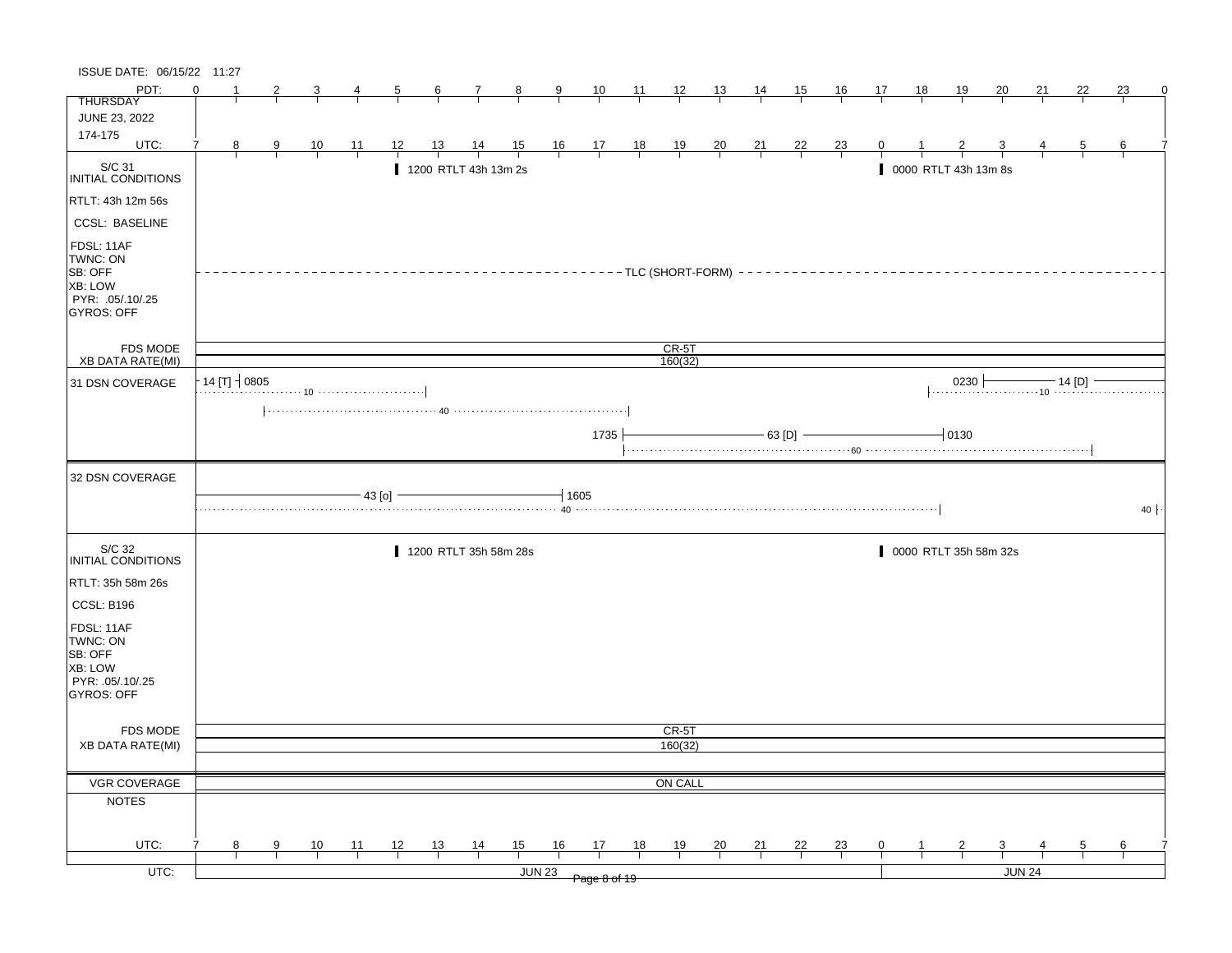| ISSUE DATE: 06/15/22 11:27                                                            |                               |      |   |    |    |                                                    |                 |    |                       |                |                |                |                |                |                |           |                                              |    |    |                   |                       |    |    |                 |
|---------------------------------------------------------------------------------------|-------------------------------|------|---|----|----|----------------------------------------------------|-----------------|----|-----------------------|----------------|----------------|----------------|----------------|----------------|----------------|-----------|----------------------------------------------|----|----|-------------------|-----------------------|----|----|-----------------|
| PDT:                                                                                  | ∩                             |      | 2 |    |    | 5                                                  | $6\overline{6}$ | 7  | $\mathbf{8}$          | 9              | 10             | 11             | $\frac{12}{ }$ | <u>13</u>      | 14             | <u>15</u> | <u>16</u>                                    | 17 | 18 | <u>19</u>         | <u>20</u>             | 21 | 22 | 23<br>0         |
| <b>FRIDAY</b>                                                                         |                               |      |   |    |    |                                                    |                 |    |                       |                |                |                |                |                |                |           |                                              |    |    |                   |                       |    |    |                 |
| <b>JUNE 24, 2022</b>                                                                  |                               |      |   |    |    |                                                    |                 |    |                       |                |                |                |                |                |                |           |                                              |    |    |                   |                       |    |    |                 |
| 175-176<br>UTC:                                                                       | 7<br>8                        |      | 9 | 10 | 11 | 12                                                 | 13              |    | $\frac{15}{1}$        | $\frac{16}{1}$ | $\frac{17}{1}$ | $\frac{18}{1}$ | $\frac{19}{1}$ | $\frac{20}{1}$ | $\frac{21}{1}$ | <u>22</u> | $\frac{23}{ }$                               |    |    |                   |                       |    | 5  | 6               |
| S/C 31<br><b>INITIAL CONDITIONS</b>                                                   |                               |      |   |    |    |                                                    |                 |    | 1200 RTLT 43h 13m 16s |                |                |                |                |                |                |           |                                              |    |    |                   | 0000 RTLT 43h 13m 22s |    |    |                 |
| RTLT: 43h 13m 8s                                                                      |                               |      |   |    |    |                                                    |                 |    |                       |                |                |                |                |                |                |           |                                              |    |    |                   |                       |    |    |                 |
| <b>CCSL: BASELINE</b>                                                                 |                               |      |   |    |    |                                                    |                 |    |                       |                |                |                |                |                |                |           |                                              |    |    |                   |                       |    |    |                 |
| FDSL: 11AF<br>TWNC: ON<br>SB: OFF<br>XB: LOW<br>PYR: .05/.10/.25<br><b>GYROS: OFF</b> |                               |      |   |    |    |                                                    |                 |    |                       |                |                |                |                |                |                |           |                                              |    |    |                   |                       |    |    |                 |
| <b>FDS MODE</b>                                                                       |                               |      |   |    |    |                                                    |                 |    |                       |                |                |                | $CR-5T$        |                |                |           |                                              |    |    |                   |                       |    |    |                 |
| <b>XB DATA RATE(MI)</b>                                                               |                               |      |   |    |    |                                                    |                 |    |                       |                |                |                | 160(32)        |                |                |           |                                              |    |    |                   |                       |    |    |                 |
| 31 DSN COVERAGE                                                                       | $-$ 14 [D] $\rightarrow$ 0820 |      |   |    |    |                                                    |                 |    |                       |                |                |                |                |                |                |           |                                              |    |    |                   |                       |    |    | $0545$ + 14 [D] |
|                                                                                       |                               |      |   |    |    |                                                    |                 |    |                       |                | 1735           |                |                |                |                | 63 [D]    |                                              |    |    |                   | $+$ 0300              |    |    |                 |
| 32 DSN COVERAGE                                                                       |                               | 0840 |   |    |    |                                                    |                 |    |                       |                | 43 [H1]        |                |                |                |                |           |                                              |    |    | $\frac{1}{1}0120$ |                       |    |    | $40 \cdot$      |
| S/C 32<br><b>INITIAL CONDITIONS</b>                                                   |                               |      |   |    |    |                                                    |                 |    | 1200 RTLT 35h 58m 34s |                |                |                |                |                |                |           |                                              |    |    |                   | 0000 RTLT 35h 58m 36s |    |    |                 |
| RTLT: 35h 58m 32s                                                                     |                               |      |   |    |    |                                                    |                 |    |                       |                |                |                |                |                |                |           |                                              |    |    |                   |                       |    |    |                 |
| <b>CCSL: B196</b>                                                                     |                               |      |   |    |    |                                                    |                 |    |                       |                |                |                |                |                |                |           |                                              |    |    |                   |                       |    |    |                 |
|                                                                                       |                               |      |   |    |    |                                                    |                 |    |                       |                |                |                |                |                |                |           | 1945 CCS CLK RST (07:42)                     |    |    |                   |                       |    |    |                 |
| FDSL: 11AF<br>TWNC: ON<br>SB: OFF<br>XB: LOW<br>PYR: .05/.10/.25<br>GYROS: OFF        |                               |      |   |    |    |                                                    |                 |    |                       |                |                |                |                |                |                |           | $\blacktriangledown$ 2125 CCSTIM F/C (09:24) |    |    |                   |                       |    |    |                 |
| <b>FDS MODE</b>                                                                       |                               |      |   |    |    |                                                    |                 |    |                       |                |                |                | CR-5T          |                |                |           |                                              |    |    |                   |                       |    |    |                 |
| <b>XB DATA RATE(MI)</b>                                                               |                               |      |   |    |    |                                                    |                 |    |                       |                |                |                | 160(32)        |                |                |           |                                              |    |    |                   |                       |    |    |                 |
|                                                                                       |                               |      |   |    |    |                                                    |                 |    |                       |                |                |                |                |                |                |           |                                              |    |    |                   |                       |    |    |                 |
| VGR COVERAGE                                                                          |                               |      |   |    |    |                                                    | ON CALL         |    |                       |                |                |                |                | <b>VGR</b>     |                |           |                                              |    |    |                   | ON CALL               |    |    |                 |
| <b>NOTES</b>                                                                          |                               |      |   |    |    | [1] S/C 32 DSS-43 HP DRV ON-OFF LIMITS 08:20-23:50 |                 |    |                       |                |                |                |                |                |                |           |                                              |    |    |                   |                       |    |    |                 |
| UTC:                                                                                  | 8                             |      | 9 | 10 | 11 | 12                                                 | 13              | 14 | 15                    | 16             | 17             | 18             | 19             | 20             | 21             | 22        | <u>23</u>                                    | 0  |    |                   | 3                     |    | 5  | 6               |
| UTC:                                                                                  |                               |      |   |    |    |                                                    |                 |    |                       | <b>JUN 24</b>  | Page 9 of 19   |                |                |                |                |           |                                              |    |    |                   | <b>JUN 25</b>         |    |    |                 |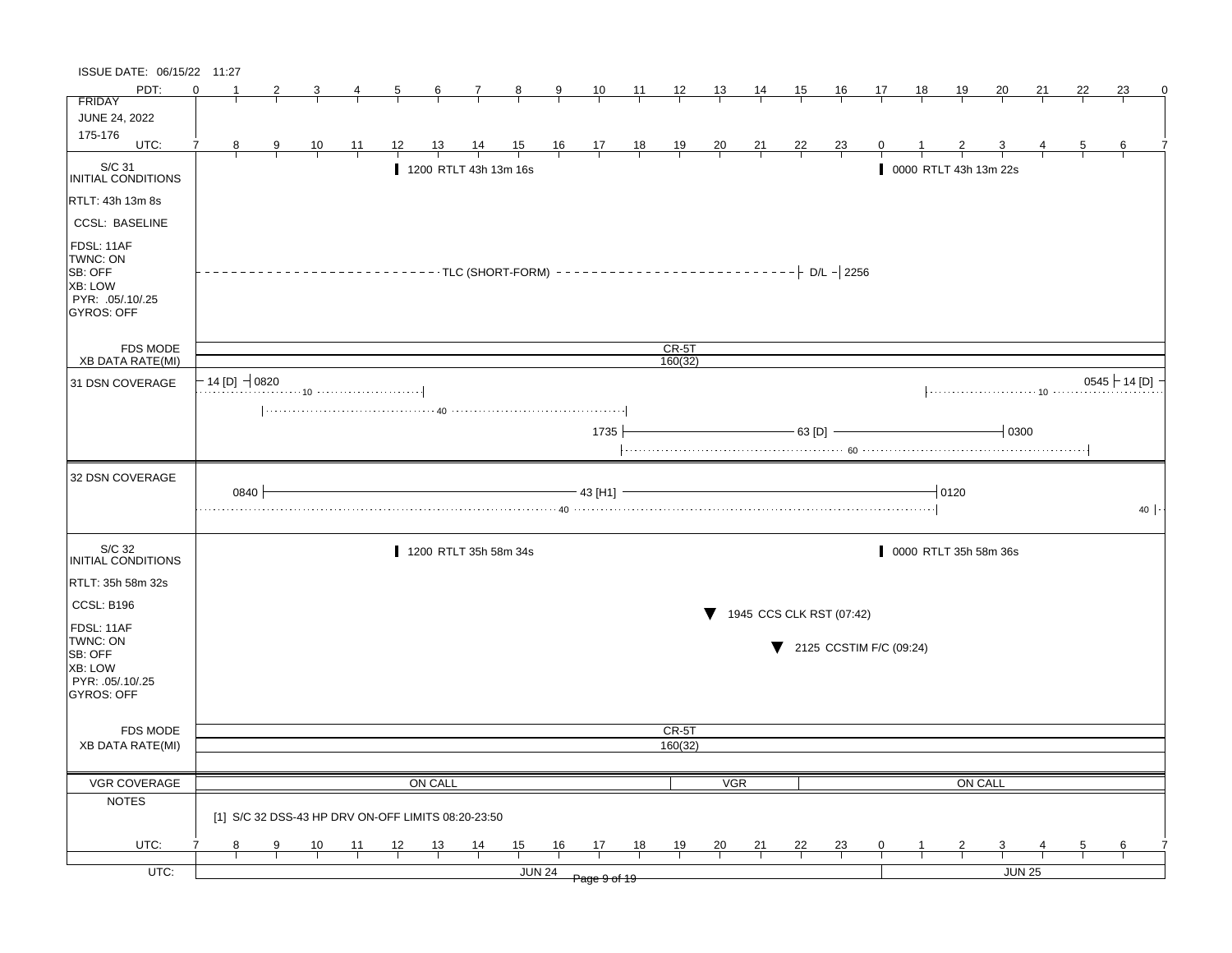| ISSUE DATE: 06/15/22 11:27                                                                   |          |               |      |                |                |    |                |                       |                |         |                                                      |                |                |                |                |                |                |             |              |                |                            |    |             |                          |             |
|----------------------------------------------------------------------------------------------|----------|---------------|------|----------------|----------------|----|----------------|-----------------------|----------------|---------|------------------------------------------------------|----------------|----------------|----------------|----------------|----------------|----------------|-------------|--------------|----------------|----------------------------|----|-------------|--------------------------|-------------|
| PDT:                                                                                         | $\Omega$ |               | 2    | 3              | 4              | 5  | 6              | 7                     | $_{\rm 8}$     | 9       | 10                                                   | 11             | $\frac{12}{ }$ | <u>13</u>      | 14             | 15             | 16             | 17          | 18           | 19             | 20                         | 21 | 22          | 23                       | $\mathbf 0$ |
| <b>SATURDAY</b>                                                                              |          |               |      |                |                |    |                |                       |                |         |                                                      |                |                |                |                |                |                |             |              |                |                            |    |             |                          |             |
| JUNE 25, 2022                                                                                |          |               |      |                |                |    |                |                       |                |         |                                                      |                |                |                |                |                |                |             |              |                |                            |    |             |                          |             |
| 176-177<br>UTC:                                                                              | 7        | 8             | 9    | $\frac{10}{1}$ | $\frac{11}{1}$ | 12 | <u>13</u>      | $\frac{14}{1}$        | $\frac{15}{1}$ |         | $\begin{array}{c c}\n16 & 17 \\ \hline\n\end{array}$ | $\frac{18}{1}$ | $\frac{19}{1}$ | $\frac{20}{1}$ | $\frac{21}{1}$ | $\frac{22}{1}$ | $\frac{23}{1}$ | 0           |              |                | 3                          |    | 5           | 6                        |             |
|                                                                                              |          |               |      |                |                |    |                |                       |                |         |                                                      |                |                |                |                |                |                |             |              |                |                            |    |             |                          |             |
| S/C 31<br>INITIAL CONDITIONS                                                                 |          |               |      |                |                |    |                | 1200 RTLT 43h 13m 30s |                |         |                                                      |                |                |                |                |                |                |             |              |                | 0000 RTLT 43h 13m 36s      |    |             |                          |             |
| RTLT: 43h 13m 22s                                                                            |          |               |      |                |                |    |                |                       |                |         |                                                      |                |                |                |                |                |                |             |              |                |                            |    |             |                          |             |
| <b>CCSL: BASELINE</b>                                                                        |          |               |      |                |                |    |                |                       |                |         |                                                      |                |                |                |                |                |                |             |              |                |                            |    | Y SSB 0531↓ |                          |             |
| FDSL: 11AF<br>TWNC: ON<br>SB: OFF<br><b>XB: LOW</b><br>PYR: .05/.10/.25<br><b>GYROS: OFF</b> |          |               |      |                |                |    |                |                       |                |         |                                                      |                |                |                |                |                |                |             |              |                |                            |    | P SSB 0533  |                          |             |
| <b>FDS MODE</b>                                                                              |          |               |      |                |                |    |                |                       |                |         |                                                      |                | $CR-5T$        |                |                |                |                |             |              |                |                            |    |             |                          |             |
| <b>XB DATA RATE(MI)</b>                                                                      |          |               |      |                |                |    |                |                       |                |         |                                                      |                | 160(32)        |                |                |                |                |             |              |                |                            |    |             |                          |             |
| 31 DSN COVERAGE                                                                              |          | $0745$ 14 [D] |      |                |                |    |                |                       |                |         |                                                      |                |                |                |                |                |                |             |              |                | 0215 $\frac{1}{10}$ 14 [D] |    |             |                          |             |
|                                                                                              |          |               |      |                |                |    |                |                       |                |         |                                                      |                |                |                |                |                |                |             |              |                |                            |    |             |                          |             |
|                                                                                              |          |               |      |                |                |    |                |                       |                |         | 1730                                                 |                |                | - 63 [D] -     |                | $-2145$        |                |             |              |                |                            |    |             |                          |             |
| 32 DSN COVERAGE                                                                              |          |               | 0940 |                |                |    | 43 [D] $-$     |                       |                | $+1555$ |                                                      |                |                |                |                |                |                |             |              |                |                            |    |             | 43 [D] 0640<br>$40 \mid$ |             |
|                                                                                              |          |               |      |                |                |    |                |                       |                |         |                                                      |                |                |                |                |                |                |             |              |                |                            |    |             |                          |             |
| S/C 32<br>INITIAL CONDITIONS                                                                 |          |               |      |                |                |    |                | 1200 RTLT 35h 58m 38s |                |         |                                                      |                |                |                |                |                |                |             |              |                | 0000 RTLT 35h 58m 40s      |    |             |                          |             |
| RTLT: 35h 58m 36s                                                                            |          |               |      |                |                |    |                |                       |                |         |                                                      |                |                |                |                |                |                |             |              |                |                            |    |             |                          |             |
|                                                                                              |          |               |      |                |                |    |                |                       |                |         |                                                      |                |                |                |                |                |                |             |              |                |                            |    |             |                          |             |
| CCSL: B196<br>FDSL: 11AF<br>TWNC: ON<br>SB: OFF<br>XB: LOW<br>PYR: .05/.10/.25<br>GYROS: OFF |          |               |      |                |                |    |                |                       |                |         |                                                      |                |                |                |                |                |                |             |              |                |                            |    |             |                          |             |
|                                                                                              |          |               |      |                |                |    |                |                       |                |         |                                                      |                |                |                |                |                |                |             |              |                |                            |    |             |                          |             |
| FDS MODE                                                                                     |          |               |      |                |                |    |                |                       |                |         |                                                      |                | CR-5T          |                |                |                |                |             |              |                |                            |    |             |                          |             |
| <b>XB DATA RATE(MI)</b>                                                                      |          |               |      |                |                |    |                |                       |                |         |                                                      |                | 160(32)        |                |                |                |                |             |              |                |                            |    |             |                          |             |
|                                                                                              |          |               |      |                |                |    |                |                       |                |         |                                                      |                |                |                |                |                |                |             |              |                |                            |    |             |                          |             |
| VGR COVERAGE                                                                                 |          |               |      |                |                |    |                |                       |                |         |                                                      |                | ON CALL        |                |                |                |                |             |              |                |                            |    |             |                          |             |
| <b>NOTES</b>                                                                                 |          |               |      |                |                |    |                |                       |                |         |                                                      |                |                |                |                |                |                |             |              |                |                            |    |             |                          |             |
| UTC:                                                                                         |          | 8             | 9    |                | 11             | 12 |                |                       | 15             | 16      | 17                                                   | 18             | 19             |                |                | 22             |                | $\mathbf 0$ | $\mathbf{1}$ | $\overline{2}$ | $\overline{\mathbf{3}}$    |    | 5           | 6                        |             |
| $UTC$ :                                                                                      |          |               |      | $\frac{10}{1}$ |                |    | $\frac{13}{ }$ | $\frac{14}{1}$        |                | JUN 25  | Page 10 of 19                                        |                |                | $\frac{20}{1}$ | $\frac{21}{1}$ |                | $\frac{23}{1}$ |             |              |                | JUN 26                     |    |             |                          |             |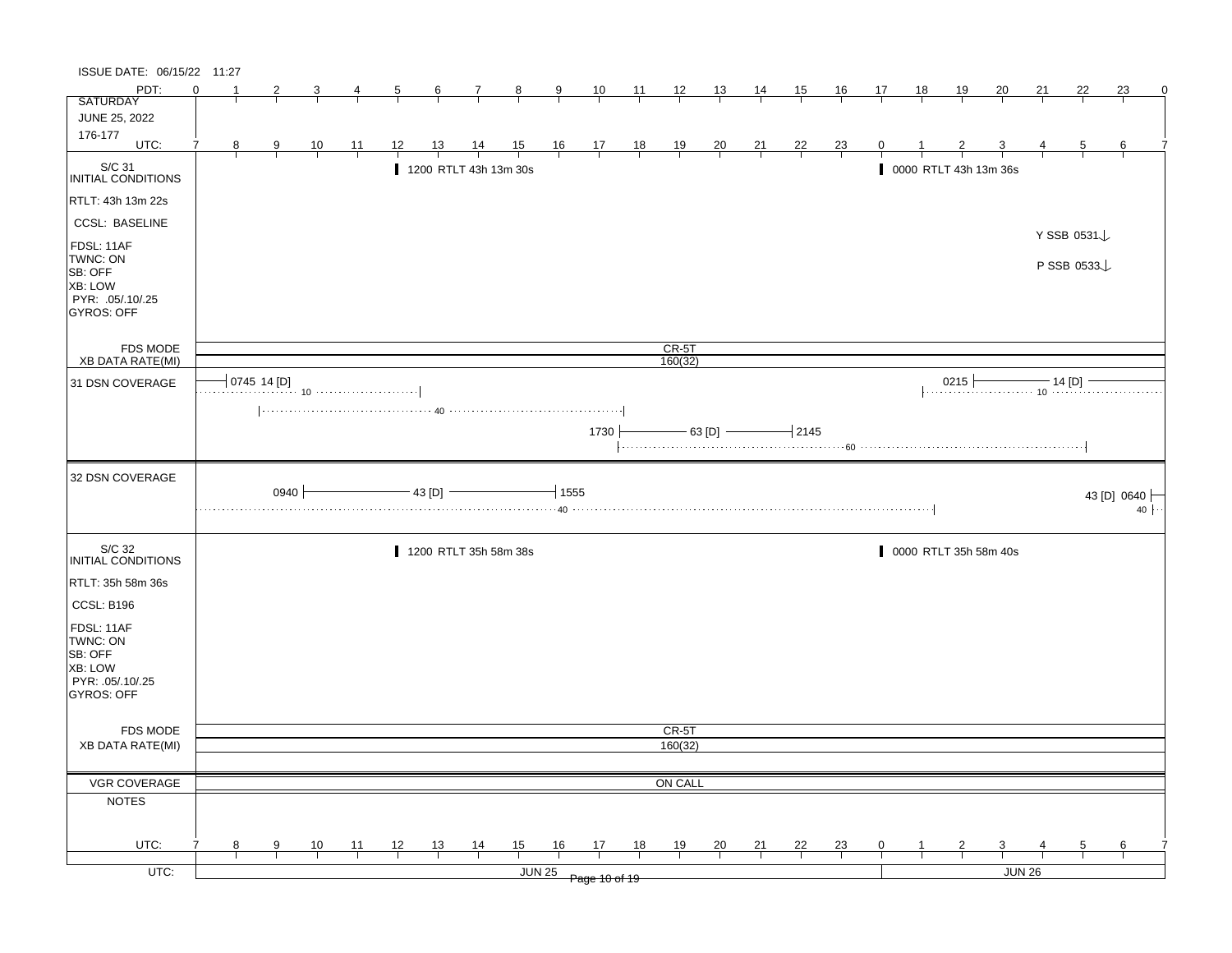| ISSUE DATE: 06/15/22 11:27                                                                   |                                      |            |                  |                                          |                                                                                                                                      |        |                       |                |               |                                                      |                |                |                |                |    |                |              |    |                       |                       |        |         |                           |
|----------------------------------------------------------------------------------------------|--------------------------------------|------------|------------------|------------------------------------------|--------------------------------------------------------------------------------------------------------------------------------------|--------|-----------------------|----------------|---------------|------------------------------------------------------|----------------|----------------|----------------|----------------|----|----------------|--------------|----|-----------------------|-----------------------|--------|---------|---------------------------|
| PDT:                                                                                         | $\Omega$                             | 2          |                  |                                          |                                                                                                                                      | 6      | 7                     | 8              | 9             | 10                                                   | 11             | $\frac{12}{ }$ | <u>13</u>      | 14             | 15 | 16             | 17           | 18 | 19                    | 20                    | 21     | 22      | 23<br>0                   |
| <b>SUNDAY</b>                                                                                |                                      |            |                  |                                          |                                                                                                                                      |        |                       |                |               |                                                      |                |                |                |                |    |                |              |    |                       |                       |        |         |                           |
| <b>JUNE 26, 2022</b>                                                                         |                                      |            |                  |                                          |                                                                                                                                      |        |                       |                |               |                                                      |                |                |                |                |    |                |              |    |                       |                       |        |         |                           |
| 177-178<br>UTC:                                                                              | 8                                    | 9          | 10               | $\overline{11}$                          | 12                                                                                                                                   | 13     | 14                    | $\frac{15}{1}$ |               | $\begin{array}{c c}\n16 & 17 \\ \hline\n\end{array}$ | $\frac{18}{1}$ | $\frac{19}{1}$ | $\frac{20}{1}$ | $\frac{21}{1}$ | 22 | $\frac{23}{1}$ |              |    |                       |                       |        | 5       | 6                         |
|                                                                                              |                                      |            |                  |                                          |                                                                                                                                      |        |                       |                |               |                                                      |                |                |                |                |    |                |              |    |                       |                       |        |         |                           |
| S/C 31<br>INITIAL CONDITIONS                                                                 |                                      |            |                  |                                          |                                                                                                                                      |        | 1200 RTLT 43h 13m 44s |                |               |                                                      |                |                |                |                |    |                |              |    | 0000 RTLT 43h 13m 50s |                       |        |         |                           |
| RTLT: 43h 13m 36s                                                                            |                                      |            |                  |                                          |                                                                                                                                      |        |                       |                |               |                                                      |                |                |                |                |    |                |              |    |                       |                       |        |         |                           |
| <b>CCSL: BASELINE</b>                                                                        |                                      |            |                  |                                          |                                                                                                                                      |        |                       |                |               |                                                      |                |                |                |                |    |                |              |    |                       |                       |        |         |                           |
| FDSL: 11AF<br>TWNC: ON<br>SB: OFF<br><b>XB: LOW</b><br>PYR: .05/.10/.25<br><b>GYROS: OFF</b> |                                      |            |                  |                                          |                                                                                                                                      |        |                       |                |               |                                                      |                |                |                |                |    |                |              |    |                       |                       |        |         |                           |
| FDS MODE                                                                                     |                                      |            |                  |                                          |                                                                                                                                      |        |                       |                |               |                                                      |                | $CR-5T$        |                |                |    |                |              |    |                       |                       |        |         |                           |
| <b>XB DATA RATE(MI)</b>                                                                      |                                      |            |                  |                                          |                                                                                                                                      |        |                       |                |               |                                                      |                | 160(32)        |                |                |    |                |              |    |                       |                       |        |         |                           |
| 31 DSN COVERAGE                                                                              | 14 [D] 0800                          |            |                  |                                          |                                                                                                                                      |        |                       |                |               |                                                      |                |                |                |                |    |                |              |    |                       |                       |        |         | 14 [D] 0630               |
|                                                                                              |                                      |            |                  |                                          | $\left[\ldots,\ldots,\ldots,\ldots,\ldots,\ldots,\ldots,\;40\;\ldots,\ldots,\ldots,\ldots,\ldots,\ldots,\ldots,\ldots,\ldots\right]$ |        |                       |                |               |                                                      | 1845           |                |                |                |    |                | $-63$ [D]    |    |                       |                       |        | $-0500$ |                           |
| 32 DSN COVERAGE                                                                              |                                      |            |                  |                                          |                                                                                                                                      |        |                       |                |               |                                                      |                |                |                |                |    |                |              |    |                       |                       |        |         |                           |
|                                                                                              |                                      |            |                  |                                          |                                                                                                                                      | 43 [D] |                       |                |               |                                                      |                | $-1810$        |                |                |    |                |              |    |                       |                       |        |         | $40$ $ \cdot \cdot \cdot$ |
| S/C 32<br>INITIAL CONDITIONS                                                                 |                                      |            |                  |                                          |                                                                                                                                      |        | 1200 RTLT 35h 58m 42s |                |               |                                                      |                |                |                |                |    |                |              |    |                       | 0000 RTLT 35h 58m 46s |        |         |                           |
| RTLT: 35h 58m 40s                                                                            | $\begin{matrix} + \\ + \end{matrix}$ |            |                  |                                          |                                                                                                                                      |        |                       |                |               |                                                      |                |                |                |                |    |                |              |    |                       |                       |        |         |                           |
| CCSL: B196                                                                                   |                                      |            | 0743 CCS CLK RST |                                          |                                                                                                                                      |        |                       |                |               |                                                      |                |                |                |                |    |                |              |    |                       |                       |        |         |                           |
| FDSL: 11AF<br>TWNC: ON<br>SB: OFF<br>XB: LOW<br>PYR: .05/.10/.25<br>GYROS: OFF               |                                      |            | 0925   0932 FINE | 0925 $\vdash$ - - - $\dashv$ 1025 CCSTIM | 1022 1025 COARSE                                                                                                                     |        |                       |                |               |                                                      |                |                |                |                |    |                |              |    |                       |                       |        |         |                           |
| FDS MODE                                                                                     |                                      |            |                  |                                          |                                                                                                                                      |        |                       |                |               |                                                      |                | CR-5T          |                |                |    |                |              |    |                       |                       |        |         |                           |
| <b>XB DATA RATE(MI)</b>                                                                      |                                      |            |                  |                                          |                                                                                                                                      |        |                       |                |               |                                                      |                | 160(32)        |                |                |    |                |              |    |                       |                       |        |         |                           |
|                                                                                              |                                      |            |                  |                                          |                                                                                                                                      |        |                       |                |               |                                                      |                |                |                |                |    |                |              |    |                       |                       |        |         |                           |
| VGR COVERAGE                                                                                 |                                      | <b>VGR</b> |                  |                                          |                                                                                                                                      |        |                       |                |               |                                                      |                |                |                | ON CALL        |    |                |              |    |                       |                       |        |         |                           |
| <b>NOTES</b>                                                                                 |                                      |            |                  |                                          |                                                                                                                                      |        |                       |                |               |                                                      |                |                |                |                |    |                |              |    |                       |                       |        |         |                           |
|                                                                                              |                                      |            |                  |                                          |                                                                                                                                      |        |                       |                |               |                                                      |                |                |                |                |    |                |              |    |                       |                       |        |         |                           |
| UTC:                                                                                         | 8                                    | 9          | 10               | 11                                       | 12                                                                                                                                   | 13     | $\frac{14}{1}$        | 15             | 16            | 17                                                   | 18             | 19             | $\frac{20}{1}$ | 21             | 22 | 23             | $\mathbf{0}$ |    |                       | 3                     |        | 5       | 6                         |
| UTC:                                                                                         |                                      |            |                  |                                          |                                                                                                                                      |        |                       |                | <b>JUN 26</b> |                                                      |                |                |                |                |    |                |              |    |                       |                       | JUN 27 |         |                           |
|                                                                                              |                                      |            |                  |                                          |                                                                                                                                      |        |                       |                |               | Page 11 of 19                                        |                |                |                |                |    |                |              |    |                       |                       |        |         |                           |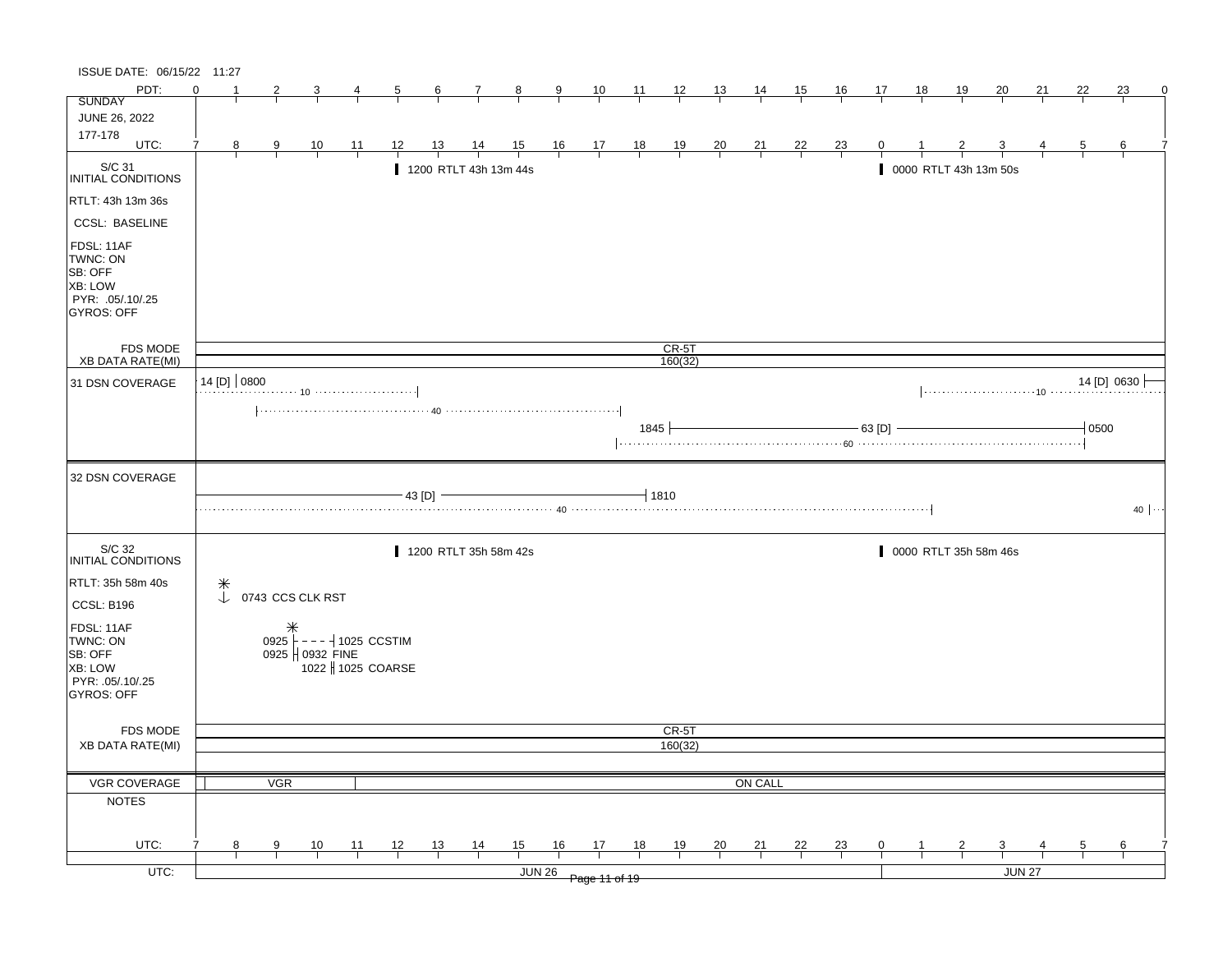| ISSUE DATE: 06/15/22 11:27                                                            |             |              |                |                |                |                |                |                       |                |               |                                                      |                |                    |                |                |                |                |                |             |                      |                         |        |                |                             |
|---------------------------------------------------------------------------------------|-------------|--------------|----------------|----------------|----------------|----------------|----------------|-----------------------|----------------|---------------|------------------------------------------------------|----------------|--------------------|----------------|----------------|----------------|----------------|----------------|-------------|----------------------|-------------------------|--------|----------------|-----------------------------|
| PDT:                                                                                  | $\Omega$    |              | 2              |                | 4              | $\overline{5}$ | $\overline{6}$ | $\mathcal{I}$         | $\frac{8}{ }$  | $\frac{9}{2}$ | $\frac{10}{1}$                                       | $\frac{11}{2}$ | $\frac{12}{1}$     | 13             | 14             | <u>15</u>      | <u>16</u>      | 17             | 18          | <u>19</u>            | 20                      | 21     | 22             | 23                          |
| <b>MONDAY</b>                                                                         |             |              |                |                |                |                |                |                       |                |               |                                                      |                |                    |                |                |                |                |                |             |                      |                         |        |                |                             |
| JUNE 27, 2022                                                                         |             |              |                |                |                |                |                |                       |                |               |                                                      |                |                    |                |                |                |                |                |             |                      |                         |        |                |                             |
| 178-179<br>UTC:                                                                       | 7           | 8            | $\overline{9}$ | $\frac{10}{1}$ | $\frac{11}{1}$ | 12             | <u>13</u>      | $\frac{14}{1}$        | $\frac{15}{1}$ |               | $\begin{array}{c c}\n16 & 17 \\ \hline\n\end{array}$ | $\frac{18}{1}$ | $\frac{19}{1}$     | $\frac{20}{1}$ | $\frac{21}{1}$ | $\frac{22}{ }$ | $\frac{23}{1}$ |                |             |                      |                         |        | 5              | 6                           |
|                                                                                       |             |              |                |                |                |                |                |                       |                |               |                                                      |                |                    |                |                |                |                |                |             |                      |                         |        |                |                             |
| S/C 31<br>INITIAL CONDITIONS                                                          |             |              |                |                |                |                |                | 1200 RTLT 43h 13m 58s |                |               |                                                      |                |                    |                |                |                |                |                |             | 0000 RTLT 43h 14m 4s |                         |        |                |                             |
| RTLT: 43h 13m 50s                                                                     |             |              |                |                |                |                |                |                       |                |               |                                                      |                |                    |                |                |                |                |                |             |                      |                         |        |                |                             |
| <b>CCSL: BASELINE</b>                                                                 |             |              |                |                |                |                |                |                       |                |               |                                                      |                |                    |                |                |                |                |                |             |                      |                         |        |                |                             |
| FDSL: 11AF<br>TWNC: ON<br>SB: OFF<br>XB: LOW<br>PYR: .05/.10/.25<br><b>GYROS: OFF</b> |             |              |                |                |                |                |                |                       |                |               |                                                      |                |                    |                |                |                |                |                |             |                      |                         |        |                |                             |
| FDS MODE                                                                              |             |              |                |                |                |                |                |                       |                |               |                                                      |                | $CR-5T$<br>160(32) |                |                |                |                |                |             |                      |                         |        |                |                             |
| <b>XB DATA RATE(MI)</b>                                                               |             |              |                |                |                |                |                |                       |                |               |                                                      |                |                    |                |                |                |                |                |             |                      |                         |        |                |                             |
| 31 DSN COVERAGE                                                                       |             | $14$ [D] $-$ |                | $-10955$       |                |                |                |                       |                |               |                                                      |                |                    |                |                |                |                |                |             |                      |                         |        |                | $0555 \nmid 14 [D]$         |
|                                                                                       |             |              |                |                |                |                |                |                       |                |               |                                                      |                |                    |                |                |                |                |                |             |                      |                         |        |                |                             |
|                                                                                       |             |              |                |                |                |                |                |                       |                |               | 1720                                                 |                |                    |                | $-$ 63 [D] $-$ |                |                |                | $\neg$ 0105 |                      |                         |        |                |                             |
|                                                                                       |             |              |                |                |                |                |                |                       |                |               |                                                      |                |                    |                |                |                |                |                |             |                      |                         |        |                |                             |
| 32 DSN COVERAGE                                                                       | $0745 \mid$ |              |                |                | 43 [D]         |                |                |                       | $+1450$        |               |                                                      |                |                    |                |                |                |                |                |             |                      |                         |        |                | 43 [D] 0630<br>$ 40\rangle$ |
| S/C 32                                                                                |             |              |                |                |                |                |                | 1200 RTLT 35h 58m 48s |                |               |                                                      |                |                    |                |                |                |                |                |             |                      | 0000 RTLT 35h 58m 50s   |        |                |                             |
| <b>INITIAL CONDITIONS</b>                                                             |             |              |                |                |                |                |                |                       |                |               |                                                      |                |                    |                |                |                |                |                |             |                      |                         |        |                |                             |
| RTLT: 35h 58m 46s                                                                     |             |              |                |                |                |                |                |                       |                |               |                                                      |                |                    |                |                |                |                |                |             |                      |                         |        |                |                             |
| CCSL: B196                                                                            |             |              |                |                |                |                |                |                       |                |               |                                                      |                |                    |                |                |                |                |                |             |                      |                         |        |                |                             |
| FDSL: 11AF                                                                            |             |              |                |                |                |                |                |                       |                |               |                                                      |                |                    |                |                |                |                |                |             |                      |                         |        |                |                             |
| TWNC: ON                                                                              |             |              |                |                |                |                |                |                       |                |               |                                                      |                |                    |                |                |                |                |                |             |                      |                         |        |                |                             |
| SB: OFF<br>XB: LOW                                                                    |             |              |                |                |                |                |                |                       |                |               |                                                      |                |                    |                |                |                |                |                |             |                      |                         |        |                |                             |
| PYR: 05/10/25                                                                         |             |              |                |                |                |                |                |                       |                |               |                                                      |                |                    |                |                |                |                |                |             |                      |                         |        |                |                             |
| GYROS: OFF                                                                            |             |              |                |                |                |                |                |                       |                |               |                                                      |                |                    |                |                |                |                |                |             |                      |                         |        |                |                             |
|                                                                                       |             |              |                |                |                |                |                |                       |                |               |                                                      |                |                    |                |                |                |                |                |             |                      |                         |        |                |                             |
| FDS MODE                                                                              |             |              |                |                |                |                |                |                       |                |               |                                                      |                | CR-5T              |                |                |                |                |                |             |                      |                         |        |                |                             |
| <b>XB DATA RATE(MI)</b>                                                               |             |              |                |                |                |                |                |                       |                |               |                                                      |                | 160(32)            |                |                |                |                |                |             |                      |                         |        |                |                             |
| VGR COVERAGE                                                                          |             |              |                |                |                |                |                |                       |                |               |                                                      |                | ON CALL            |                |                |                |                |                |             |                      |                         |        |                |                             |
|                                                                                       |             |              |                |                |                |                |                |                       |                |               |                                                      |                |                    |                |                |                |                |                |             |                      |                         |        |                |                             |
| <b>NOTES</b>                                                                          |             |              |                |                |                |                |                |                       |                |               |                                                      |                |                    |                |                |                |                |                |             |                      |                         |        |                |                             |
|                                                                                       |             |              |                |                |                |                |                |                       |                |               |                                                      |                |                    |                |                |                |                |                |             |                      |                         |        |                |                             |
|                                                                                       |             |              |                |                |                |                |                |                       |                |               |                                                      |                |                    |                |                |                |                |                |             |                      |                         |        |                |                             |
| UTC:<br>$UTC$ :                                                                       |             | 8            | $\overline{9}$ | $\frac{10}{1}$ | $\frac{11}{1}$ | $\frac{12}{ }$ | $\frac{13}{ }$ | $\frac{14}{1}$        | $\frac{15}{1}$ | 16<br>JUN 27  | $\frac{17}{2}$                                       | 18             | $\frac{19}{1}$     | $\frac{20}{1}$ | $\frac{21}{1}$ | $\frac{22}{1}$ | $\frac{23}{1}$ | $\overline{0}$ |             | $\overline{z}$       | $\overline{\mathbf{3}}$ | JUN 28 | $\overline{5}$ | 6                           |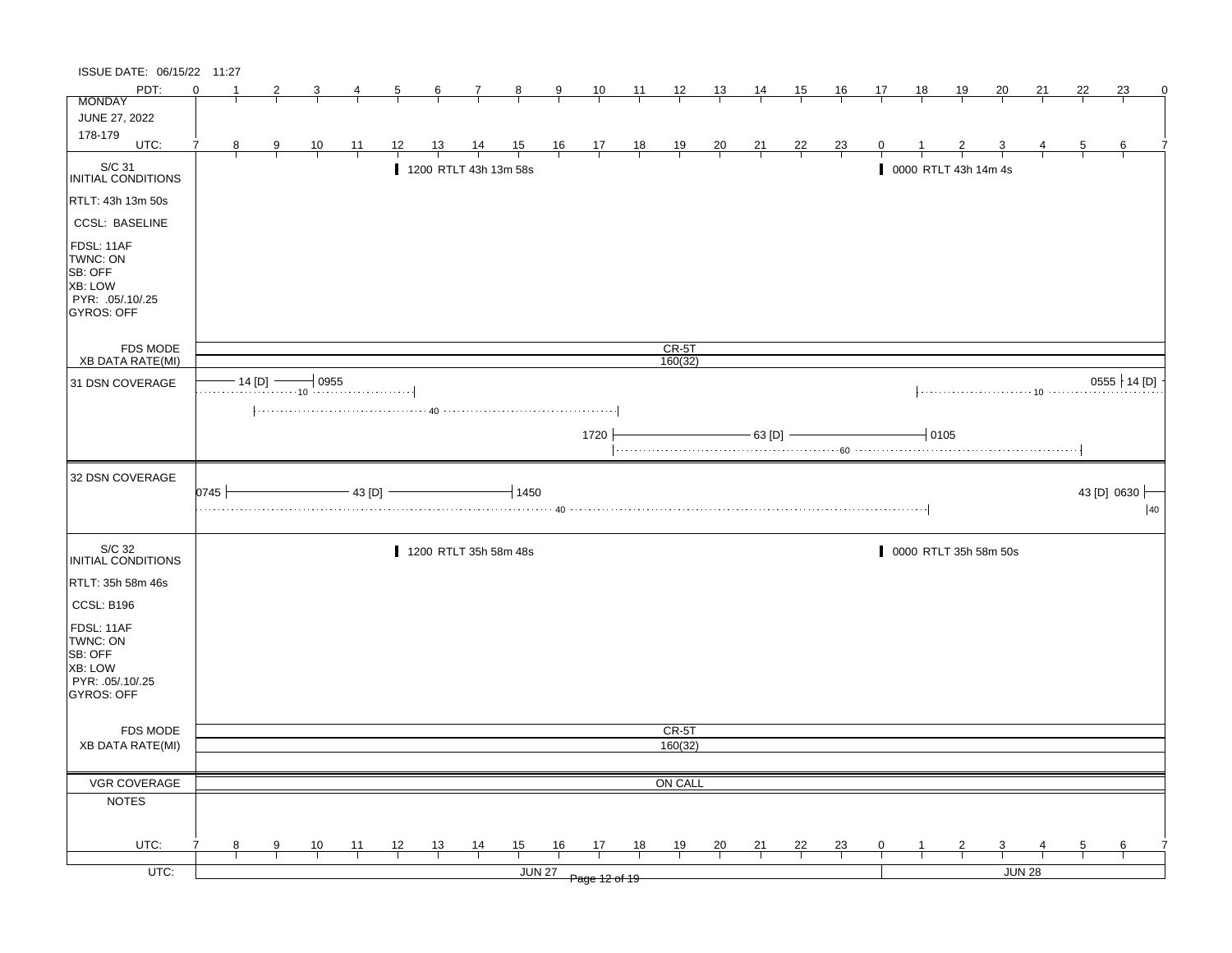| PDT:<br>23<br>$\Omega$<br>$\overline{2}$<br>10<br>$\frac{12}{ }$<br>16<br>17<br>18<br><u> 19</u><br>22<br>3<br>$\overline{5}$<br>$6 \quad$<br>$\overline{7}$<br>$_{8}$<br>$\overline{9}$<br>$\frac{11}{2}$<br><u>13</u><br>$\frac{14}{1}$<br><u>_15_</u><br>20<br>21<br>$\overline{4}$<br><b>TUESDAY</b><br>JUNE 28, 2022<br>179-180<br>UTC:<br>$\frac{15}{1}$ 16 17 18<br>$\overline{7}$<br>$\frac{13}{ }$<br>$\frac{19}{1}$<br>$\frac{20}{1}$<br>$\frac{21}{1}$<br>6<br>8 <sup>2</sup><br>$\frac{9}{1}$<br>$\frac{10}{1}$<br>$\frac{11}{1}$<br>12<br>$\frac{14}{1}$<br>$\frac{22}{1}$<br>$\frac{23}{1}$<br>$\mathbf{0}$<br>5<br>$\vert$ S/C 31<br>INITIAL CONDITIONS<br>1200 RTLT 43h 14m 12s<br>0000 RTLT 43h 14m 20s<br>RTLT: 43h 14m 4s<br><b>CCSL: BASELINE</b><br>1219 1220 PWS/RH<br>FDSL: 11AF<br>TWNC: ON<br>SB: OFF<br>XB: LOW<br>PYR: .05/.10/.25<br>GYROS: OFF<br>$\downarrow$ 1219 GS-4B 1220<br>CR-5T<br><b>FDS MODE</b><br>$CR-5T$<br>160(32)<br>XB DATA RATE(MI)<br>160(32)<br> 0725 14 [D]<br>$0115 \nightharpoonup$<br>15 $\longleftarrow$ 14 [D] $\longleftarrow$ 14 [D] $\longleftarrow$<br>31 DSN COVERAGE<br>$-63$ [D] $-$<br>$+0055$<br>1715<br>32 DSN COVERAGE<br>$\overline{1}$ 1930<br>43 [D]<br>40<br>S/C 32<br>1200 RTLT 35h 58m 54s<br>0000 RTLT 35h 58m 56s<br>INITIAL CONDITIONS<br>RTLT: 35h 58m 50s<br>CCSL: B196<br>$1424$   PLSCAL - 1607<br>FDSL: 11AF<br>$1424$ - - - MAGCAL - - - - 1727<br>TWNC: ON<br>1424 ---- PESCAL ---- 1744<br>SB: OFF<br>XB: LOW<br>PYR: .05/.10/.25<br><b>GYROS: OFF</b><br>CR-5T<br><b>FDS MODE</b><br><b>XB DATA RATE(MI)</b><br>160(32)<br><b>VGR COVERAGE</b><br>ON CALL<br><b>NOTES</b><br>UTC:<br>13<br>$\frac{14}{1}$<br>15<br>16<br>17<br>18<br>7<br>9<br>10<br>11<br>12<br>19<br>20<br>21<br><u>22</u><br>$\frac{23}{4}$<br>8<br>0<br>3<br>5<br>6<br>UTC:<br><b>JUN 28</b><br><b>JUN 29</b><br>Page 13 of 19 | ISSUE DATE: 06/15/22 11:27 |  |  |  |  |  |  |  |  |  |  |  |   |
|---------------------------------------------------------------------------------------------------------------------------------------------------------------------------------------------------------------------------------------------------------------------------------------------------------------------------------------------------------------------------------------------------------------------------------------------------------------------------------------------------------------------------------------------------------------------------------------------------------------------------------------------------------------------------------------------------------------------------------------------------------------------------------------------------------------------------------------------------------------------------------------------------------------------------------------------------------------------------------------------------------------------------------------------------------------------------------------------------------------------------------------------------------------------------------------------------------------------------------------------------------------------------------------------------------------------------------------------------------------------------------------------------------------------------------------------------------------------------------------------------------------------------------------------------------------------------------------------------------------------------------------------------------------------------------------------------------------------------------------------------------------------------------------------------------------------------------------------------------------------------------------|----------------------------|--|--|--|--|--|--|--|--|--|--|--|---|
|                                                                                                                                                                                                                                                                                                                                                                                                                                                                                                                                                                                                                                                                                                                                                                                                                                                                                                                                                                                                                                                                                                                                                                                                                                                                                                                                                                                                                                                                                                                                                                                                                                                                                                                                                                                                                                                                                       |                            |  |  |  |  |  |  |  |  |  |  |  | 0 |
|                                                                                                                                                                                                                                                                                                                                                                                                                                                                                                                                                                                                                                                                                                                                                                                                                                                                                                                                                                                                                                                                                                                                                                                                                                                                                                                                                                                                                                                                                                                                                                                                                                                                                                                                                                                                                                                                                       |                            |  |  |  |  |  |  |  |  |  |  |  |   |
|                                                                                                                                                                                                                                                                                                                                                                                                                                                                                                                                                                                                                                                                                                                                                                                                                                                                                                                                                                                                                                                                                                                                                                                                                                                                                                                                                                                                                                                                                                                                                                                                                                                                                                                                                                                                                                                                                       |                            |  |  |  |  |  |  |  |  |  |  |  |   |
|                                                                                                                                                                                                                                                                                                                                                                                                                                                                                                                                                                                                                                                                                                                                                                                                                                                                                                                                                                                                                                                                                                                                                                                                                                                                                                                                                                                                                                                                                                                                                                                                                                                                                                                                                                                                                                                                                       |                            |  |  |  |  |  |  |  |  |  |  |  |   |
|                                                                                                                                                                                                                                                                                                                                                                                                                                                                                                                                                                                                                                                                                                                                                                                                                                                                                                                                                                                                                                                                                                                                                                                                                                                                                                                                                                                                                                                                                                                                                                                                                                                                                                                                                                                                                                                                                       |                            |  |  |  |  |  |  |  |  |  |  |  |   |
|                                                                                                                                                                                                                                                                                                                                                                                                                                                                                                                                                                                                                                                                                                                                                                                                                                                                                                                                                                                                                                                                                                                                                                                                                                                                                                                                                                                                                                                                                                                                                                                                                                                                                                                                                                                                                                                                                       |                            |  |  |  |  |  |  |  |  |  |  |  |   |
|                                                                                                                                                                                                                                                                                                                                                                                                                                                                                                                                                                                                                                                                                                                                                                                                                                                                                                                                                                                                                                                                                                                                                                                                                                                                                                                                                                                                                                                                                                                                                                                                                                                                                                                                                                                                                                                                                       |                            |  |  |  |  |  |  |  |  |  |  |  |   |
|                                                                                                                                                                                                                                                                                                                                                                                                                                                                                                                                                                                                                                                                                                                                                                                                                                                                                                                                                                                                                                                                                                                                                                                                                                                                                                                                                                                                                                                                                                                                                                                                                                                                                                                                                                                                                                                                                       |                            |  |  |  |  |  |  |  |  |  |  |  |   |
|                                                                                                                                                                                                                                                                                                                                                                                                                                                                                                                                                                                                                                                                                                                                                                                                                                                                                                                                                                                                                                                                                                                                                                                                                                                                                                                                                                                                                                                                                                                                                                                                                                                                                                                                                                                                                                                                                       |                            |  |  |  |  |  |  |  |  |  |  |  |   |
|                                                                                                                                                                                                                                                                                                                                                                                                                                                                                                                                                                                                                                                                                                                                                                                                                                                                                                                                                                                                                                                                                                                                                                                                                                                                                                                                                                                                                                                                                                                                                                                                                                                                                                                                                                                                                                                                                       |                            |  |  |  |  |  |  |  |  |  |  |  |   |
|                                                                                                                                                                                                                                                                                                                                                                                                                                                                                                                                                                                                                                                                                                                                                                                                                                                                                                                                                                                                                                                                                                                                                                                                                                                                                                                                                                                                                                                                                                                                                                                                                                                                                                                                                                                                                                                                                       |                            |  |  |  |  |  |  |  |  |  |  |  |   |
|                                                                                                                                                                                                                                                                                                                                                                                                                                                                                                                                                                                                                                                                                                                                                                                                                                                                                                                                                                                                                                                                                                                                                                                                                                                                                                                                                                                                                                                                                                                                                                                                                                                                                                                                                                                                                                                                                       |                            |  |  |  |  |  |  |  |  |  |  |  |   |
|                                                                                                                                                                                                                                                                                                                                                                                                                                                                                                                                                                                                                                                                                                                                                                                                                                                                                                                                                                                                                                                                                                                                                                                                                                                                                                                                                                                                                                                                                                                                                                                                                                                                                                                                                                                                                                                                                       |                            |  |  |  |  |  |  |  |  |  |  |  |   |
|                                                                                                                                                                                                                                                                                                                                                                                                                                                                                                                                                                                                                                                                                                                                                                                                                                                                                                                                                                                                                                                                                                                                                                                                                                                                                                                                                                                                                                                                                                                                                                                                                                                                                                                                                                                                                                                                                       |                            |  |  |  |  |  |  |  |  |  |  |  |   |
|                                                                                                                                                                                                                                                                                                                                                                                                                                                                                                                                                                                                                                                                                                                                                                                                                                                                                                                                                                                                                                                                                                                                                                                                                                                                                                                                                                                                                                                                                                                                                                                                                                                                                                                                                                                                                                                                                       |                            |  |  |  |  |  |  |  |  |  |  |  |   |
|                                                                                                                                                                                                                                                                                                                                                                                                                                                                                                                                                                                                                                                                                                                                                                                                                                                                                                                                                                                                                                                                                                                                                                                                                                                                                                                                                                                                                                                                                                                                                                                                                                                                                                                                                                                                                                                                                       |                            |  |  |  |  |  |  |  |  |  |  |  |   |
|                                                                                                                                                                                                                                                                                                                                                                                                                                                                                                                                                                                                                                                                                                                                                                                                                                                                                                                                                                                                                                                                                                                                                                                                                                                                                                                                                                                                                                                                                                                                                                                                                                                                                                                                                                                                                                                                                       |                            |  |  |  |  |  |  |  |  |  |  |  |   |
|                                                                                                                                                                                                                                                                                                                                                                                                                                                                                                                                                                                                                                                                                                                                                                                                                                                                                                                                                                                                                                                                                                                                                                                                                                                                                                                                                                                                                                                                                                                                                                                                                                                                                                                                                                                                                                                                                       |                            |  |  |  |  |  |  |  |  |  |  |  |   |
|                                                                                                                                                                                                                                                                                                                                                                                                                                                                                                                                                                                                                                                                                                                                                                                                                                                                                                                                                                                                                                                                                                                                                                                                                                                                                                                                                                                                                                                                                                                                                                                                                                                                                                                                                                                                                                                                                       |                            |  |  |  |  |  |  |  |  |  |  |  |   |
|                                                                                                                                                                                                                                                                                                                                                                                                                                                                                                                                                                                                                                                                                                                                                                                                                                                                                                                                                                                                                                                                                                                                                                                                                                                                                                                                                                                                                                                                                                                                                                                                                                                                                                                                                                                                                                                                                       |                            |  |  |  |  |  |  |  |  |  |  |  |   |
|                                                                                                                                                                                                                                                                                                                                                                                                                                                                                                                                                                                                                                                                                                                                                                                                                                                                                                                                                                                                                                                                                                                                                                                                                                                                                                                                                                                                                                                                                                                                                                                                                                                                                                                                                                                                                                                                                       |                            |  |  |  |  |  |  |  |  |  |  |  |   |
|                                                                                                                                                                                                                                                                                                                                                                                                                                                                                                                                                                                                                                                                                                                                                                                                                                                                                                                                                                                                                                                                                                                                                                                                                                                                                                                                                                                                                                                                                                                                                                                                                                                                                                                                                                                                                                                                                       |                            |  |  |  |  |  |  |  |  |  |  |  |   |
|                                                                                                                                                                                                                                                                                                                                                                                                                                                                                                                                                                                                                                                                                                                                                                                                                                                                                                                                                                                                                                                                                                                                                                                                                                                                                                                                                                                                                                                                                                                                                                                                                                                                                                                                                                                                                                                                                       |                            |  |  |  |  |  |  |  |  |  |  |  |   |
|                                                                                                                                                                                                                                                                                                                                                                                                                                                                                                                                                                                                                                                                                                                                                                                                                                                                                                                                                                                                                                                                                                                                                                                                                                                                                                                                                                                                                                                                                                                                                                                                                                                                                                                                                                                                                                                                                       |                            |  |  |  |  |  |  |  |  |  |  |  |   |
|                                                                                                                                                                                                                                                                                                                                                                                                                                                                                                                                                                                                                                                                                                                                                                                                                                                                                                                                                                                                                                                                                                                                                                                                                                                                                                                                                                                                                                                                                                                                                                                                                                                                                                                                                                                                                                                                                       |                            |  |  |  |  |  |  |  |  |  |  |  |   |
|                                                                                                                                                                                                                                                                                                                                                                                                                                                                                                                                                                                                                                                                                                                                                                                                                                                                                                                                                                                                                                                                                                                                                                                                                                                                                                                                                                                                                                                                                                                                                                                                                                                                                                                                                                                                                                                                                       |                            |  |  |  |  |  |  |  |  |  |  |  |   |
|                                                                                                                                                                                                                                                                                                                                                                                                                                                                                                                                                                                                                                                                                                                                                                                                                                                                                                                                                                                                                                                                                                                                                                                                                                                                                                                                                                                                                                                                                                                                                                                                                                                                                                                                                                                                                                                                                       |                            |  |  |  |  |  |  |  |  |  |  |  |   |
|                                                                                                                                                                                                                                                                                                                                                                                                                                                                                                                                                                                                                                                                                                                                                                                                                                                                                                                                                                                                                                                                                                                                                                                                                                                                                                                                                                                                                                                                                                                                                                                                                                                                                                                                                                                                                                                                                       |                            |  |  |  |  |  |  |  |  |  |  |  |   |
|                                                                                                                                                                                                                                                                                                                                                                                                                                                                                                                                                                                                                                                                                                                                                                                                                                                                                                                                                                                                                                                                                                                                                                                                                                                                                                                                                                                                                                                                                                                                                                                                                                                                                                                                                                                                                                                                                       |                            |  |  |  |  |  |  |  |  |  |  |  |   |
|                                                                                                                                                                                                                                                                                                                                                                                                                                                                                                                                                                                                                                                                                                                                                                                                                                                                                                                                                                                                                                                                                                                                                                                                                                                                                                                                                                                                                                                                                                                                                                                                                                                                                                                                                                                                                                                                                       |                            |  |  |  |  |  |  |  |  |  |  |  |   |
|                                                                                                                                                                                                                                                                                                                                                                                                                                                                                                                                                                                                                                                                                                                                                                                                                                                                                                                                                                                                                                                                                                                                                                                                                                                                                                                                                                                                                                                                                                                                                                                                                                                                                                                                                                                                                                                                                       |                            |  |  |  |  |  |  |  |  |  |  |  |   |
|                                                                                                                                                                                                                                                                                                                                                                                                                                                                                                                                                                                                                                                                                                                                                                                                                                                                                                                                                                                                                                                                                                                                                                                                                                                                                                                                                                                                                                                                                                                                                                                                                                                                                                                                                                                                                                                                                       |                            |  |  |  |  |  |  |  |  |  |  |  |   |
|                                                                                                                                                                                                                                                                                                                                                                                                                                                                                                                                                                                                                                                                                                                                                                                                                                                                                                                                                                                                                                                                                                                                                                                                                                                                                                                                                                                                                                                                                                                                                                                                                                                                                                                                                                                                                                                                                       |                            |  |  |  |  |  |  |  |  |  |  |  |   |
|                                                                                                                                                                                                                                                                                                                                                                                                                                                                                                                                                                                                                                                                                                                                                                                                                                                                                                                                                                                                                                                                                                                                                                                                                                                                                                                                                                                                                                                                                                                                                                                                                                                                                                                                                                                                                                                                                       |                            |  |  |  |  |  |  |  |  |  |  |  |   |
|                                                                                                                                                                                                                                                                                                                                                                                                                                                                                                                                                                                                                                                                                                                                                                                                                                                                                                                                                                                                                                                                                                                                                                                                                                                                                                                                                                                                                                                                                                                                                                                                                                                                                                                                                                                                                                                                                       |                            |  |  |  |  |  |  |  |  |  |  |  |   |
|                                                                                                                                                                                                                                                                                                                                                                                                                                                                                                                                                                                                                                                                                                                                                                                                                                                                                                                                                                                                                                                                                                                                                                                                                                                                                                                                                                                                                                                                                                                                                                                                                                                                                                                                                                                                                                                                                       |                            |  |  |  |  |  |  |  |  |  |  |  |   |
|                                                                                                                                                                                                                                                                                                                                                                                                                                                                                                                                                                                                                                                                                                                                                                                                                                                                                                                                                                                                                                                                                                                                                                                                                                                                                                                                                                                                                                                                                                                                                                                                                                                                                                                                                                                                                                                                                       |                            |  |  |  |  |  |  |  |  |  |  |  |   |
|                                                                                                                                                                                                                                                                                                                                                                                                                                                                                                                                                                                                                                                                                                                                                                                                                                                                                                                                                                                                                                                                                                                                                                                                                                                                                                                                                                                                                                                                                                                                                                                                                                                                                                                                                                                                                                                                                       |                            |  |  |  |  |  |  |  |  |  |  |  |   |
|                                                                                                                                                                                                                                                                                                                                                                                                                                                                                                                                                                                                                                                                                                                                                                                                                                                                                                                                                                                                                                                                                                                                                                                                                                                                                                                                                                                                                                                                                                                                                                                                                                                                                                                                                                                                                                                                                       |                            |  |  |  |  |  |  |  |  |  |  |  |   |
|                                                                                                                                                                                                                                                                                                                                                                                                                                                                                                                                                                                                                                                                                                                                                                                                                                                                                                                                                                                                                                                                                                                                                                                                                                                                                                                                                                                                                                                                                                                                                                                                                                                                                                                                                                                                                                                                                       |                            |  |  |  |  |  |  |  |  |  |  |  |   |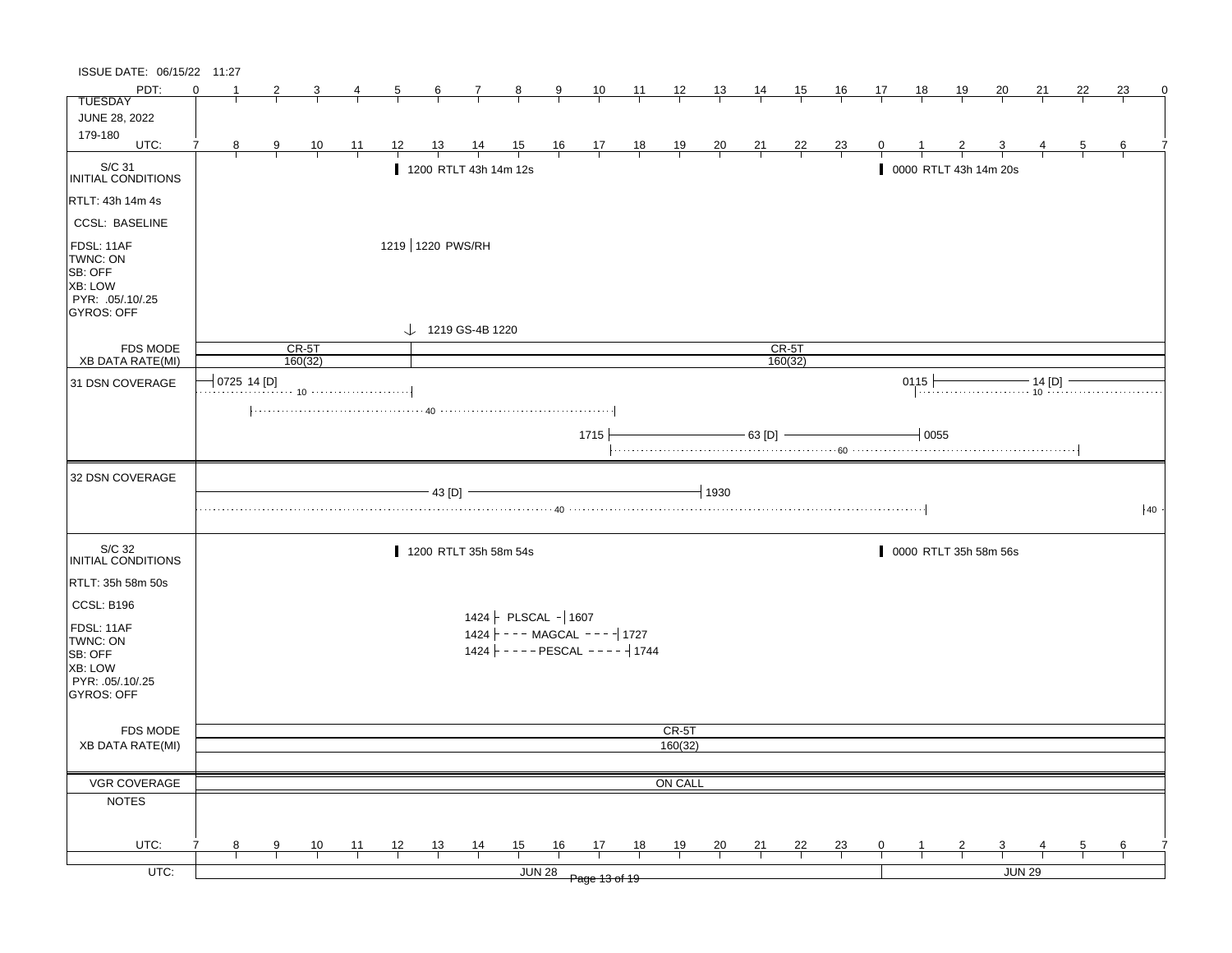| ISSUE DATE: 06/15/22 11:27                                                     |                                      |               |                |    |    |                 |                       |                |         |                                                              |      |                  |                |                                                          |                |                                                                     |    |                               |                       |            |                                            |         |                                               |
|--------------------------------------------------------------------------------|--------------------------------------|---------------|----------------|----|----|-----------------|-----------------------|----------------|---------|--------------------------------------------------------------|------|------------------|----------------|----------------------------------------------------------|----------------|---------------------------------------------------------------------|----|-------------------------------|-----------------------|------------|--------------------------------------------|---------|-----------------------------------------------|
| PDT:                                                                           | $\Omega$                             | 2             |                |    | 5  | $6\overline{6}$ | 7                     | 8              | 9       | 10                                                           | 11   | 12               | <u>13</u>      | <u>14</u>                                                | 15             | <u>16</u>                                                           | 17 | 18                            | <u> 19</u>            | 20         | <u>21</u>                                  | 22      | 23<br>0                                       |
| <b>WEDNESDAY</b>                                                               |                                      |               |                |    |    |                 |                       |                |         |                                                              |      |                  |                |                                                          |                |                                                                     |    |                               |                       |            |                                            |         |                                               |
| JUNE 29, 2022                                                                  |                                      |               |                |    |    |                 |                       |                |         |                                                              |      |                  |                |                                                          |                |                                                                     |    |                               |                       |            |                                            |         |                                               |
| 180-181<br>UTC:                                                                | 7<br>8                               | $\frac{9}{2}$ | $\frac{10}{1}$ | 11 | 12 | 13              | <u>14</u>             | $\frac{15}{1}$ |         | $\begin{array}{cccccc}\n16 & 17 & 18 \\ \hline\n\end{array}$ |      | $\frac{19}{1}$   | $\frac{20}{1}$ | $\frac{21}{1}$                                           | $\frac{22}{1}$ | $\frac{23}{1}$                                                      | 0  |                               |                       |            |                                            | 5       | 6                                             |
|                                                                                |                                      |               |                |    |    |                 |                       |                |         |                                                              |      |                  |                |                                                          |                |                                                                     |    |                               |                       |            |                                            |         |                                               |
| S/C 31<br>INITIAL CONDITIONS                                                   |                                      |               |                |    |    |                 | 1200 RTLT 43h 14m 26s |                |         |                                                              |      |                  |                |                                                          |                |                                                                     |    |                               | 0000 RTLT 43h 14m 34s |            |                                            |         |                                               |
| RTLT: 43h 14m 20s                                                              |                                      |               |                |    |    |                 |                       |                |         |                                                              |      |                  |                |                                                          |                |                                                                     |    |                               |                       |            |                                            |         |                                               |
| <b>CCSL: BASELINE</b>                                                          |                                      |               |                |    |    |                 |                       |                |         |                                                              |      |                  |                |                                                          |                |                                                                     |    |                               |                       |            |                                            |         |                                               |
| FDSL: 11AF<br>TWNC: ON<br>SB: OFF<br>XB: LOW<br>PYR: .05/.10/.25<br>GYROS: OFF |                                      |               |                |    |    |                 |                       |                |         |                                                              |      |                  |                |                                                          |                |                                                                     |    |                               |                       |            | $\blacktriangledown$ 0250 CCS DIAG (22:05) |         | U/L $0315$ $\vdash$ $\vdash$ TLC (SHORT-FORM) |
| <b>FDS MODE</b>                                                                |                                      |               |                |    |    |                 |                       |                |         |                                                              |      | CR-5T            |                |                                                          |                |                                                                     |    |                               |                       |            |                                            |         |                                               |
| <b>XB DATA RATE(MI)</b>                                                        |                                      |               |                |    |    |                 |                       |                |         |                                                              |      | 160(32)          |                |                                                          |                |                                                                     |    |                               |                       |            |                                            |         |                                               |
| 31 DSN COVERAGE                                                                | $\overline{\phantom{x}}$ 0720 14 [D] |               |                |    |    |                 |                       |                |         |                                                              |      |                  |                |                                                          |                |                                                                     |    |                               |                       |            |                                            |         | 0210 $\frac{14}{10}$ 14 [T]                   |
|                                                                                |                                      |               |                |    |    |                 |                       |                |         |                                                              |      |                  |                |                                                          |                |                                                                     |    |                               |                       |            |                                            |         |                                               |
|                                                                                |                                      |               |                |    |    |                 |                       |                |         |                                                              | 1805 |                  |                | $\overline{\phantom{0}}$ 63 [D] $\overline{\phantom{0}}$ |                |                                                                     |    | $\overline{\phantom{0}}$ 0020 |                       |            |                                            |         |                                               |
| 32 DSN COVERAGE                                                                |                                      |               |                |    |    |                 |                       |                |         |                                                              |      |                  |                |                                                          |                |                                                                     |    |                               |                       |            |                                            |         | 43 [D] 0635                                   |
|                                                                                |                                      |               |                |    |    |                 | 1345 43 [D] 1445      |                |         |                                                              |      |                  |                |                                                          |                | $2000$ $\overline{\hspace{1cm}}$ $43$ [0] $\overline{\hspace{1cm}}$ |    | $-10100$                      |                       |            |                                            |         | 40                                            |
| S/C 32<br>INITIAL CONDITIONS                                                   |                                      |               |                |    |    |                 | 1200 RTLT 35h 58m 58s |                |         |                                                              |      |                  |                |                                                          |                |                                                                     |    |                               | 0000 RTLT 35h 59m 2s  |            |                                            |         |                                               |
| RTLT: 35h 58m 56s                                                              |                                      |               |                |    |    |                 |                       |                |         |                                                              |      |                  |                |                                                          |                |                                                                     |    |                               |                       |            |                                            |         |                                               |
| CCSL: B196                                                                     |                                      |               |                |    |    |                 |                       |                |         |                                                              |      |                  |                |                                                          |                |                                                                     |    |                               |                       |            |                                            |         |                                               |
|                                                                                |                                      |               |                |    |    |                 |                       |                |         |                                                              |      |                  |                |                                                          |                |                                                                     |    |                               |                       |            |                                            |         |                                               |
| FDSL: 11AF<br>TWNC: ON<br>SB: OFF<br>XB: LOW<br>PYR: .05/.10/.25<br>GYROS: OFF |                                      |               |                |    |    |                 |                       |                |         |                                                              |      |                  |                |                                                          |                |                                                                     |    |                               |                       |            |                                            |         |                                               |
|                                                                                |                                      |               |                |    |    |                 |                       |                |         |                                                              |      |                  |                |                                                          |                |                                                                     |    |                               |                       |            |                                            |         |                                               |
| <b>FDS MODE</b><br>XB DATA RATE(MI)                                            |                                      |               |                |    |    |                 |                       |                |         |                                                              |      | CR-5T<br>160(32) |                |                                                          |                |                                                                     |    |                               |                       |            |                                            |         |                                               |
|                                                                                |                                      |               |                |    |    |                 |                       |                |         |                                                              |      |                  |                |                                                          |                |                                                                     |    |                               |                       |            |                                            |         |                                               |
| VGR COVERAGE                                                                   |                                      |               |                |    |    |                 |                       |                | ON CALL |                                                              |      |                  |                |                                                          |                |                                                                     |    |                               |                       | <b>VGR</b> |                                            | ON CALL |                                               |
| <b>NOTES</b>                                                                   |                                      |               |                |    |    |                 |                       |                |         |                                                              |      |                  |                |                                                          |                |                                                                     |    |                               |                       |            |                                            |         |                                               |
| UTC:                                                                           | 7<br>8                               | 9             | 10             | 11 | 12 | 13              | 14                    | 15             | 16      | 17                                                           | 18   | 19               | 20             | 21                                                       | 22             | 23                                                                  | 0  |                               |                       | 3          |                                            | 5       | 6                                             |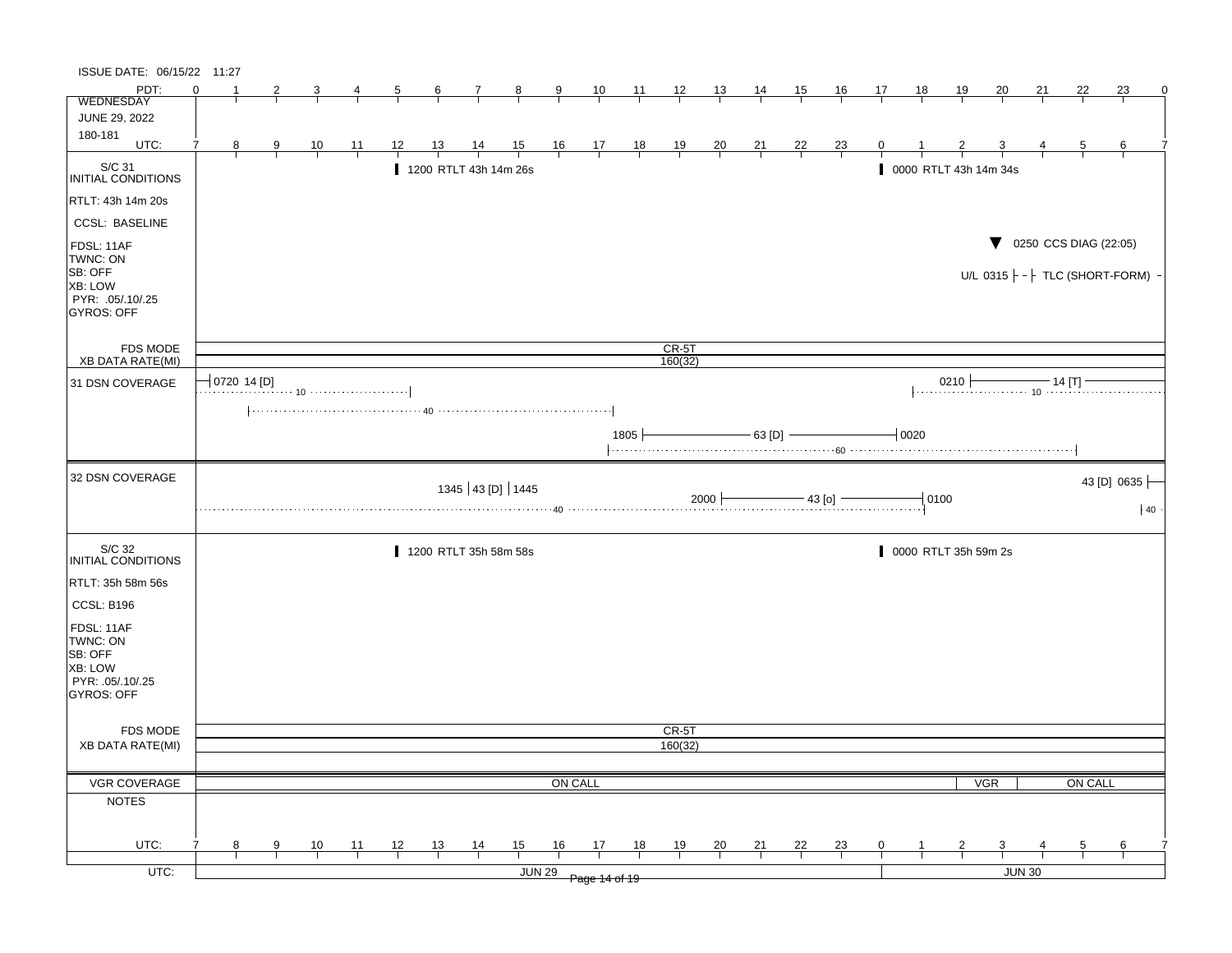| ISSUE DATE: 06/15/22 11:27                                                            |                     |              |               |                |               |    |                |                             |                |                |                                                                |       |                |                |                |                |                |              |              |                       |                                              |    |                    |                      |    |
|---------------------------------------------------------------------------------------|---------------------|--------------|---------------|----------------|---------------|----|----------------|-----------------------------|----------------|----------------|----------------------------------------------------------------|-------|----------------|----------------|----------------|----------------|----------------|--------------|--------------|-----------------------|----------------------------------------------|----|--------------------|----------------------|----|
| PDT:                                                                                  | $\Omega$<br>-1      |              |               | 3              |               | 5  | 6              | $\mathcal{I}_{\mathcal{L}}$ | $\frac{8}{ }$  | $\overline{9}$ | 10                                                             | $-11$ | $\frac{12}{ }$ | 13             | $\frac{14}{1}$ | 15             | <u>16</u>      | 17           | 18           | <u>19</u>             | <u>20</u>                                    | 21 | 22                 | 23                   | 0  |
| <b>THURSDAY</b>                                                                       |                     |              |               |                |               |    |                |                             |                |                |                                                                |       |                |                |                |                |                |              |              |                       |                                              |    |                    |                      |    |
| JUNE 30, 2022                                                                         |                     |              |               |                |               |    |                |                             |                |                |                                                                |       |                |                |                |                |                |              |              |                       |                                              |    |                    |                      |    |
| 181-182<br>UTC:                                                                       | 8                   |              | 9             |                |               | 12 | 13             |                             |                |                |                                                                |       |                |                |                |                |                | $\mathbf{0}$ |              |                       |                                              |    |                    | 6                    |    |
|                                                                                       |                     |              |               | $\frac{10}{1}$ | 11            |    |                | $\frac{14}{1}$              | $\frac{15}{1}$ |                | $\begin{array}{c cc} 16 & 17 & 18 \\ \hline & & & \end{array}$ |       | $\frac{19}{1}$ | $\frac{20}{1}$ | $\frac{21}{1}$ | $\frac{22}{1}$ | $\frac{23}{1}$ |              |              |                       |                                              |    | $\overline{5}$     |                      |    |
| S/C 31<br>INITIAL CONDITIONS                                                          |                     |              |               |                |               |    |                | 1200 RTLT 43h 14m 42s       |                |                |                                                                |       |                |                |                |                |                |              |              | 0000 RTLT 43h 14m 48s |                                              |    |                    |                      |    |
| RTLT: 43h 14m 34s                                                                     |                     |              |               |                |               |    |                |                             |                |                |                                                                |       |                |                |                |                |                |              |              |                       |                                              |    |                    |                      |    |
| <b>CCSL: BASELINE</b>                                                                 |                     |              |               |                |               |    |                |                             |                |                |                                                                |       |                |                |                |                |                |              |              |                       |                                              |    |                    |                      |    |
| FDSL: 11AF<br>TWNC: ON<br>SB: OFF<br>XB: LOW<br>PYR: .05/.10/.25<br><b>GYROS: OFF</b> |                     |              |               |                |               |    |                |                             |                |                | -------TLC (SHORT-FORM) -                                      |       |                |                |                |                |                |              |              |                       |                                              |    |                    |                      |    |
| <b>FDS MODE</b>                                                                       |                     |              |               |                |               |    |                |                             |                |                |                                                                |       | $CR-5T$        |                |                |                |                |              |              |                       |                                              |    |                    |                      |    |
| XB DATA RATE(MI)                                                                      |                     |              |               |                |               |    |                |                             |                |                |                                                                |       | 160(32)        |                |                |                |                |              |              |                       |                                              |    |                    |                      |    |
| 31 DSN COVERAGE                                                                       | $\vert$ 0715 14 [T] |              |               |                |               |    |                |                             |                |                |                                                                |       |                |                |                |                |                |              |              |                       | 0250                                         |    | $-$ 14 [D] $\cdot$ |                      |    |
|                                                                                       |                     |              |               |                |               |    |                |                             |                |                |                                                                |       |                |                |                |                |                |              |              |                       |                                              |    |                    |                      |    |
|                                                                                       |                     |              |               |                |               |    |                |                             |                |                |                                                                |       |                |                |                |                |                |              |              |                       | 0055 $\rightarrow$ 63 [D] $\rightarrow$ 0310 |    |                    |                      |    |
| 32 DSN COVERAGE                                                                       |                     |              |               |                | $-43$ [D] $-$ |    |                |                             | $-11430$       |                |                                                                |       |                |                |                |                |                |              |              |                       |                                              |    |                    | 43 [D] 0620 $\vdash$ |    |
|                                                                                       |                     |              |               |                |               |    |                |                             |                |                |                                                                |       |                |                |                |                |                |              |              |                       |                                              |    |                    |                      | 40 |
| S/C 32                                                                                |                     |              |               |                |               |    |                |                             |                |                |                                                                |       |                |                |                |                |                |              |              |                       |                                              |    |                    |                      |    |
| INITIAL CONDITIONS                                                                    |                     |              |               |                |               |    |                | 1200 RTLT 35h 59m 4s        |                |                |                                                                |       |                |                |                |                |                |              |              | 0000 RTLT 35h 59m 8s  |                                              |    |                    |                      |    |
| RTLT: 35h 59m 2s                                                                      |                     |              |               |                |               |    |                |                             |                |                |                                                                |       |                |                |                |                |                |              |              |                       |                                              |    |                    |                      |    |
| CCSL: B196                                                                            |                     |              |               |                |               |    |                |                             |                |                |                                                                |       |                |                |                |                |                |              |              |                       |                                              |    |                    |                      |    |
| FDSL: 11AF<br>TWNC: ON<br>SB: OFF<br>XB: LOW<br>PYR: .05/.10/.25                      |                     |              |               |                |               |    |                |                             |                |                |                                                                |       |                |                |                |                |                |              |              |                       |                                              |    |                    |                      |    |
| <b>GYROS: OFF</b>                                                                     |                     |              |               |                |               |    |                |                             |                |                |                                                                |       |                |                |                |                |                |              |              |                       |                                              |    |                    |                      |    |
| FDS MODE                                                                              |                     |              |               |                |               |    |                |                             |                |                |                                                                |       | CR-5T          |                |                |                |                |              |              |                       |                                              |    |                    |                      |    |
| <b>XB DATA RATE(MI)</b>                                                               |                     |              |               |                |               |    |                |                             |                |                |                                                                |       | 160(32)        |                |                |                |                |              |              |                       |                                              |    |                    |                      |    |
|                                                                                       |                     |              |               |                |               |    |                |                             |                |                |                                                                |       |                |                |                |                |                |              |              |                       |                                              |    |                    |                      |    |
| VGR COVERAGE                                                                          |                     |              |               |                |               |    |                |                             |                |                |                                                                |       | ON CALL        |                |                |                |                |              |              |                       |                                              |    |                    |                      |    |
| <b>NOTES</b>                                                                          |                     |              |               |                |               |    |                |                             |                |                |                                                                |       |                |                |                |                |                |              |              |                       |                                              |    |                    |                      |    |
|                                                                                       |                     | JPL HOLIDAY! |               |                |               |    |                |                             |                |                |                                                                |       |                |                |                |                |                |              |              |                       |                                              |    |                    |                      |    |
| UTC:                                                                                  | 8                   |              | $\frac{9}{1}$ | 10             | 11            | 12 | $\frac{13}{ }$ | $\frac{14}{1}$              | $\frac{15}{1}$ | $\frac{16}{1}$ | $\frac{17}{2}$                                                 | 18    | 19             | $\frac{20}{1}$ | $\frac{21}{1}$ | 22             | $\frac{23}{1}$ | $\mathbf{0}$ | $\mathbf{1}$ | $\overline{2}$        | $\mathbf{3}$                                 |    | $5\overline{)}$    | 6                    |    |
| UTC:                                                                                  |                     |              |               |                |               |    |                |                             |                | <b>JUN 30</b>  | Page 15 of 19                                                  |       |                |                |                |                |                |              |              |                       | <b>JUL 01</b>                                |    |                    |                      |    |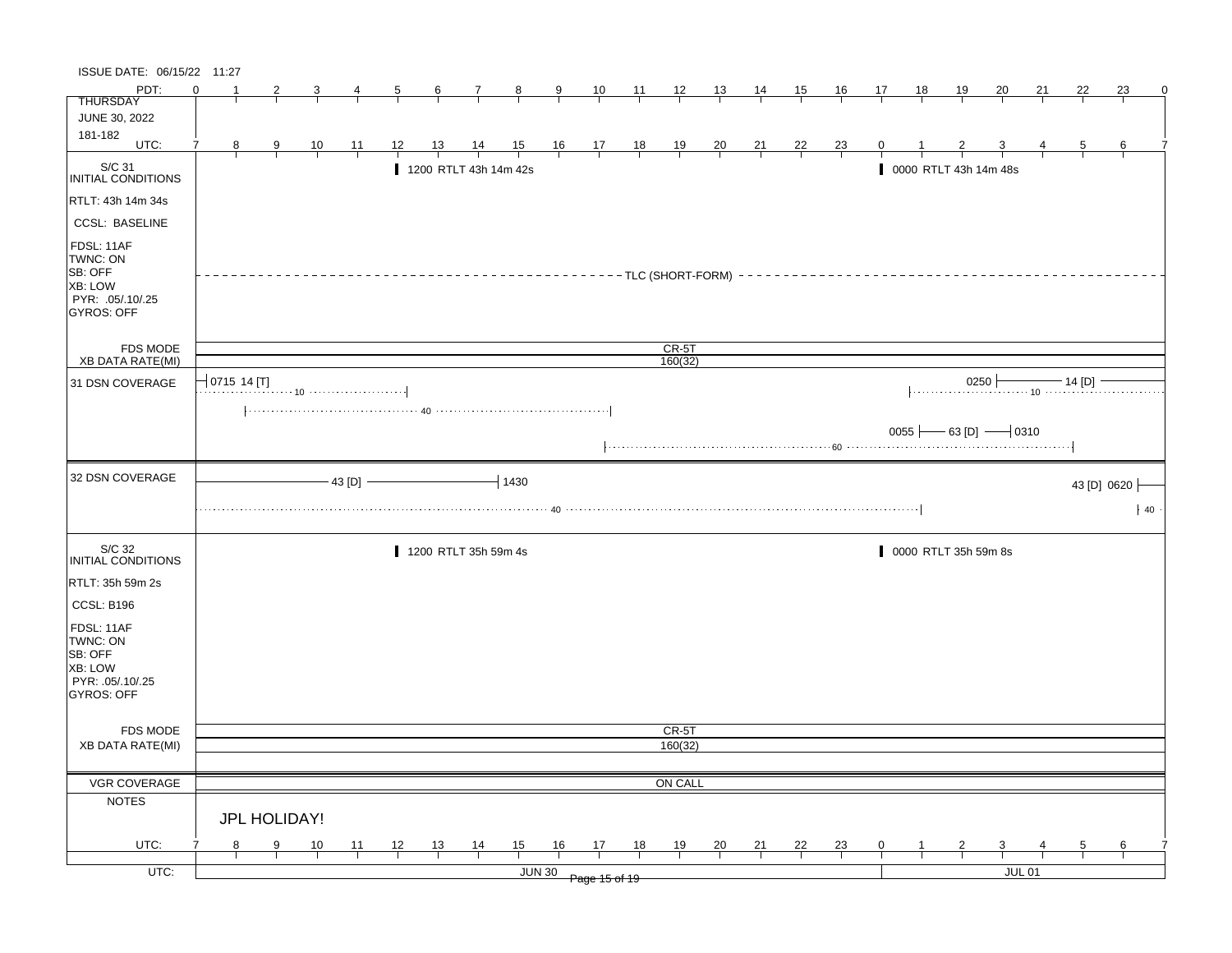| ISSUE DATE: 06/15/22 11:27                                                            |          |   |                |                |                       |                |    |                       |                     |                |                      |       |                    |                |                           |    |                |     |    |                       |                    |                              |                                    |            |
|---------------------------------------------------------------------------------------|----------|---|----------------|----------------|-----------------------|----------------|----|-----------------------|---------------------|----------------|----------------------|-------|--------------------|----------------|---------------------------|----|----------------|-----|----|-----------------------|--------------------|------------------------------|------------------------------------|------------|
| PDT:                                                                                  | $\Omega$ |   | $\overline{2}$ |                | 4                     | $\overline{5}$ | 6  | 7                     | $\frac{8}{1}$       | $\overline{9}$ | 10                   | $-11$ | $\frac{12}{ }$     | <u> 13  </u>   | $\frac{14}{1}$            | 15 | 16             | 17  | 18 | <u>19</u>             | <u>20</u>          | 21                           | 22                                 | 23<br>0    |
| <b>FRIDAY</b>                                                                         |          |   |                |                |                       |                |    |                       |                     |                |                      |       |                    |                |                           |    |                |     |    |                       |                    |                              |                                    |            |
| JULY 1, 2022<br>182-183                                                               |          |   |                |                |                       |                |    |                       |                     |                |                      |       |                    |                |                           |    |                |     |    |                       |                    |                              |                                    |            |
| UTC:                                                                                  | 7        | 8 | $\frac{9}{1}$  | $\frac{10}{1}$ | $\overline{11}$       | 12             | 13 | $\frac{14}{1}$        | $\frac{15}{1}$      |                | $\frac{16}{1}$ 17 18 |       | $\frac{19}{1}$     | $\frac{20}{1}$ | $\frac{21}{1}$            | 22 | $\frac{23}{1}$ | 0   |    |                       |                    |                              | 5                                  | 6          |
| $\vert$ S/C 31<br>INITIAL CONDITIONS                                                  |          |   |                |                |                       |                |    | 1200 RTLT 43h 14m 56s |                     |                |                      |       |                    |                |                           |    |                |     |    | 0000 RTLT 43h 15m 4s  |                    |                              |                                    |            |
| RTLT: 43h 14m 48s                                                                     |          |   |                |                |                       |                |    |                       |                     |                |                      |       |                    |                |                           |    |                |     |    |                       |                    |                              |                                    |            |
| <b>CCSL: BASELINE</b>                                                                 |          |   |                |                |                       |                |    |                       |                     |                |                      |       |                    |                |                           |    |                |     |    |                       |                    |                              |                                    |            |
| FDSL: 11AF<br>TWNC: ON<br>SB: OFF<br>XB: LOW<br>PYR: .05/.10/.25<br><b>GYROS: OFF</b> |          |   |                |                |                       |                |    |                       |                     |                |                      |       |                    |                |                           |    |                |     |    |                       |                    |                              |                                    |            |
| <b>FDS MODE</b><br>XB DATA RATE(MI)                                                   |          |   |                |                |                       |                |    |                       |                     |                |                      |       | $CR-5T$<br>160(32) |                |                           |    |                |     |    |                       |                    |                              |                                    |            |
|                                                                                       |          |   |                |                |                       |                |    |                       |                     |                |                      |       |                    |                |                           |    |                |     |    |                       |                    |                              |                                    |            |
| 31 DSN COVERAGE                                                                       |          |   |                |                | $-$ 0755 14 [D]<br>10 |                |    |                       |                     |                |                      |       |                    |                |                           |    |                |     |    |                       |                    |                              |                                    |            |
|                                                                                       |          |   |                |                |                       |                |    |                       |                     |                |                      |       |                    |                |                           |    |                |     |    |                       |                    | $+$ 1805 $+$ 63 [D] $-$ 0025 |                                    |            |
| 32 DSN COVERAGE                                                                       |          |   |                |                | 43 [D]                |                |    |                       |                     | $+1535$        |                      |       |                    |                | $2245$ $-43$ [B] $  0050$ |    |                |     |    |                       |                    |                              | 43 [D] 0615 $\vert$                | $\cdot$ 40 |
|                                                                                       |          |   |                |                |                       |                |    |                       |                     |                |                      |       |                    |                |                           |    |                |     |    |                       |                    |                              |                                    |            |
| S/C 32<br>INITIAL CONDITIONS                                                          |          |   |                |                |                       |                |    | 1200 RTLT 35h 59m 10s |                     |                |                      |       |                    |                |                           |    |                |     |    | 0000 RTLT 35h 59m 14s |                    |                              |                                    |            |
| RTLT: 35h 59m 8s                                                                      |          |   |                |                |                       |                |    |                       |                     |                |                      |       |                    |                |                           |    |                |     |    |                       |                    |                              |                                    |            |
| <b>CCSL: B196</b>                                                                     |          |   |                |                |                       |                |    |                       |                     |                |                      |       |                    |                |                           |    |                |     |    |                       |                    |                              |                                    |            |
| FDSL: 11AF<br>TWNC: ON<br>SB: OFF<br>XB: LOW<br>PYR: .05/.10/.25<br>GYROS: OFF        |          |   |                |                |                       |                |    |                       |                     |                |                      |       |                    |                |                           |    |                |     |    |                       |                    |                              | 2357 DUMMY (5 MIN BRACKETED 11:57) |            |
|                                                                                       |          |   |                |                |                       |                |    |                       |                     |                |                      |       | CR-5T              |                |                           |    |                |     |    |                       |                    |                              |                                    |            |
|                                                                                       |          |   |                |                |                       |                |    |                       |                     |                |                      |       |                    |                |                           |    |                |     |    |                       |                    |                              |                                    |            |
| <b>FDS MODE</b><br><b>XB DATA RATE(MI)</b>                                            |          |   |                |                |                       |                |    |                       |                     |                |                      |       | 160(32)            |                |                           |    |                |     |    |                       |                    |                              |                                    |            |
|                                                                                       |          |   |                |                |                       |                |    |                       |                     |                |                      |       |                    |                |                           |    |                |     |    |                       |                    |                              |                                    |            |
| VGR COVERAGE                                                                          |          |   |                |                |                       |                |    |                       | ON CALL             |                |                      |       |                    |                |                           |    |                | VGR |    |                       |                    | ON CALL                      |                                    |            |
| <b>NOTES</b>                                                                          |          |   |                |                |                       |                |    |                       |                     |                |                      |       |                    |                |                           |    |                |     |    |                       |                    |                              |                                    |            |
|                                                                                       |          |   |                |                |                       |                |    |                       |                     |                |                      |       |                    |                |                           |    |                |     |    |                       |                    |                              |                                    |            |
|                                                                                       | 7        |   |                |                |                       |                |    |                       |                     |                |                      |       |                    |                |                           |    |                |     |    |                       |                    |                              |                                    |            |
| UTC:<br>$UTC$ :                                                                       |          | 8 | 9              | 10             | 11                    | 12             | 13 | 14                    | 15<br><b>JUL 01</b> | 16             | 17                   | 18    | 19                 | 20             | 21                        | 22 | <u>23</u>      | 0   |    |                       | 3<br><b>JUL 02</b> |                              | 5                                  | 6          |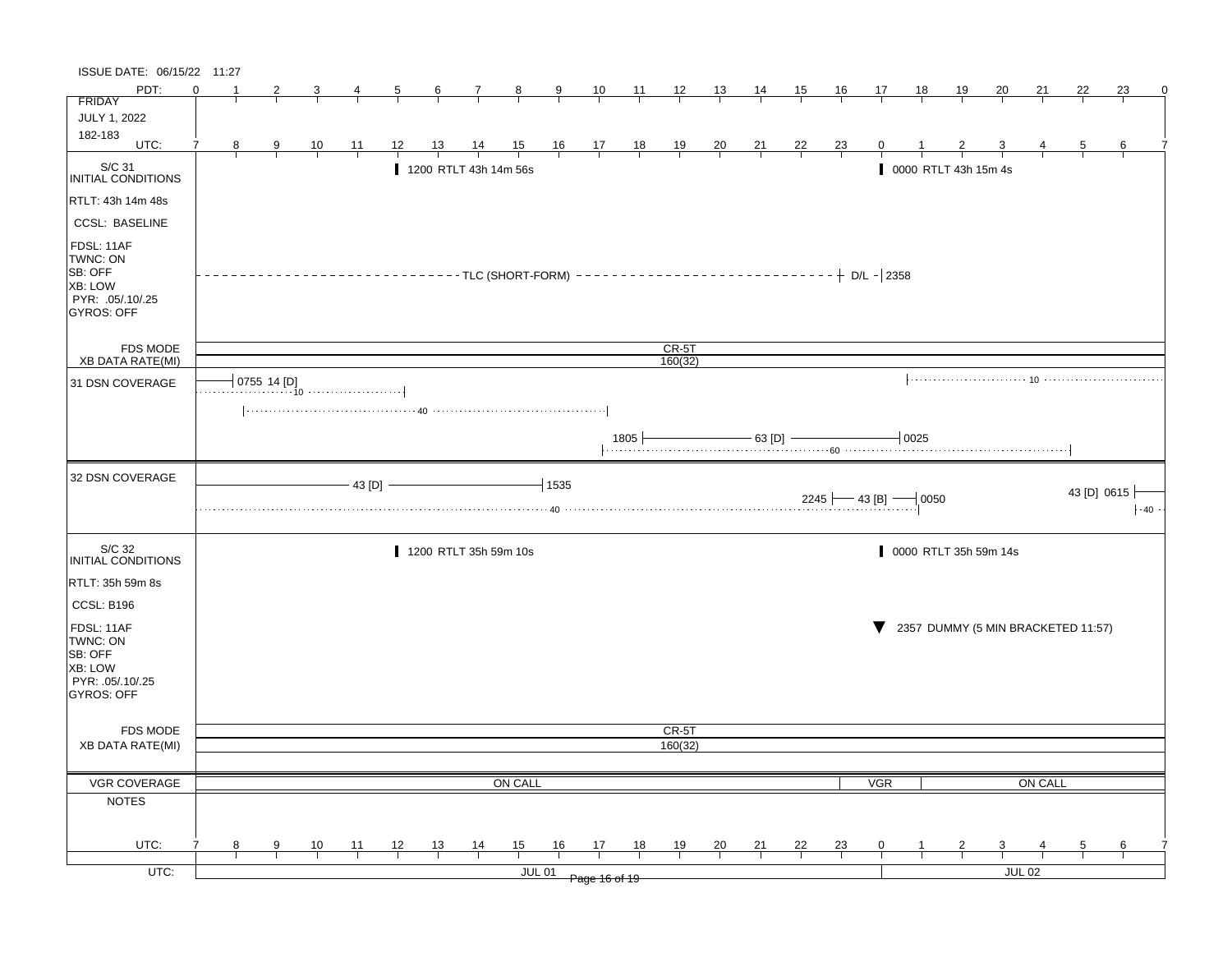| ISSUE DATE: 06/15/22 11:27                                                            |          |                |               |                |             |                |                |                       |                |               |                                                                                                   |                |                |                |                |                |                |              |    |                |                                                                                                                                                                                                                                                                                                                                                                                      |          |                |    |             |
|---------------------------------------------------------------------------------------|----------|----------------|---------------|----------------|-------------|----------------|----------------|-----------------------|----------------|---------------|---------------------------------------------------------------------------------------------------|----------------|----------------|----------------|----------------|----------------|----------------|--------------|----|----------------|--------------------------------------------------------------------------------------------------------------------------------------------------------------------------------------------------------------------------------------------------------------------------------------------------------------------------------------------------------------------------------------|----------|----------------|----|-------------|
| PDT:                                                                                  | $\Omega$ |                | 2             | 3              | 4           | $\overline{5}$ | $\frac{6}{ }$  | $\overline{7}$        | $\frac{8}{1}$  | $\frac{9}{2}$ | $\frac{10}{1}$                                                                                    | $\frac{11}{1}$ | $\frac{12}{ }$ | 13             | $\frac{14}{1}$ | 15             | <u>16</u>      | 17           | 18 | <u>19</u>      | 20                                                                                                                                                                                                                                                                                                                                                                                   | 21       | 22             | 23 | $\mathbf 0$ |
| <b>SATURDAY</b>                                                                       |          |                |               |                |             |                |                |                       |                |               |                                                                                                   |                |                |                |                |                |                |              |    |                |                                                                                                                                                                                                                                                                                                                                                                                      |          |                |    |             |
| <b>JULY 2, 2022</b>                                                                   |          |                |               |                |             |                |                |                       |                |               |                                                                                                   |                |                |                |                |                |                |              |    |                |                                                                                                                                                                                                                                                                                                                                                                                      |          |                |    |             |
| 183-184<br>UTC:                                                                       |          |                |               |                |             |                |                |                       |                |               |                                                                                                   |                |                |                |                |                |                |              |    |                |                                                                                                                                                                                                                                                                                                                                                                                      |          |                |    |             |
|                                                                                       | 7        | 8 <sup>8</sup> | $\frac{9}{1}$ | $\frac{10}{1}$ | <u> 11 </u> | 12             | $\frac{13}{1}$ | $\frac{14}{1}$        |                |               | $\begin{array}{ccccccccc}\n15 & 16 & 17 & 18 & 19 \\ \hline\n-1 & -1 & -1 & -1 & -1\n\end{array}$ |                |                | $\frac{20}{1}$ | $\frac{21}{1}$ | $\frac{22}{1}$ | $\frac{23}{1}$ | $\mathbf{0}$ |    |                |                                                                                                                                                                                                                                                                                                                                                                                      |          | $\overline{5}$ | 6  |             |
| S/C 31<br>INITIAL CONDITIONS                                                          |          |                |               |                |             |                |                | 1200 RTLT 43h 15m 12s |                |               |                                                                                                   |                |                |                |                |                |                |              |    |                | 0000 RTLT 43h 15m 20s                                                                                                                                                                                                                                                                                                                                                                |          |                |    |             |
| RTLT: 43h 15m 4s                                                                      |          |                |               |                |             |                |                |                       |                |               |                                                                                                   |                |                |                |                |                |                |              |    |                |                                                                                                                                                                                                                                                                                                                                                                                      |          |                |    |             |
| <b>CCSL: BASELINE</b>                                                                 |          |                |               |                |             |                |                |                       |                |               |                                                                                                   |                |                |                |                |                |                |              |    |                |                                                                                                                                                                                                                                                                                                                                                                                      |          |                |    |             |
| FDSL: 11AF<br>TWNC: ON<br>SB: OFF<br>XB: LOW<br>PYR: .05/.10/.25<br><b>GYROS: OFF</b> |          |                |               |                |             |                |                |                       |                |               |                                                                                                   |                |                |                |                |                |                |              |    |                |                                                                                                                                                                                                                                                                                                                                                                                      |          |                |    |             |
| FDS MODE                                                                              |          |                |               |                |             |                |                |                       |                |               |                                                                                                   |                | $CR-5T$        |                |                |                |                |              |    |                |                                                                                                                                                                                                                                                                                                                                                                                      |          |                |    |             |
| XB DATA RATE(MI)                                                                      |          |                |               |                |             |                |                |                       |                |               |                                                                                                   |                | 160(32)        |                |                |                |                |              |    |                |                                                                                                                                                                                                                                                                                                                                                                                      |          |                |    |             |
| 31 DSN COVERAGE                                                                       |          |                |               |                |             |                |                |                       |                |               |                                                                                                   |                |                |                |                |                |                | 0035-0655    |    |                |                                                                                                                                                                                                                                                                                                                                                                                      |          |                |    |             |
|                                                                                       |          |                |               |                |             |                |                |                       |                |               | $1740 +$                                                                                          |                |                |                |                |                |                |              |    |                | $\begin{array}{ c c c c c c c c }\n\hline\n\hline\n\text{1740} & \text{63 [D]}\n\hline\n\text{100} & \text{63} & \text{60} & \text{60} & \text{60} & \text{60} & \text{60} & \text{60} & \text{60} & \text{60} & \text{60} & \text{60} & \text{60} & \text{60} & \text{60} & \text{60} & \text{60} & \text{60} & \text{60} & \text{60} & \text{60} & \text{60} & \text{60} & \text{$ |          |                |    |             |
| 32 DSN COVERAGE                                                                       |          |                |               |                |             |                |                |                       |                |               |                                                                                                   |                |                |                |                |                |                |              |    |                |                                                                                                                                                                                                                                                                                                                                                                                      |          |                |    |             |
|                                                                                       |          |                |               |                |             | $43$ [D]       |                |                       |                |               | 1640                                                                                              |                |                |                |                |                |                |              |    |                |                                                                                                                                                                                                                                                                                                                                                                                      |          | 43 [D] 0610    |    | $\cdot$ 40  |
| S/C 32<br>INITIAL CONDITIONS                                                          |          |                |               |                |             |                |                | 1200 RTLT 35h 59m 16s |                |               |                                                                                                   |                |                |                |                |                |                |              |    |                | 0000 RTLT 35h 59m 20s                                                                                                                                                                                                                                                                                                                                                                |          |                |    |             |
| RTLT: 35h 59m 14s                                                                     |          |                |               |                |             |                |                |                       |                |               |                                                                                                   |                |                |                |                |                |                |              |    |                |                                                                                                                                                                                                                                                                                                                                                                                      |          |                |    |             |
| CCSL: B196                                                                            |          |                |               |                |             |                |                |                       |                |               |                                                                                                   |                |                |                |                |                |                |              |    |                |                                                                                                                                                                                                                                                                                                                                                                                      |          |                |    |             |
| FDSL: 11AF<br>TWNC: ON<br>SB: OFF<br>XB: LOW<br>PYR: .05/.10/.25<br>GYROS: OFF        |          |                |               |                |             |                |                |                       |                |               |                                                                                                   |                |                |                |                |                |                |              |    |                |                                                                                                                                                                                                                                                                                                                                                                                      |          |                |    |             |
| FDS MODE                                                                              |          |                |               |                |             |                |                |                       |                |               |                                                                                                   |                | CR-5T          |                |                |                |                |              |    |                |                                                                                                                                                                                                                                                                                                                                                                                      |          |                |    |             |
| <b>XB DATA RATE(MI)</b>                                                               |          |                |               |                |             |                |                |                       |                |               |                                                                                                   |                | 160(32)        |                |                |                |                |              |    |                |                                                                                                                                                                                                                                                                                                                                                                                      |          |                |    |             |
|                                                                                       |          |                |               |                |             |                |                |                       |                |               |                                                                                                   |                |                |                |                |                |                |              |    |                |                                                                                                                                                                                                                                                                                                                                                                                      |          |                |    |             |
| VGR COVERAGE                                                                          |          |                |               |                |             |                |                |                       |                |               |                                                                                                   |                | ON CALL        |                |                |                |                |              |    |                |                                                                                                                                                                                                                                                                                                                                                                                      |          |                |    |             |
| <b>NOTES</b>                                                                          |          |                |               |                |             |                |                |                       |                |               |                                                                                                   |                |                |                |                |                |                |              |    |                |                                                                                                                                                                                                                                                                                                                                                                                      |          |                |    |             |
|                                                                                       |          |                |               |                |             |                |                |                       |                |               |                                                                                                   |                |                |                |                |                |                |              |    |                |                                                                                                                                                                                                                                                                                                                                                                                      |          |                |    |             |
| UTC:                                                                                  | 7        | 8              | 9             | $\frac{10}{1}$ | 11          | 12             | 13             | $\frac{14}{1}$        | $\frac{15}{1}$ | 16            | 17                                                                                                | 18             | 19             | $\frac{20}{1}$ | 21             | 22             | $\frac{23}{1}$ | $\mathbf 0$  |    | $\overline{2}$ | $\mathbf{3}$                                                                                                                                                                                                                                                                                                                                                                         |          | 5              | 6  |             |
| $UTC$ :                                                                               |          |                |               |                |             |                |                |                       |                | <b>JUL 02</b> | Page 17 of 19                                                                                     |                |                |                |                |                |                |              |    |                |                                                                                                                                                                                                                                                                                                                                                                                      | $JUL$ 03 |                |    |             |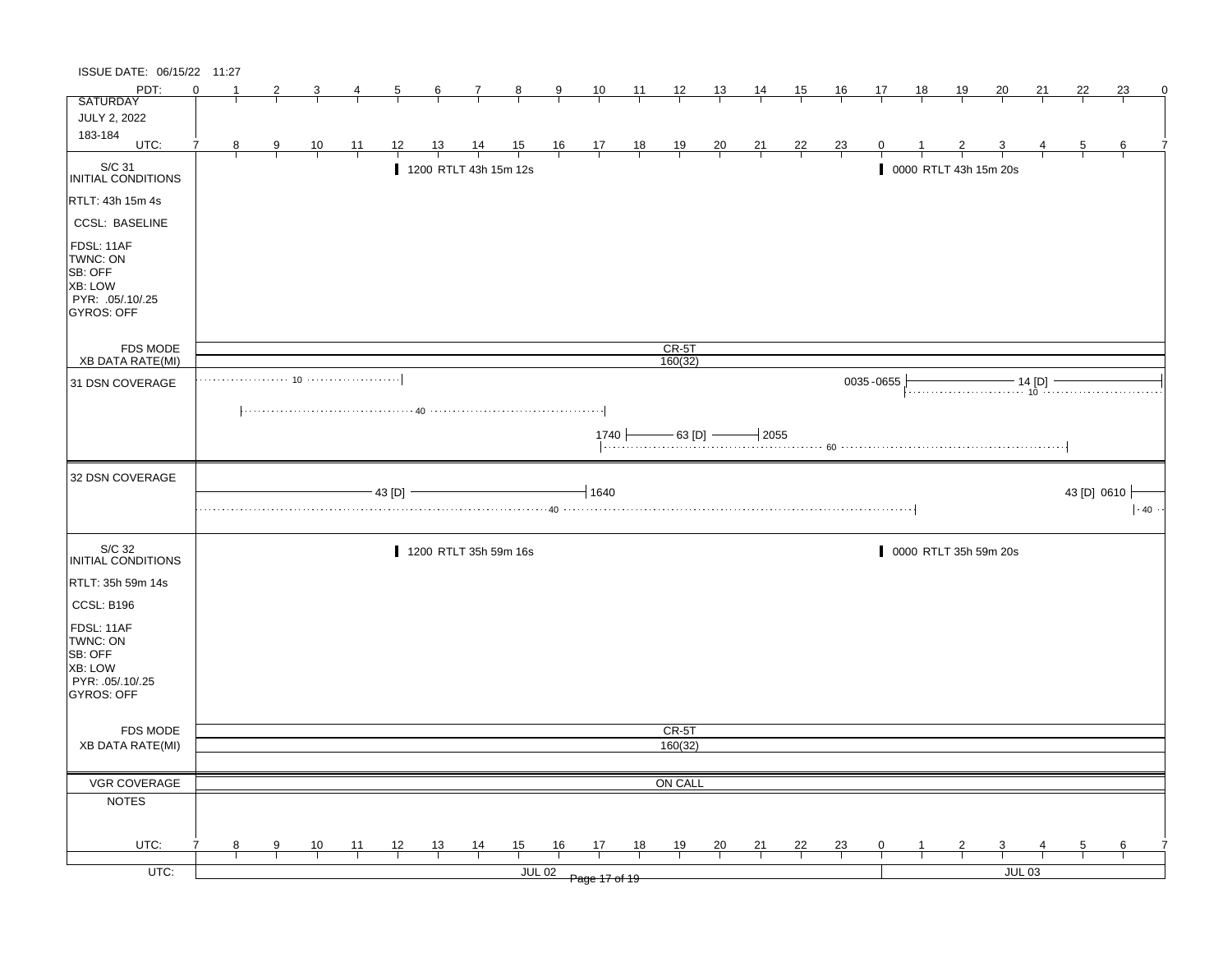| ISSUE DATE: 06/15/22 11:27                                                            |          |    |                |                |                |                |                |                       |                |               |                                                      |                |                |                |                                    |                |                |                |           |                |                                                                                                                                                                                                                                                                                                                                                                                                                                                                               |               |                |             |   |
|---------------------------------------------------------------------------------------|----------|----|----------------|----------------|----------------|----------------|----------------|-----------------------|----------------|---------------|------------------------------------------------------|----------------|----------------|----------------|------------------------------------|----------------|----------------|----------------|-----------|----------------|-------------------------------------------------------------------------------------------------------------------------------------------------------------------------------------------------------------------------------------------------------------------------------------------------------------------------------------------------------------------------------------------------------------------------------------------------------------------------------|---------------|----------------|-------------|---|
| PDT:                                                                                  | $\Omega$ | -1 | 2              |                | 4              | $\overline{5}$ | $\frac{6}{ }$  | $\mathcal{I}$         | $\frac{8}{1}$  | $\frac{9}{1}$ | $\frac{10}{1}$                                       | $\frac{11}{1}$ | $\frac{12}{1}$ | $\frac{13}{2}$ | 14                                 | 15             | $\frac{16}{1}$ | 17             | <u>18</u> | <u>19</u>      | 20                                                                                                                                                                                                                                                                                                                                                                                                                                                                            | 21            | 22             | 23          | O |
| <b>SUNDAY</b>                                                                         |          |    |                |                |                |                |                |                       |                |               |                                                      |                |                |                |                                    |                |                |                |           |                |                                                                                                                                                                                                                                                                                                                                                                                                                                                                               |               |                |             |   |
| JULY 3, 2022                                                                          |          |    |                |                |                |                |                |                       |                |               |                                                      |                |                |                |                                    |                |                |                |           |                |                                                                                                                                                                                                                                                                                                                                                                                                                                                                               |               |                |             |   |
| 184-185<br>UTC:                                                                       | 7        | 8  | $\frac{9}{2}$  | $\frac{10}{1}$ | $\frac{11}{1}$ | 12             | <u>13</u>      | $\frac{14}{1}$        | $\frac{15}{1}$ |               | $\begin{array}{c c}\n16 & 17 \\ \hline\n\end{array}$ | $\frac{18}{1}$ | $\frac{19}{1}$ | $\frac{20}{1}$ | $\frac{21}{1}$                     | $\frac{22}{ }$ | $\frac{23}{1}$ |                |           |                |                                                                                                                                                                                                                                                                                                                                                                                                                                                                               |               | $\overline{5}$ | 6           |   |
| $\vert$ S/C 31<br>INITIAL CONDITIONS                                                  |          |    |                |                |                |                |                | 1200 RTLT 43h 15m 28s |                |               |                                                      |                |                |                |                                    |                |                |                |           |                | 0000 RTLT 43h 15m 34s                                                                                                                                                                                                                                                                                                                                                                                                                                                         |               |                |             |   |
| RTLT: 43h 15m 20s                                                                     |          |    |                |                |                |                |                |                       |                |               |                                                      |                |                |                |                                    |                |                |                |           |                |                                                                                                                                                                                                                                                                                                                                                                                                                                                                               |               |                |             |   |
| <b>CCSL: BASELINE</b>                                                                 |          |    |                |                |                |                |                |                       |                |               |                                                      |                |                |                |                                    |                |                |                |           |                |                                                                                                                                                                                                                                                                                                                                                                                                                                                                               |               |                |             |   |
| FDSL: 11AF<br>TWNC: ON<br>SB: OFF<br>XB: LOW<br>PYR: .05/.10/.25<br><b>GYROS: OFF</b> |          |    |                |                |                |                |                |                       |                |               |                                                      |                |                |                |                                    |                |                |                |           |                |                                                                                                                                                                                                                                                                                                                                                                                                                                                                               |               |                |             |   |
| FDS MODE                                                                              |          |    |                |                |                |                |                |                       |                |               |                                                      |                | $CR-5T$        |                |                                    |                |                |                |           |                |                                                                                                                                                                                                                                                                                                                                                                                                                                                                               |               |                |             |   |
| XB DATA RATE(MI)                                                                      |          |    |                |                |                |                |                |                       |                |               |                                                      |                | 160(32)        |                |                                    |                |                |                |           |                |                                                                                                                                                                                                                                                                                                                                                                                                                                                                               |               |                |             |   |
| 31 DSN COVERAGE                                                                       |          |    |                |                |                |                |                |                       |                |               |                                                      |                |                |                |                                    |                |                | 0030           |           |                | $\begin{array}{c}\n \overbrace{\hspace{1.5cm}}\n \overbrace{\hspace{1.5cm}}\n \overbrace{\hspace{1.5cm}}\n \overbrace{\hspace{1.5cm}}\n \overbrace{\hspace{1.5cm}}\n \overbrace{\hspace{1.5cm}}\n \overbrace{\hspace{1.5cm}}\n \overbrace{\hspace{1.5cm}}\n \overbrace{\hspace{1.5cm}}\n \overbrace{\hspace{1.5cm}}\n \overbrace{\hspace{1.5cm}}\n \overbrace{\hspace{1.5cm}}\n \overbrace{\hspace{1.5cm}}\n \overbrace{\hspace{1.5cm}}\n \overbrace{\hspace{1.5cm}}\n \over$ |               |                |             |   |
|                                                                                       |          |    |                |                |                |                |                |                       |                |               |                                                      |                |                |                |                                    |                |                |                |           |                |                                                                                                                                                                                                                                                                                                                                                                                                                                                                               |               |                |             |   |
|                                                                                       |          |    |                |                |                |                |                |                       |                |               | $1750 \nightharpoonup$                               |                |                |                | $\frac{1}{2}$ 63 [D] $\frac{1}{2}$ |                |                |                | 10040     |                |                                                                                                                                                                                                                                                                                                                                                                                                                                                                               |               |                |             |   |
| 32 DSN COVERAGE                                                                       |          |    |                |                |                |                |                |                       |                |               |                                                      |                |                |                |                                    |                |                |                |           |                |                                                                                                                                                                                                                                                                                                                                                                                                                                                                               |               |                |             |   |
|                                                                                       |          |    |                |                | 43 [D]         |                |                |                       | 1455           |               |                                                      |                |                |                |                                    |                |                |                |           |                |                                                                                                                                                                                                                                                                                                                                                                                                                                                                               |               |                | 43 [D] 0700 |   |
| S/C 32<br><b>INITIAL CONDITIONS</b>                                                   |          |    |                |                |                |                |                | 1200 RTLT 35h 59m 22s |                |               |                                                      |                |                |                |                                    |                |                |                |           |                | 0000 RTLT 35h 59m 26s                                                                                                                                                                                                                                                                                                                                                                                                                                                         |               |                |             |   |
| RTLT: 35h 59m 20s                                                                     |          |    |                |                |                |                |                |                       |                |               |                                                      |                |                |                |                                    |                |                |                |           |                |                                                                                                                                                                                                                                                                                                                                                                                                                                                                               |               |                |             |   |
| CCSL: B196                                                                            |          |    |                |                |                |                |                |                       |                |               |                                                      |                |                |                |                                    |                |                |                |           |                |                                                                                                                                                                                                                                                                                                                                                                                                                                                                               |               |                |             |   |
| FDSL: 11AF<br>TWNC: ON<br>SB: OFF<br>XB: LOW<br>PYR: 05/10/25<br>GYROS: OFF           |          |    |                |                |                |                |                |                       |                |               |                                                      |                |                |                |                                    |                |                |                |           |                |                                                                                                                                                                                                                                                                                                                                                                                                                                                                               |               |                |             |   |
|                                                                                       |          |    |                |                |                |                |                |                       |                |               |                                                      |                |                |                |                                    |                |                |                |           |                |                                                                                                                                                                                                                                                                                                                                                                                                                                                                               |               |                |             |   |
| FDS MODE                                                                              |          |    |                |                |                |                |                |                       |                |               |                                                      |                | CR-5T          |                |                                    |                |                |                |           |                |                                                                                                                                                                                                                                                                                                                                                                                                                                                                               |               |                |             |   |
| <b>XB DATA RATE(MI)</b>                                                               |          |    |                |                |                |                |                |                       |                |               |                                                      |                | 160(32)        |                |                                    |                |                |                |           |                |                                                                                                                                                                                                                                                                                                                                                                                                                                                                               |               |                |             |   |
| VGR COVERAGE                                                                          |          |    |                |                |                |                |                |                       |                |               |                                                      |                | ON CALL        |                |                                    |                |                |                |           |                |                                                                                                                                                                                                                                                                                                                                                                                                                                                                               |               |                |             |   |
| <b>NOTES</b>                                                                          |          |    |                |                |                |                |                |                       |                |               |                                                      |                |                |                |                                    |                |                |                |           |                |                                                                                                                                                                                                                                                                                                                                                                                                                                                                               |               |                |             |   |
|                                                                                       |          |    |                |                |                |                |                |                       |                |               |                                                      |                |                |                |                                    |                |                |                |           |                |                                                                                                                                                                                                                                                                                                                                                                                                                                                                               |               |                |             |   |
| UTC:                                                                                  |          | 8  | $\overline{9}$ | $\frac{10}{1}$ | $\frac{11}{1}$ | $\frac{12}{1}$ | $\frac{13}{ }$ | $\frac{14}{1}$        | $\frac{15}{1}$ | 16            | $\frac{17}{2}$                                       | 18             | $\frac{19}{1}$ | $\frac{20}{1}$ | $\frac{21}{1}$                     | $\frac{22}{1}$ | $\frac{23}{1}$ | $\overline{0}$ |           | $\overline{z}$ | $\overline{\mathbf{3}}$                                                                                                                                                                                                                                                                                                                                                                                                                                                       |               | $\overline{5}$ | 6           |   |
| $UTC$ :                                                                               |          |    |                |                |                |                |                |                       |                | $JUL$ 03      | Page 18 of 19                                        |                |                |                |                                    |                |                |                |           |                |                                                                                                                                                                                                                                                                                                                                                                                                                                                                               | <b>JUL 04</b> |                |             |   |
|                                                                                       |          |    |                |                |                |                |                |                       |                |               |                                                      |                |                |                |                                    |                |                |                |           |                |                                                                                                                                                                                                                                                                                                                                                                                                                                                                               |               |                |             |   |